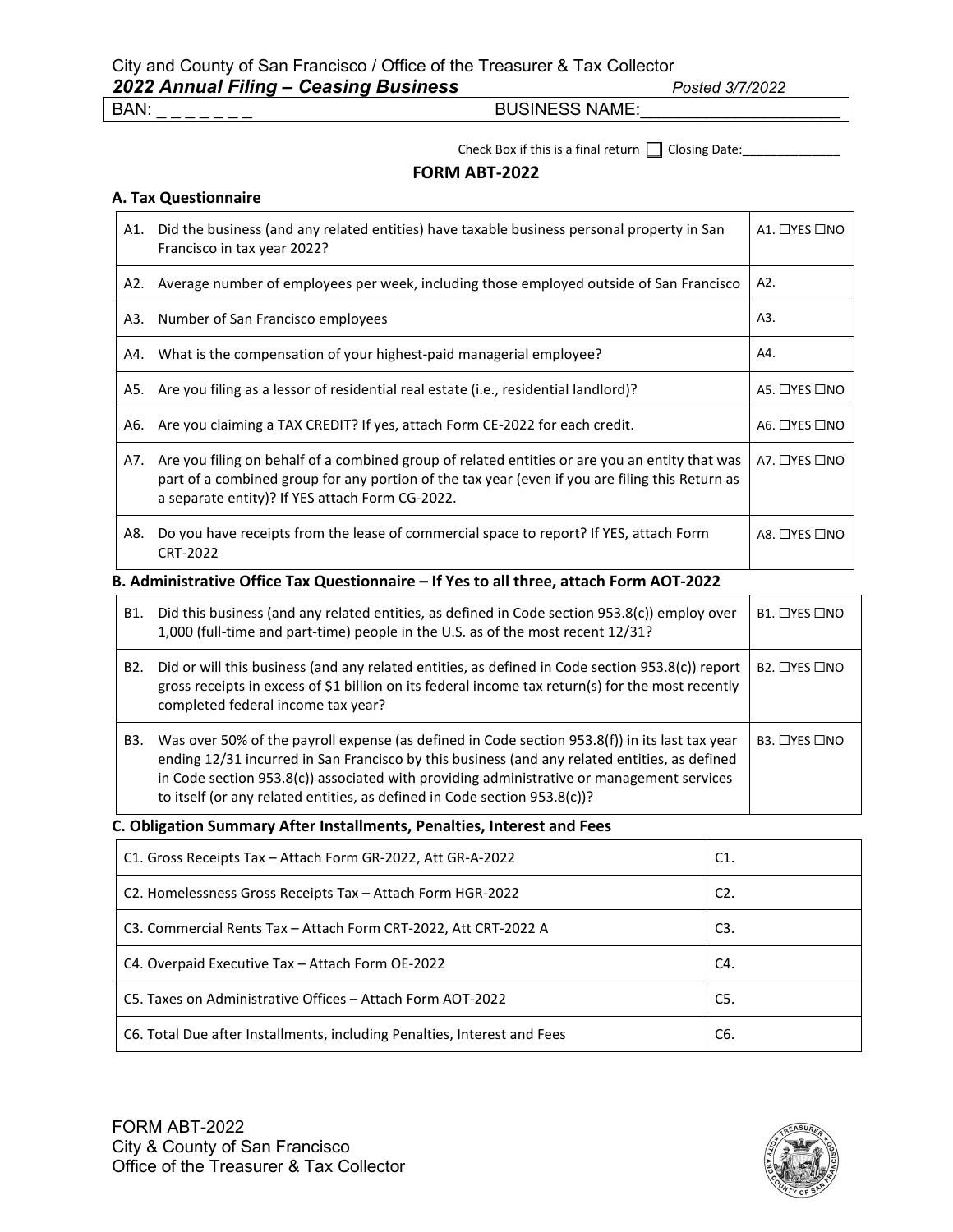### **FORM CRT-2022**

#### **Commercial Rents Tax Return**

| 1. | Commercial Rents Taxable Receipts (Sum all Attachment CRT-2022 A lines A10)      |    |
|----|----------------------------------------------------------------------------------|----|
| 2. | Commercial Rents Tax before tax credits (Sum all Attachment CRT-2022 A lines D1) | 2. |
| 3. | Commercial Rents Tax Credits. Attach documentation to support the tax credit.    | 3. |
| 4. | Commercial Rents Tax After Credits (line 2 - line 3)                             | 4. |
| 5. | <b>Commercial Rents Tax Estimated Payments</b>                                   | 5. |
| 6. | Remaining Commercial Rents Tax Principal Due (line 4 – line 5)                   | 6. |
| 7. | Penalties, Interest and Fees (see instructions)                                  | 7. |
| 8. | Amount Due                                                                       | 8. |

*I certify under penalty of perjury that I am the taxpayer (including an officer, general partner, member manager, executor, trustee, fiduciary, or other individual with the authority to bind the taxpayer), or an agent of the taxpayer authorized to sign this form on behalf of the taxpayer pursuant to a validly executed Power of Attorney (see Instructions), and I have examined the foregoing business tax statement including any accompanying schedules or worksheets, and the information thereon is, to the best of my knowledge and belief, true and correct, and fully compliant with all the requirements provided in Articles 6, 12, 12-A-1, and 21 of the San Francisco Business and Tax Regulations Code. I acknowledge that I am providing information in response to a request for financial information pursuant to Section 6.5-1 of the San Francisco Business and Tax Regulations Code. I am required by law to complete this form in its entirety and understand this statement is subject to audit.*

*If this form is being filed by the Filer on behalf of a combined group, the Filer agrees to act as a surety and agent for each member of the combined group.*

| Signature | Date | Print Name/Title |
|-----------|------|------------------|
| Email     |      | Phone            |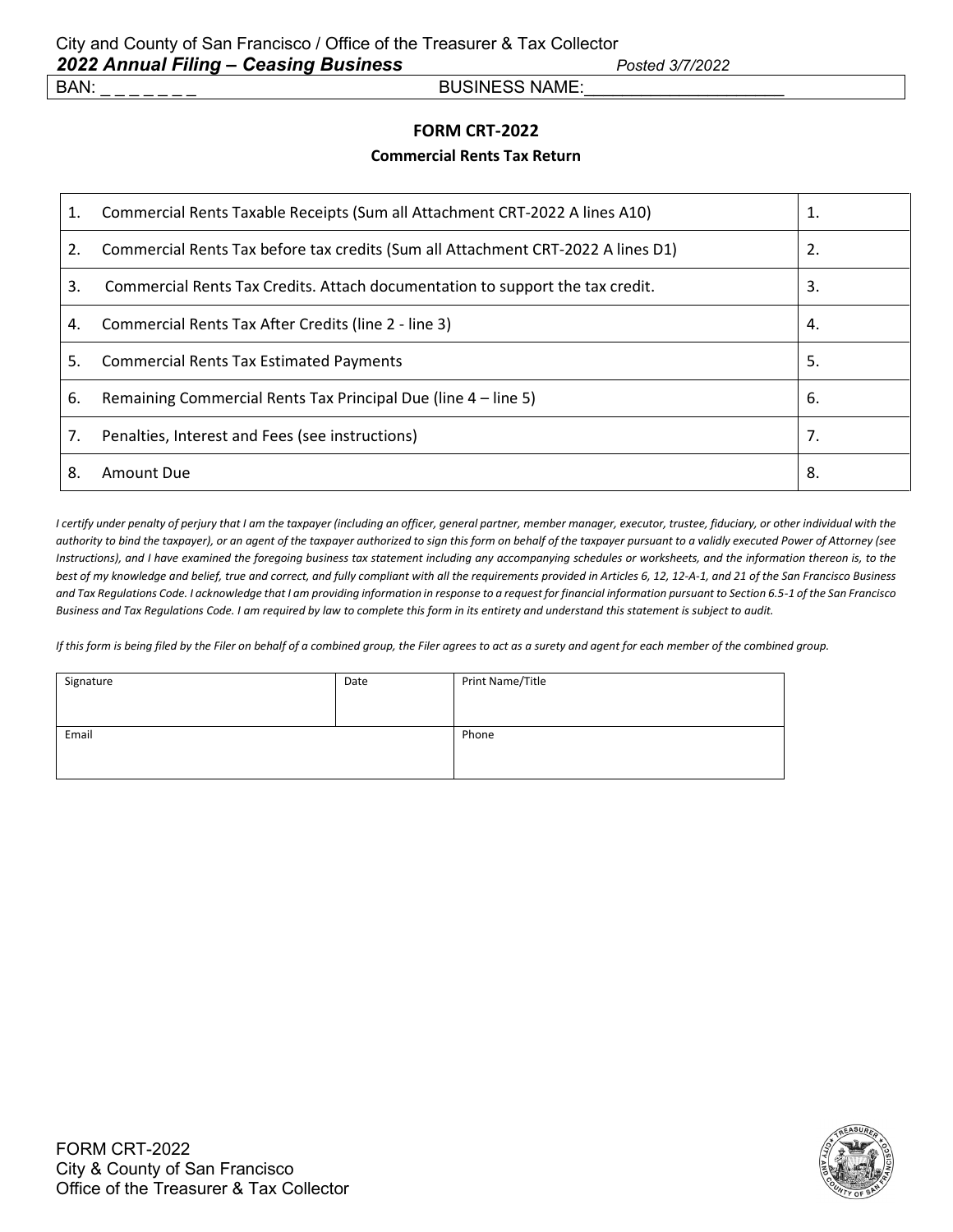### **ATTACHMENT CRT-2022 A**

Submit an Attachment CRT-2022 A for each location.

|                                                                                           | ADDRESS:                                                                                                  |     |        |  |
|-------------------------------------------------------------------------------------------|-----------------------------------------------------------------------------------------------------------|-----|--------|--|
|                                                                                           | Leased Square Footage of building                                                                         |     |        |  |
|                                                                                           | A. 2022 Taxable Commercial Space Base                                                                     |     |        |  |
|                                                                                           | A1. All gross receipts from the lease or sublease of space at this location, including but not limited to |     | A1.    |  |
|                                                                                           | reimbursements and other amounts received from tenants or subtenants pursuant to the terms of the         |     |        |  |
|                                                                                           | lease or sublease.                                                                                        |     |        |  |
|                                                                                           | A2. All gross receipts included in Line A1 that are from the lease of residential real estate,            | A2. |        |  |
|                                                                                           | as defined in Section 954.1 of the Business and Tax Regulations Code.                                     |     |        |  |
|                                                                                           | A3. All gross receipts included in Line A1 that are from space at this location used for                  | A3. |        |  |
|                                                                                           | Industrial Use, as defined in Section 102 of the Planning Code.                                           |     |        |  |
| A4.                                                                                       | All gross receipts included in Line A1 that are from space at this location used for Arts                 | A4. |        |  |
|                                                                                           | Activities, as defined in Section 102 of the Planning Code.                                               |     |        |  |
| A5.                                                                                       | All gross receipts included in Line A1 that are from space at this location used for                      | A5. |        |  |
|                                                                                           | Retail Sales or Services Activities or Retail Sales or Service Establishments, as defined                 |     |        |  |
|                                                                                           | in Section 303.1(c) of the Planning Code, that are not Formula Retail uses as defined                     |     |        |  |
|                                                                                           | in Section 303.1(b) of the Planning Code.                                                                 |     |        |  |
| A6.                                                                                       | All gross receipts included in Line A1 that are received from exempt tenants, including                   | A6. |        |  |
|                                                                                           | governments and certain non-profits.                                                                      |     |        |  |
| A7.                                                                                       | All gross receipts included in Line A1 that are from rent subject to the Transient                        | A7. |        |  |
|                                                                                           | Occupancy Tax.                                                                                            |     |        |  |
| A8.                                                                                       | All gross receipts included in Line A1 that are from rent subject to the Parking Tax.                     | A8. |        |  |
| A9. Total amounts from Line A1 that are not taxable. (Sum A2 through A8)                  |                                                                                                           |     | A9.    |  |
| A10. Subtract A9 from A1. Amounts from taxable Commercial Space.                          |                                                                                                           |     | A10.   |  |
|                                                                                           | <b>B.</b> Warehouse Space Calculation                                                                     |     |        |  |
|                                                                                           | B1. Of the amount in Line A10, all gross receipts that are from Warehouse Space, as defined in Section    |     | B1.    |  |
|                                                                                           | 2103(b) of the Business and Tax Regulations Code.                                                         |     |        |  |
| B2.                                                                                       | Multiply B1 by 1.00%, the Warehouse Space tax rate. Commercial Rents Tax for Warehouse Space at           |     | B2.    |  |
|                                                                                           | this location, before credits.                                                                            |     |        |  |
|                                                                                           | C. Commercial Space (Other Than Warehouse Space) Calculation                                              |     |        |  |
|                                                                                           | C1. Subtract line B1 from line A10. Receipts from the Lease of Commercial Space other than Warehouse      |     | C1.    |  |
|                                                                                           | Space.                                                                                                    |     |        |  |
| C2.                                                                                       | Multiply C1 by 3.50%, the tax rate for Commercial Space other than Warehouse Space. Commercial            |     | $C2$ . |  |
|                                                                                           | Rents Tax for other Commercial Space at this location, before credits.                                    |     |        |  |
|                                                                                           | D. Commercial Rents Tax Calculation                                                                       |     |        |  |
| Sum B2 and C2. This is your Commercial Rents Tax before credits for this location.<br>D1. |                                                                                                           |     | D1.    |  |

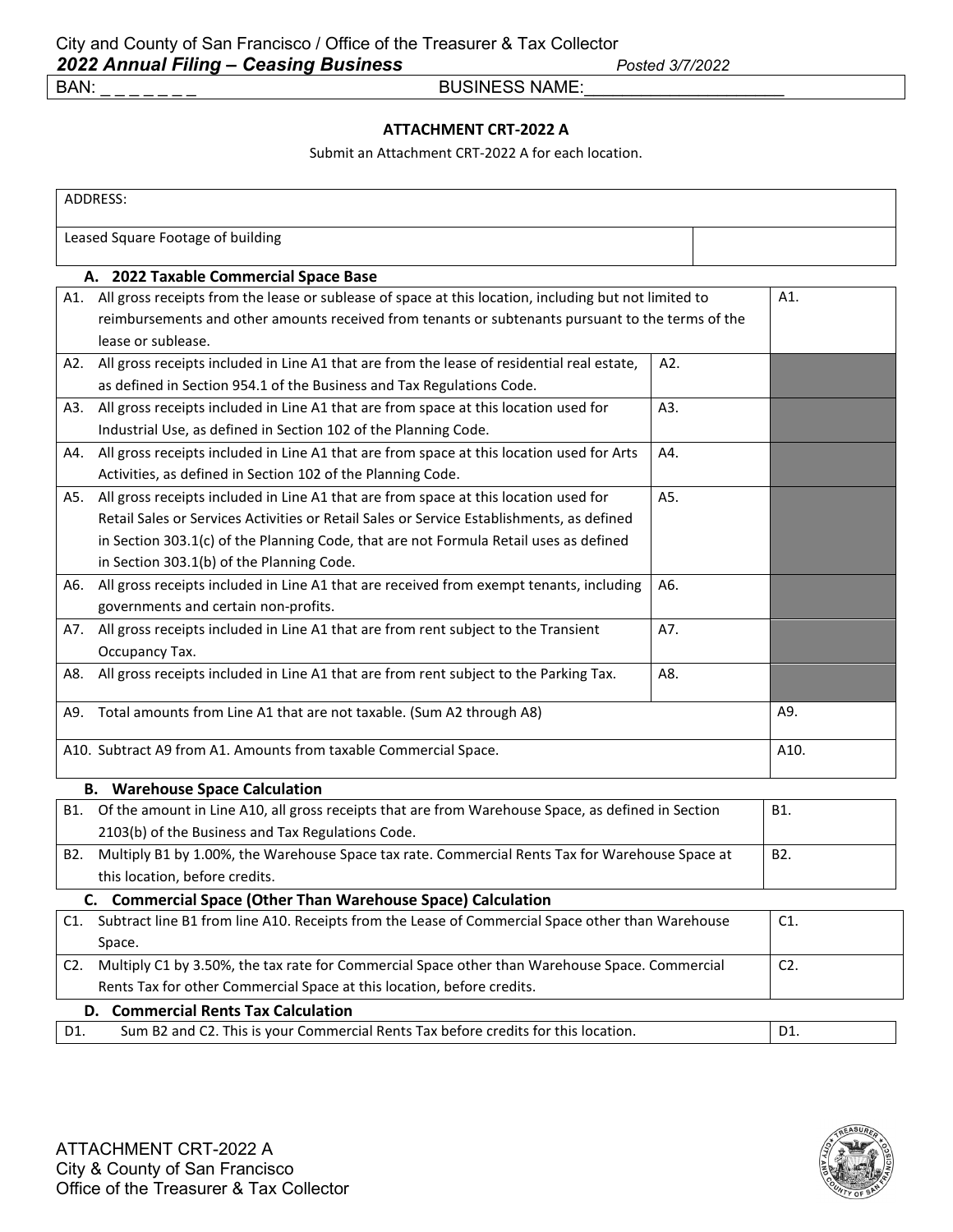### **FORM GR-2022 San Francisco Gross Receipts**

#### **A. Business Activity**

Check each applicable business activity and enter the amount from line E1 of the corresponding Attachment GR-A-2022 and attach.

| Line           | Check if   | Code    | <b>Business Activity (NAICS CODE)</b>                         | <b>Gross Receipts</b> |
|----------------|------------|---------|---------------------------------------------------------------|-----------------------|
|                | Applicable | Section |                                                               |                       |
| A1             | $\Box$     |         | Retail Trade (4400-4599)                                      | A1.                   |
| A <sub>2</sub> | $\Box$     | §953.1  | Certain Services (8110-8139)                                  | A2.                   |
| A <sub>3</sub> | $\Box$     |         | Wholesale Trade (4200-4299)                                   | A3.                   |
| A4             | $\Box$     |         | Manufacturing (3100-3399)                                     | A4.                   |
| A5             | □          |         | Food Services (7220-7229)                                     | A5.                   |
| A <sub>6</sub> | $\Box$     | §953.2  | Transportation and Warehousing (4800-4999)                    | A6.                   |
| A7             | $\Box$     |         | Clean Technology (N/A)                                        | A7.                   |
| A8             | $\Box$     |         | Biotechnology (N/A)                                           | A8.                   |
| A9             | $\Box$     |         | <b>Information (5100-5199)</b>                                | A9.                   |
| A10            | $\Box$     |         | Accommodations (7210-7219)                                    | A10.                  |
| A11            | $\Box$     | §953.3  | Arts, Entertainment, and Recreation (7100-7199)               | A11.                  |
| A12            | $\Box$     |         | Utilities (2200-2299)                                         | A12.                  |
| A13            | $\Box$     |         | Private Education and Health Services (6100-6299)             | A13.                  |
| A14            | $\Box$     | §953.4  | Administrative and Support Services (5600-5699)               | A14.                  |
| A15            | □          |         | Activity Not Listed / Miscellaneous Business Activities (N/A) | A15.                  |
| A16            | $\Box$     | §953.5  | Construction (2300-2399)                                      | A16.                  |
| A17            | $\Box$     |         | Insurance (5240-5249)                                         | A17.                  |
| A18            | $\Box$     | §953.6  | Financial Services (5210-5239)                                | A18.                  |
| A19            | $\Box$     |         | Professional, Scientific, and Technical Services (5400-5499)  | A19.                  |
| A20            | □          | §953.7  | Real Estate, Rental, and Leasing Services (5300-5399)         | A20.                  |
| A21            |            |         | Sum of lines A1 through A20                                   | A21.                  |

#### **B. Gross Receipts Payroll Apportionment**

| B1. | Total Payroll Within and Outside San Francisco (see instructions)                        | B1.              |
|-----|------------------------------------------------------------------------------------------|------------------|
| B2. | Payroll Within San Francisco (see instructions)                                          | B <sub>2</sub> . |
| B3. | Divide B2 by B1 - This is your payroll apportionment for use in Attachment GR-A-<br>2022 | B3.              |

**(CONTINUES ON NEXT PAGE)**



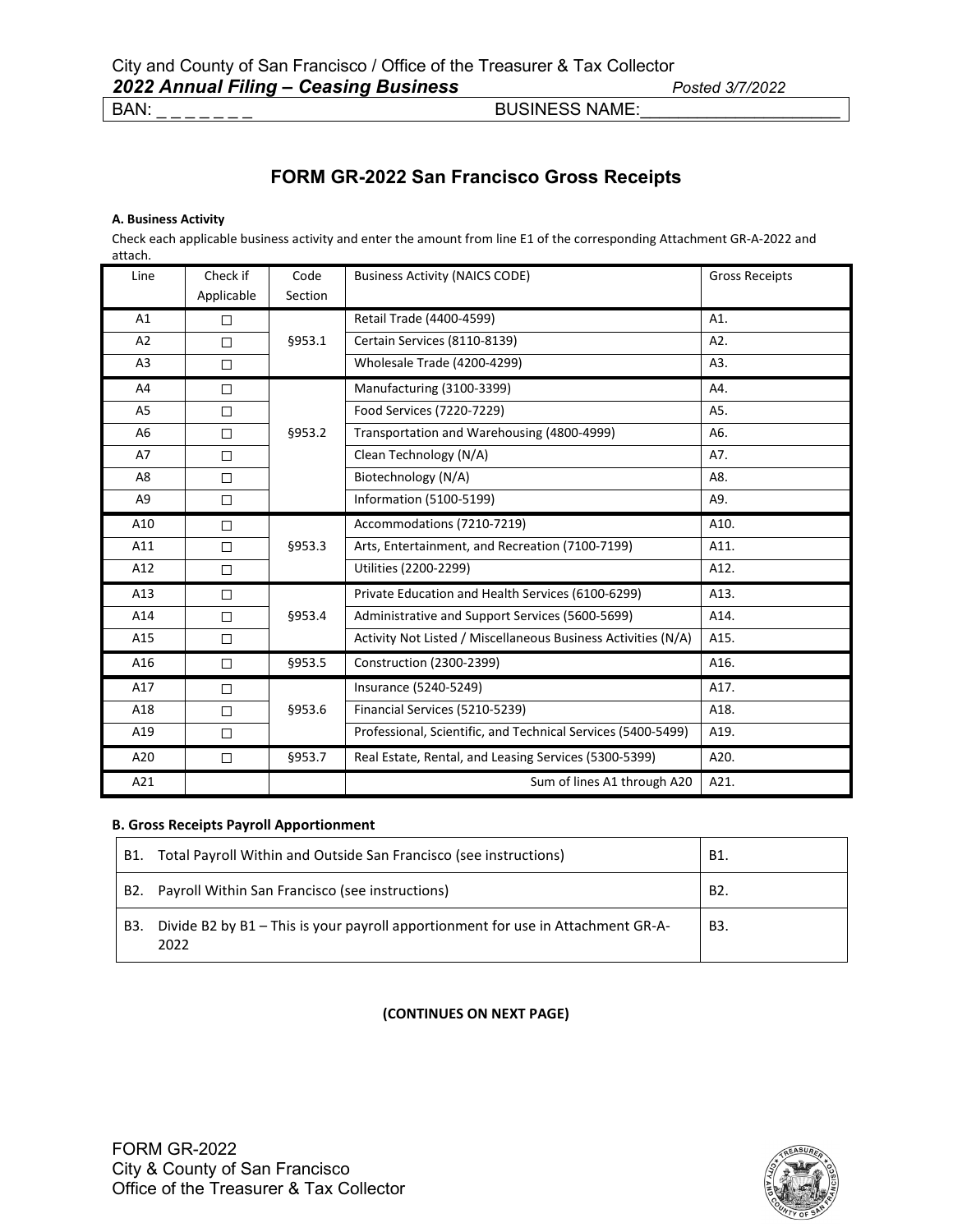#### **C. Single or Multiple Tax Tier Verification**

Complete this section if you selected more than one business activity in Section A. If you selected only one business activity, go on to Section D.

| Code Section                      |                                    | Ш                              |
|-----------------------------------|------------------------------------|--------------------------------|
|                                   | Sum of Code Section Gross Receipts | Percentage (Code Section Gross |
|                                   |                                    | Receipts divided by Total)     |
| C1. §953.1 (sum lines A1 to A3)   |                                    |                                |
| C2. §953.2 (sum lines A4 to A9)   |                                    |                                |
| C3. §953.3 (sum lines A10 to A12) |                                    |                                |
| C4. §953.4 (sum lines A13 to A15) |                                    |                                |
| C5. §953.5 (line A16)             |                                    |                                |
| C6. §953.6 (sum lines A17 to A19) |                                    |                                |
| C7. §953.7 (line A20)             |                                    |                                |
| C8. Total (sum lines A1 to A20)   |                                    |                                |

If all of lines C1 through C7 are less than or equal to 80%, input the gross receipts from each business activity in the row corresponding to the business activity in Appendix A.

If any of lines C1 through C7 is greater than 80%, when completing Appendix A distribute any amounts from other lines C1 through C7 to the business activity in the Code section with greater than 80% of your San Francisco gross receipts from which you derived the most gross receipts. If there is no such business activity (i.e., two or more business activities are equally the greatest), when completing Appendix A distribute the gross receipts to the business activity with the highest rates among business activities in that Code section that apply to business activities from which you derived the same amount of taxable gross receipts.

#### **D. Gross Receipts Tax Calculation – Single Business Activity**

Complete this section if you only selected one business activity. If you selected more than 1 business activity in Section A, skip this Section D and use Appendix A to calculate your Gross Receipts Tax. Distribute the gross receipts among Column I and input the tax rates corresponding to the business activity in Column II. Multiply each row of Column I by Column II and input the product in Column III. Sum Column III rows D1 through D5 and input in D6.

|                               |                   | Ш.                           | III.             |
|-------------------------------|-------------------|------------------------------|------------------|
| <b>Gross Receipt Range</b>    | Gross Receipts in | Tax Rate (Select             | Tax in Range     |
|                               | Range             | from table in                |                  |
|                               |                   | instructions)                |                  |
| D1. \$0 to \$1,000,000        |                   |                              | D1.              |
| D2. \$1,000,000.01 to         |                   |                              | D <sub>2</sub> . |
| \$2,500,000                   |                   |                              |                  |
| D3. \$2,500,000.01 to         |                   |                              | D <sub>3</sub>   |
| \$5,000,000                   |                   |                              |                  |
| D4. \$5,000,000.01 to         |                   |                              | D <sub>4</sub>   |
| \$25,000,000                  |                   |                              |                  |
| D5. Greater than \$25,000,000 |                   |                              | D <sub>5</sub> . |
|                               |                   | D6. Total Gross Receipts Tax | D6.              |

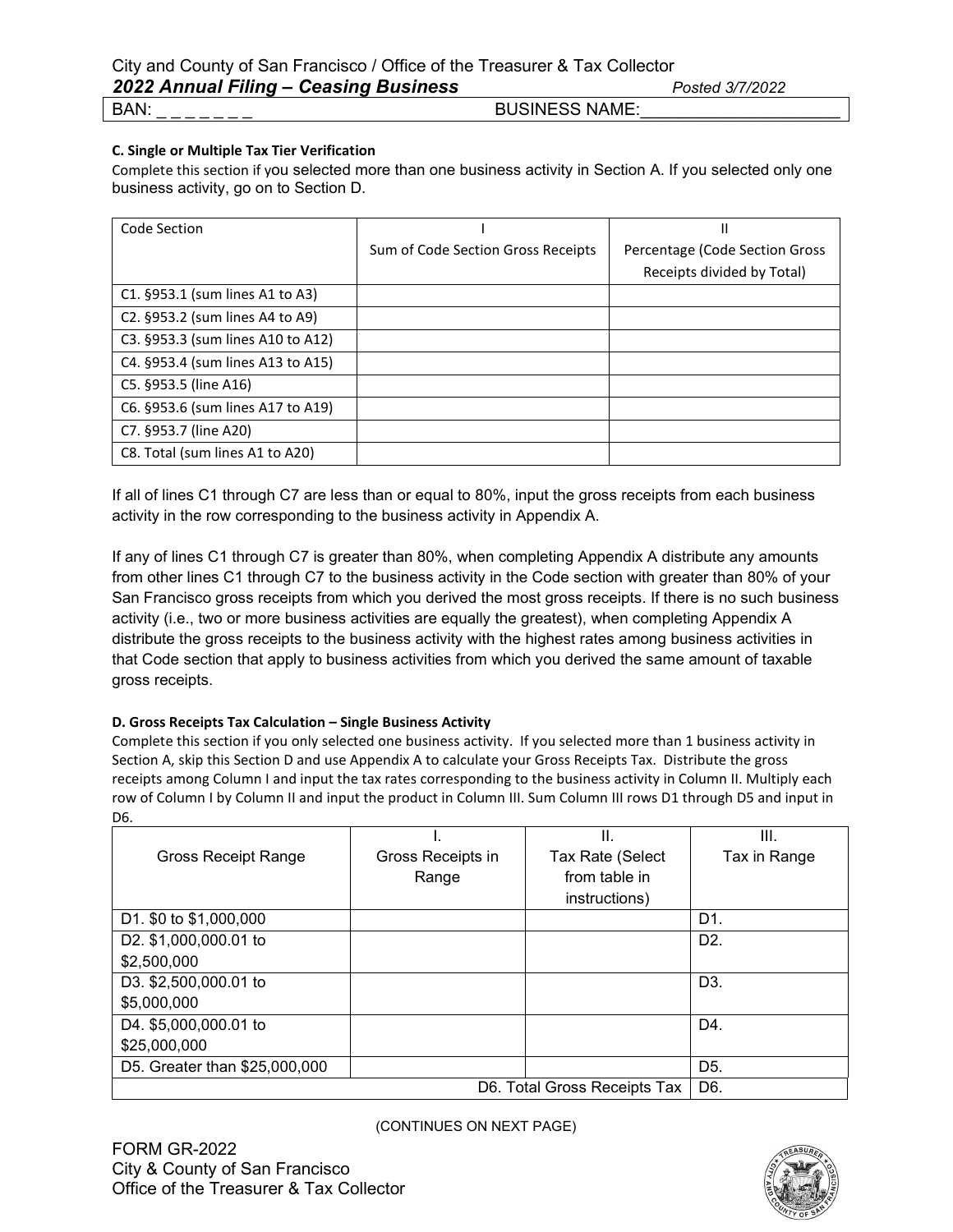#### **E. Obligation Summary**

| E1. | Gross Receipts Tax (transfer from line D6 or Appendix A)       | E1. |
|-----|----------------------------------------------------------------|-----|
| E2. | Gross Receipts Tax Credits (attach Form CE-2022 as applicable) | E2. |
| E3. | Gross Receipts Tax After Credits (E2-E3)                       | E3. |
| E4. | <b>Gross Receipts Tax Estimated Tax Payments</b>               | E4. |
| E5. | Remaining Gross Receipts Tax Principal Due                     | E5. |
| E6. | Penalties, Interest and Fees (see instructions)                | E6. |
| E7. | Amount Due after installments, penalties, interest and credits | E7. |

 ☐ Check this box to designate 5.9% of the total tax amounts on line E3 to the Neighborhood Beautification and Graffiti Clean-up Fund ("Community Challenge Grant Program"). Alternately, you may specify an amount up to 5.9% of the total tax amounts on line E3 in the box at right. These designations do NOT increase your tax liability.



*I certify under penalty of perjury that I am the taxpayer (including an officer, general partner, member manager, executor, trustee, fiduciary, or other individual with the authority to bind the taxpayer), or an agent of the taxpayer authorized to sign this form on behalf of the taxpayer pursuant to a validly executed Power of Attorney (see Instructions), and I have examined the foregoing business tax statement including any accompanying schedules or worksheets, and the information thereon is, to the best of my knowledge and belief, true and correct, and fully compliant with all the requirements provided in Articles 6 and 12-A-1 of the San Francisco Business and Tax Regulations Code. I acknowledge that I am providing information in response to a request for financial information pursuant to Section 6.5-1 of the San Francisco Business and Tax Regulations Code. I am required by law to complete this form in its entirety and understand this statement is subject to audit. If this form is being filed by the Filer on behalf of a combined group, the Filer agrees to act as a surety and agent for each member of the combined group.*

| Signature | Date | Print Name/Title |
|-----------|------|------------------|
| Email     |      | Phone            |

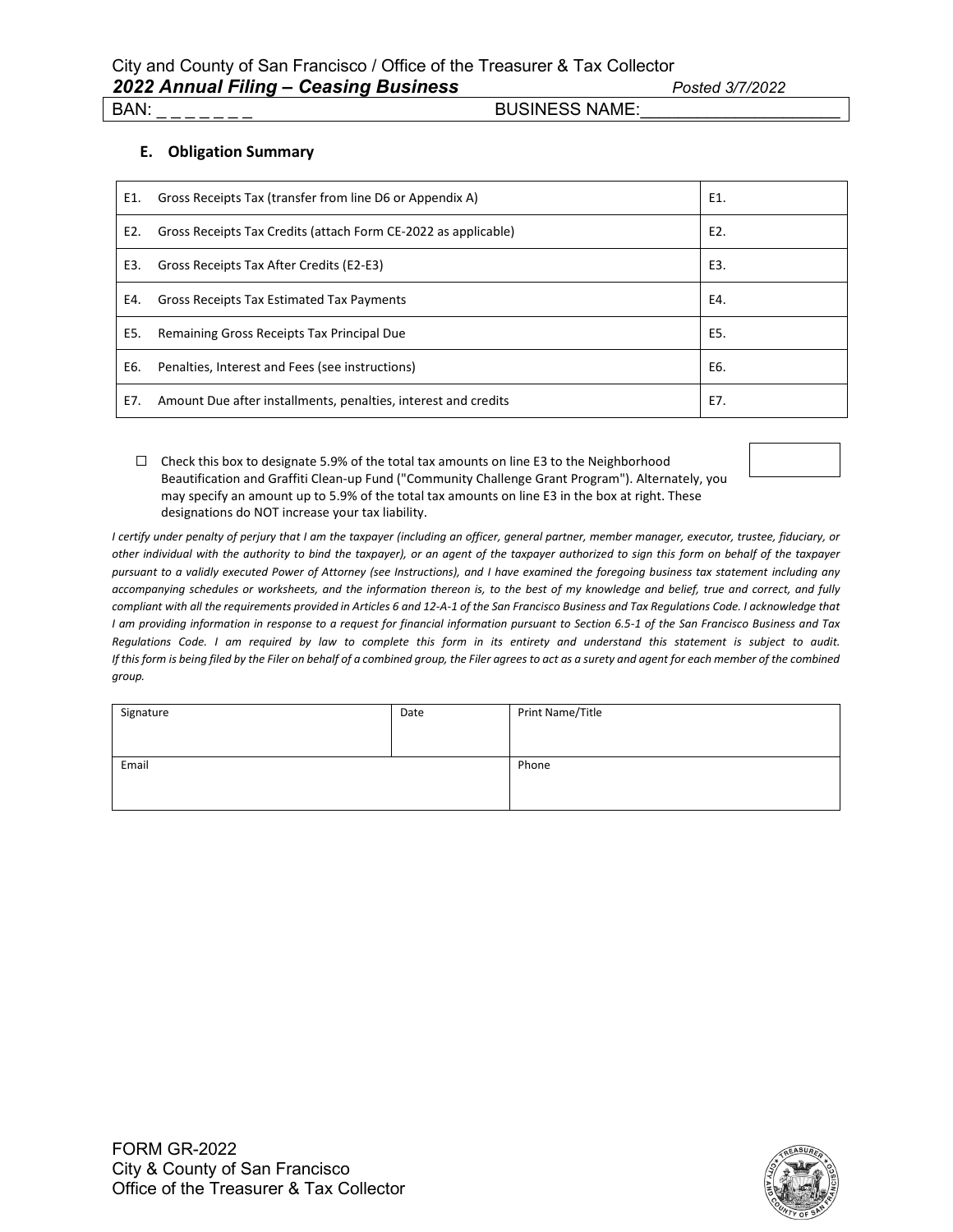### **FORM HGR-2022**

#### Complete Form HGR-2022 only if your Taxable San Francisco Gross Receipts are more than \$50,000,000

| $\mathbf{1}$ . | Transfer the amount from Form GR-2022 line A21.                                                                                                                     | 1. |
|----------------|---------------------------------------------------------------------------------------------------------------------------------------------------------------------|----|
| 2.             | Transfer the amount from Form CRT-2022 line 1, Commercial Rents Taxable Receipts.                                                                                   | 2. |
| 3.             | Subtract line 2 from line 1. If this amount is \$50,000,000 or less enter zero in line 4.                                                                           | 3. |
| 4.             | Enter the amounts calculated from line 15 of Appendix B, Homelessness Gross Receipts Tax<br>Worksheet. If line 3 is less than or equal to \$50,000,000, enter zero. | 4. |
| 5.             | Enter Homelessness Gross Receipts Tax Estimated Tax Payments.                                                                                                       | 5. |
| 6.             | Remaining Homelessness Gross Receipts Tax Principal Due (line 4 minus line 5)                                                                                       | 6. |
| 7.             | Penalties, Interest and Fees (see instructions)                                                                                                                     | 7. |
| 8.             | Amount Due (line 6 plus line 7)                                                                                                                                     | 8. |

#### **Taxpayer Statement**

*I certify under penalty of perjury that I am the taxpayer (including an officer, general partner, member manager, executor, trustee, fiduciary, or other individual with the authority to bind the taxpayer), or an agent of the taxpayer authorized to sign this form on behalf of the taxpayer pursuant to a validly executed Power of Attorney (see Instructions), and I have examined the foregoing business tax statement including any accompanying schedules or worksheets, and the information thereon is, to the best of my knowledge and belief, true and correct, and fully compliant with all the requirements provided in Articles 6, 12-A-1, and 28 of the San Francisco Business and Tax Regulations Code. I acknowledge that I am providing information in response to a request for financial information pursuant to Section 6.5-1 of the San Francisco Business and Tax Regulations Code. I am required by law to complete this form in its entirety and understand this statement is subject to audit.*

*If this form is being filed by the Filer on behalf of a combined group, the Filer agrees to act as a surety and agent for each member of the combined group.*

| Signature | Date | Print Name/Title |
|-----------|------|------------------|
| Email     |      | Phone            |

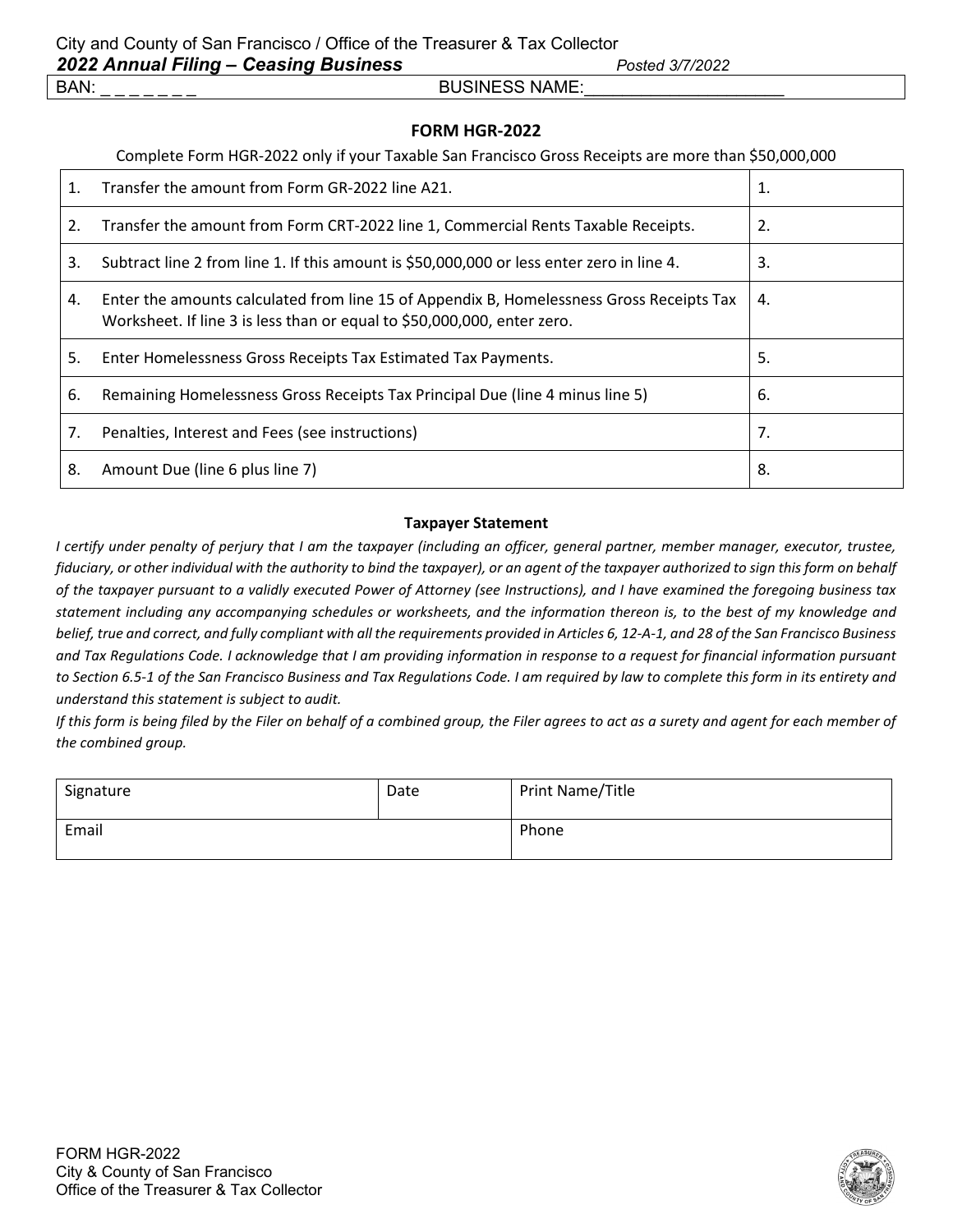### **ATTACHMENT GR-A-2022 ACCOMMODATIONS**

| Complete a separate page for each business activity.                                                                                                                                                                                                                                                  |                                                           |                                      |
|-------------------------------------------------------------------------------------------------------------------------------------------------------------------------------------------------------------------------------------------------------------------------------------------------------|-----------------------------------------------------------|--------------------------------------|
| For the ACCOMMODATIONS business activity only, enter your gross receipts. If you have foreign business activities, provide this<br>information on a water's edge or worldwide basis, depending on the election you made that governs your California Franchise Tax<br>Board filing for this tax year. |                                                           |                                      |
| Part A - Gross Receipts Before Exclusions                                                                                                                                                                                                                                                             | <b>Total Within</b><br>and<br>Outside<br>San<br>Francisco | <b>Total Within San</b><br>Francisco |
| A1. Sales, including but not limited to revenues received from services provided, from the lease or<br>rental of equipment, and from dealings in property, if such amount has not otherwise been<br>accounted for in A2 through A9                                                                    |                                                           |                                      |
| A2. Rent received from real property                                                                                                                                                                                                                                                                  |                                                           |                                      |
| A3. Royalties received                                                                                                                                                                                                                                                                                |                                                           |                                      |
| A4. Interest, dividends, and other amounts received from the ownership or sale of financial<br>instruments                                                                                                                                                                                            |                                                           |                                      |
| A5. Amounts distributed from business entities                                                                                                                                                                                                                                                        |                                                           |                                      |
| A6. Licensing and related fees received                                                                                                                                                                                                                                                               |                                                           |                                      |
| A7. Commissions                                                                                                                                                                                                                                                                                       |                                                           |                                      |
| A8. All taxes and government-imposed fees received                                                                                                                                                                                                                                                    |                                                           |                                      |
| A9. Other amounts, if not included above                                                                                                                                                                                                                                                              |                                                           |                                      |
| A10. Sum of A1 through A9                                                                                                                                                                                                                                                                             |                                                           |                                      |
| Part B - Exclusions from Gross Receipts                                                                                                                                                                                                                                                               | Total                                                     | <b>Total Within San</b>              |

| Part $B - Exclusions$ from Gross Receipts                                                                                                                                                        | I otal<br>Within and<br>Outside<br>San<br>Francisco | Total Within San<br>Francisco |
|--------------------------------------------------------------------------------------------------------------------------------------------------------------------------------------------------|-----------------------------------------------------|-------------------------------|
| B1. Any amount(s) included in Part A that that were received from related entities, if applicable.<br>Complete, enter the result and attach Attachment REL ENT-2022.                             |                                                     |                               |
| B2. Interest, dividends, and other amounts received from the ownership or sale of financial<br>instruments that are exclusively derived from the investment of capital                           |                                                     |                               |
| B3. Allocations of income, gain, and distributions (including returns on capital) received from a<br>pass-through entity solely because of an investment in that entity                          |                                                     |                               |
| B4. Distributed share of the gross receipts of a pass-through entity that is also subject to the San<br>Francisco Gross Receipts Tax. Complete, enter the result and attach Attachment PTE-2022. |                                                     |                               |
| B5. Receipts from the sale of real property for which the Real Property Transfer Tax was paid.<br>Complete, enter the result and attach Attachment RPTT-2022.                                    |                                                     |                               |
| B6. Excludable taxes                                                                                                                                                                             |                                                     |                               |
| B7. Other amounts excludable by law, if reported in A1 to A9, and if not included in B1 to B6                                                                                                    |                                                     |                               |
| B8. Sum of B1 through B7                                                                                                                                                                         |                                                     |                               |
| C1. Subtract B8 from A10                                                                                                                                                                         |                                                     |                               |
|                                                                                                                                                                                                  |                                                     |                               |
|                                                                                                                                                                                                  |                                                     |                               |
|                                                                                                                                                                                                  |                                                     |                               |
| E1. Transfer C1 Total Within San Francisco. These are the gross receipts attributable to San<br>Francisco for <b>ACCOMMODATIONS</b> .                                                            |                                                     |                               |

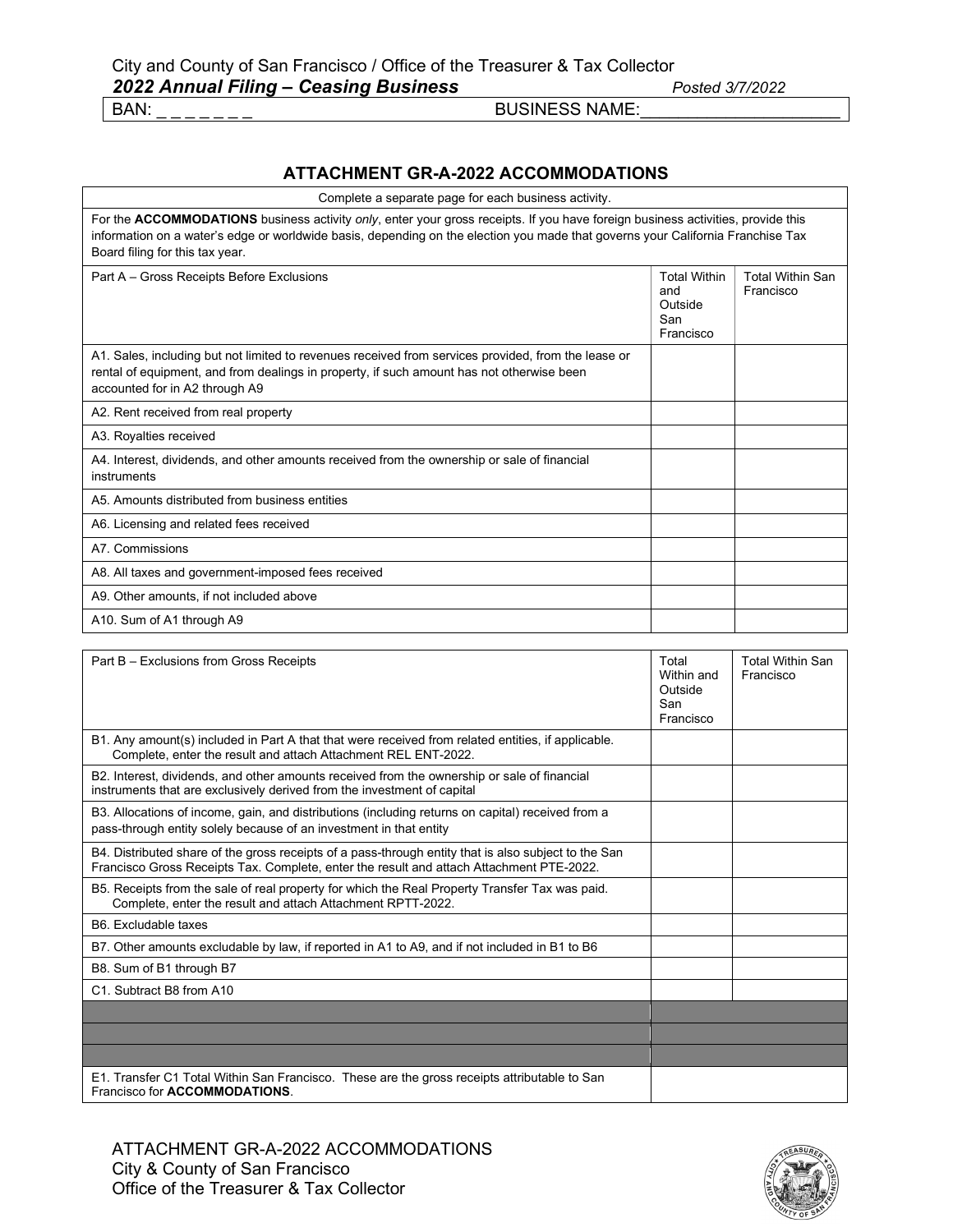### **ATTACHMENT GR-A-2022 ADMINISTRATIVE & SUPPORT SERVICES**

| Complete a separate page for each business activity. |  |  |
|------------------------------------------------------|--|--|
|------------------------------------------------------|--|--|

| For the <b>ADMINISTRATIVE &amp; SUPPORT SERVICES</b> business activity only, enter your gross receipts. If you have foreign business<br>activities, provide this information on a water's edge or worldwide basis, depending on the election you made that governs your<br>California Franchise Tax Board filing for this tax year. |                                                    |                                      |
|-------------------------------------------------------------------------------------------------------------------------------------------------------------------------------------------------------------------------------------------------------------------------------------------------------------------------------------|----------------------------------------------------|--------------------------------------|
| Part A - Gross Receipts Before Exclusions                                                                                                                                                                                                                                                                                           | Total<br>Within and<br>Outside<br>San<br>Francisco | <b>Total Within</b><br>San Francisco |
| A1. Sales, including but not limited to revenues received from services provided, from the lease or<br>rental of equipment, and from dealings in property, if such amount has not otherwise been accounted<br>for in A2 through A9                                                                                                  |                                                    |                                      |
| A2. Rent received from real property                                                                                                                                                                                                                                                                                                |                                                    |                                      |
| A3. Royalties received                                                                                                                                                                                                                                                                                                              |                                                    |                                      |
| A4. Interest, dividends, and other amounts received from the ownership or sale of financial instruments                                                                                                                                                                                                                             |                                                    |                                      |
| A5. Amounts distributed from business entities                                                                                                                                                                                                                                                                                      |                                                    |                                      |
| A6. Licensing and related fees received                                                                                                                                                                                                                                                                                             |                                                    |                                      |
| A7. Commissions                                                                                                                                                                                                                                                                                                                     |                                                    |                                      |
| A8. All taxes and government-imposed fees received                                                                                                                                                                                                                                                                                  |                                                    |                                      |
| A9. Other amounts, if not included above                                                                                                                                                                                                                                                                                            |                                                    |                                      |
| A10. Sum of A1 through A9                                                                                                                                                                                                                                                                                                           |                                                    |                                      |

| Part B – Exclusions from Gross Receipts                                                                                                                                                          | Total<br>Within and<br>Outside<br>San<br>Francisco | <b>Total Within</b><br>San Francisco |
|--------------------------------------------------------------------------------------------------------------------------------------------------------------------------------------------------|----------------------------------------------------|--------------------------------------|
| B1. Any amount(s) included in Part A that that were received from related entities, if applicable.<br>Complete, enter the result and attach Attachment REL ENT-2022.                             |                                                    |                                      |
| B2. Interest, dividends, and other amounts received from the ownership or sale of financial instruments<br>that are exclusively derived from the investment of capital                           |                                                    |                                      |
| B3. Allocations of income, gain, and distributions (including returns on capital) received from a pass-<br>through entity solely because of an investment in that entity                         |                                                    |                                      |
| B4. Distributed share of the gross receipts of a pass-through entity that is also subject to the San<br>Francisco Gross Receipts Tax. Complete, enter the result and attach Attachment PTE-2022. |                                                    |                                      |
| B5. Receipts from the sale of real property for which the Real Property Transfer Tax was paid.<br>Complete, enter the result and attach Attachment RPTT-2022.                                    |                                                    |                                      |
| B6. Excludable taxes                                                                                                                                                                             |                                                    |                                      |
| B7. Other amounts excludable by law, if reported in A1 to A9, and if not included in B1 to B6                                                                                                    |                                                    |                                      |
| B8. Sum of B1 through B7                                                                                                                                                                         |                                                    |                                      |

| C1. Subtract B8 from A10                                                                                                                |  |
|-----------------------------------------------------------------------------------------------------------------------------------------|--|
| D1. Payroll Apportionment from Form GR-2022, line B3                                                                                    |  |
| D2. Multiply D1 by C1 Total Within and Outside San Francisco                                                                            |  |
|                                                                                                                                         |  |
|                                                                                                                                         |  |
|                                                                                                                                         |  |
|                                                                                                                                         |  |
| E1. Transfer D2. These are the gross receipts attributable to San Francisco for <b>ADMINISTRATIVE &amp;</b><br><b>SUPPORT SERVICES.</b> |  |

ATTACHMENT GR-A-2022 ADMINISTRATIVE & SUPPORT SERVICES City & County of San Francisco Office of the Treasurer & Tax Collector

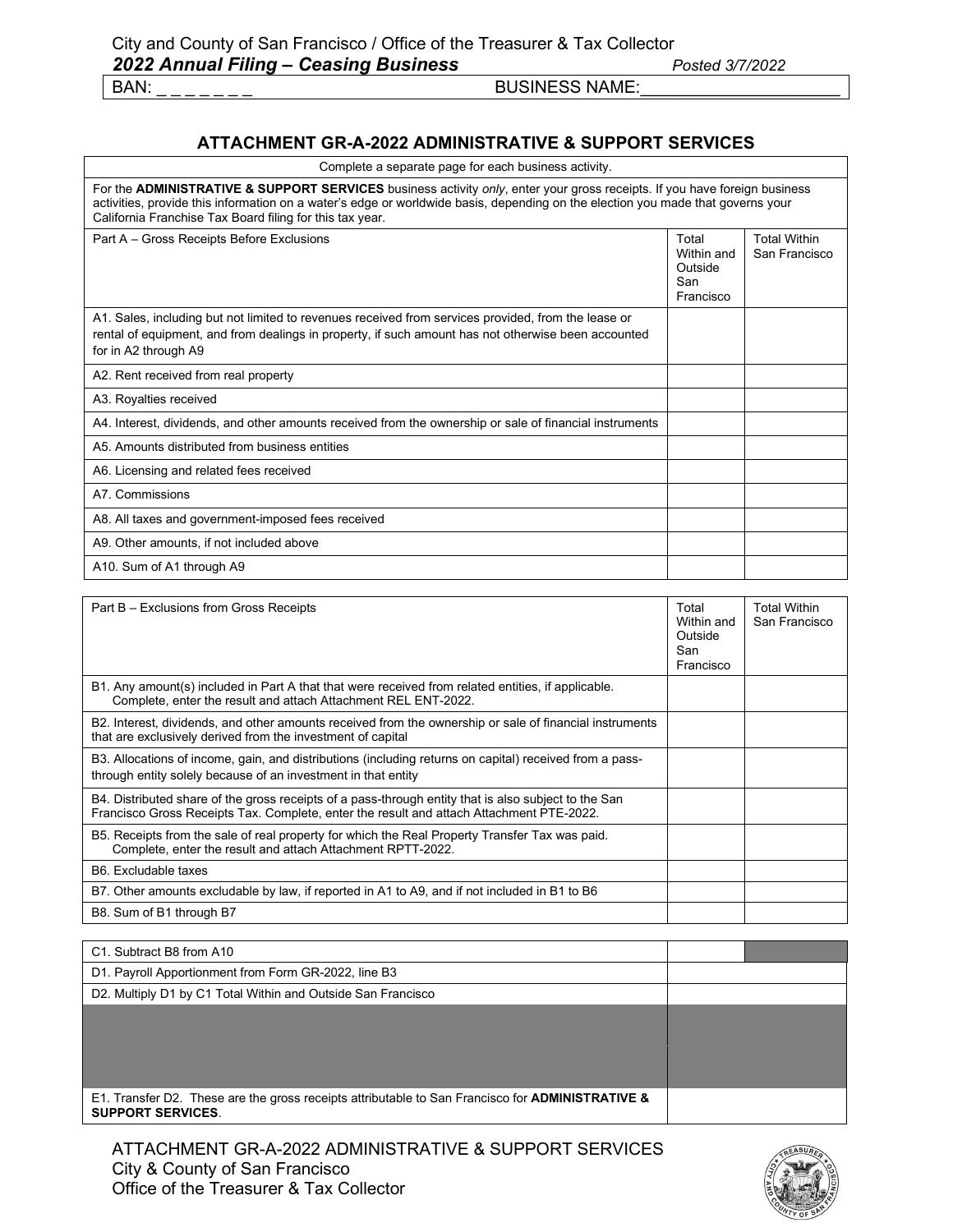### **ATTACHMENT GR-A-2022 ARTS, ENTERTAINMENT & RECREATION**

| Complete a separate page for each business activity.                                                                                                                                                                                                                                                                    |                                                    |                                      |
|-------------------------------------------------------------------------------------------------------------------------------------------------------------------------------------------------------------------------------------------------------------------------------------------------------------------------|----------------------------------------------------|--------------------------------------|
| For the ARTS, ENTERTAINMENT & RECREATION business activity only, enter your gross receipts. If you have foreign business<br>activities, provide this information on a water's edge or worldwide basis, depending on the election you made that governs your<br>California Franchise Tax Board filing for this tax year. |                                                    |                                      |
| Part A - Gross Receipts Before Exclusions                                                                                                                                                                                                                                                                               | Total<br>Within and<br>Outside<br>San<br>Francisco | <b>Total Within</b><br>San Francisco |
| A1. Sales, including but not limited to revenues received from services provided, from the lease or<br>rental of equipment, and from dealings in property, if such amount has not otherwise been accounted<br>for in A2 through A9                                                                                      |                                                    |                                      |
| A2. Rent received from real property                                                                                                                                                                                                                                                                                    |                                                    |                                      |
| A3. Royalties received                                                                                                                                                                                                                                                                                                  |                                                    |                                      |
| A4. Interest, dividends, and other amounts received from the ownership or sale of financial instruments                                                                                                                                                                                                                 |                                                    |                                      |
| A5 Amounts distributed from business entities                                                                                                                                                                                                                                                                           |                                                    |                                      |
| A6. Licensing and related fees received                                                                                                                                                                                                                                                                                 |                                                    |                                      |
| A7. Commissions                                                                                                                                                                                                                                                                                                         |                                                    |                                      |
| A8. All taxes and government-imposed fees received                                                                                                                                                                                                                                                                      |                                                    |                                      |
| A9. Other amounts, if not included above                                                                                                                                                                                                                                                                                |                                                    |                                      |
| A10. Sum of A1 through A9                                                                                                                                                                                                                                                                                               |                                                    |                                      |

| Part B – Exclusions from Gross Receipts                                                                                                                                                          | Total<br>Within and<br>Outside<br>San<br>Francisco | <b>Total Within</b><br>San Francisco |
|--------------------------------------------------------------------------------------------------------------------------------------------------------------------------------------------------|----------------------------------------------------|--------------------------------------|
| B1. Any amount(s) included in Part A that that were received from related entities, if applicable.<br>Complete, enter the result and attach Attachment REL ENT-2022.                             |                                                    |                                      |
| B2. Interest, dividends, and other amounts received from the ownership or sale of financial instruments<br>that are exclusively derived from the investment of capital                           |                                                    |                                      |
| B3. Allocations of income, gain, and distributions (including returns on capital) received from a pass-<br>through entity solely because of an investment in that entity                         |                                                    |                                      |
| B4. Distributed share of the gross receipts of a pass-through entity that is also subject to the San<br>Francisco Gross Receipts Tax. Complete, enter the result and attach Attachment PTE-2022. |                                                    |                                      |
| B5. Receipts from the sale of real property for which the Real Property Transfer Tax was paid.<br>Complete, enter the result and attach Attachment RPTT-2022.                                    |                                                    |                                      |
| B6. Excludable taxes                                                                                                                                                                             |                                                    |                                      |
| B7. Other amounts excludable by law, if reported in A1 to A9, and if not included in B1 to B6                                                                                                    |                                                    |                                      |
| B8. Sum of B1 through B7                                                                                                                                                                         |                                                    |                                      |

| C1. Subtract B8 from A10                                                                                                       |  |
|--------------------------------------------------------------------------------------------------------------------------------|--|
| D1. Payroll Apportionment from Form GR-2022, line B3                                                                           |  |
| D2. Multiply D1 by C1 Total Within and Outside San Francisco                                                                   |  |
|                                                                                                                                |  |
|                                                                                                                                |  |
| E1. Transfer D2. These are the gross receipts attributable to San Francisco for ARTS<br><b>ENTERTAINMENT &amp; RECREATION.</b> |  |

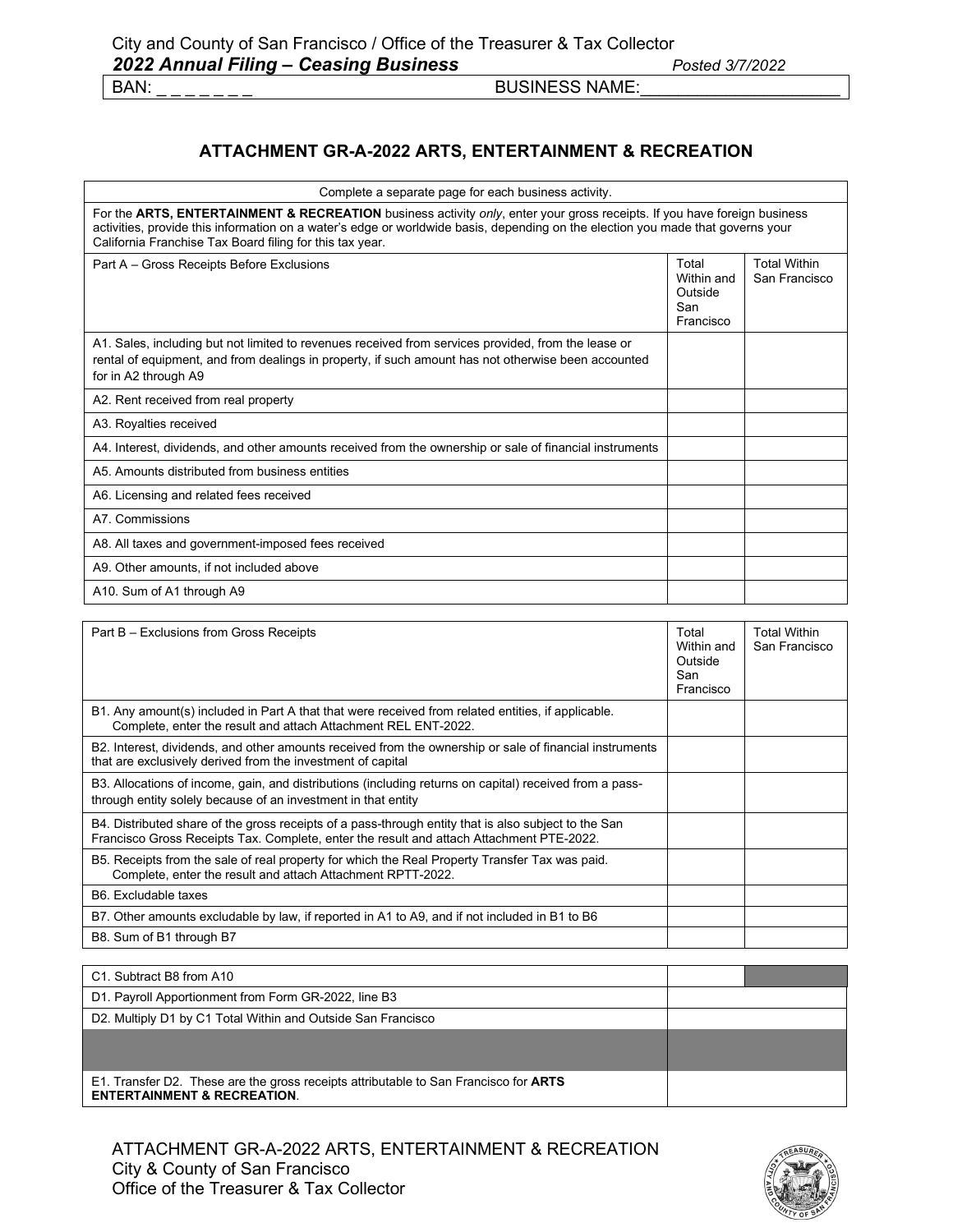### **ATTACHMENT GR-A-2022 BIOTECHNOLOGY**

| Complete a separate page for each business activity.                                                                                                                                                                                                                                                 |                                                    |                                         |
|------------------------------------------------------------------------------------------------------------------------------------------------------------------------------------------------------------------------------------------------------------------------------------------------------|----------------------------------------------------|-----------------------------------------|
| For the BIOTECHNOLOGY business activity only, enter your gross receipts. If you have foreign business activities, provide this<br>information on a water's edge or worldwide basis, depending on the election you made that governs your California Franchise Tax<br>Board filing for this tax year. |                                                    |                                         |
| Part A - Gross Receipts Before Exclusions                                                                                                                                                                                                                                                            | Total<br>Within and<br>Outside<br>San<br>Francisco | <b>Total Within</b><br>San<br>Francisco |
| A1. Sales, including but not limited to revenues received from services provided, from the lease or rental<br>of equipment, and from dealings in property, if such amount has not otherwise been accounted for in A2<br>through A9                                                                   |                                                    |                                         |
| A2. Rent received from real property                                                                                                                                                                                                                                                                 |                                                    |                                         |
| A3. Royalties received                                                                                                                                                                                                                                                                               |                                                    |                                         |
| A4. Interest, dividends, and other amounts received from the ownership or sale of financial instruments                                                                                                                                                                                              |                                                    |                                         |
| A5. Amounts distributed from business entities                                                                                                                                                                                                                                                       |                                                    |                                         |
| A6. Licensing and related fees received                                                                                                                                                                                                                                                              |                                                    |                                         |
| A7. Commissions                                                                                                                                                                                                                                                                                      |                                                    |                                         |
| A8. All taxes and government-imposed fees received                                                                                                                                                                                                                                                   |                                                    |                                         |
| A9. Other amounts, if not included above                                                                                                                                                                                                                                                             |                                                    |                                         |
| A10. Sum of A1 through A9                                                                                                                                                                                                                                                                            |                                                    |                                         |

| Part B – Exclusions from Gross Receipts                                                                                                                                                          | <b>Total Within</b><br>and<br>Outside<br>San<br>Francisco | Total<br>Within<br>San<br>Francisco |
|--------------------------------------------------------------------------------------------------------------------------------------------------------------------------------------------------|-----------------------------------------------------------|-------------------------------------|
| B1. Any amount(s) included in Part A that that were received from related entities, if applicable.<br>Complete, enter the result and attach Attachment REL ENT-2022.                             |                                                           |                                     |
| B2. Interest, dividends, and other amounts received from the ownership or sale of financial instruments<br>that are exclusively derived from the investment of capital                           |                                                           |                                     |
| B3. Allocations of income, gain, and distributions (including returns on capital) received from a pass-<br>through entity solely because of an investment in that entity                         |                                                           |                                     |
| B4. Distributed share of the gross receipts of a pass-through entity that is also subject to the San<br>Francisco Gross Receipts Tax. Complete, enter the result and attach Attachment PTE-2022. |                                                           |                                     |
| B5. Receipts from the sale of real property for which the Real Property Transfer Tax was paid.<br>Complete, enter the result and attach Attachment RPTT-2022.                                    |                                                           |                                     |
| B6. Excludable taxes                                                                                                                                                                             |                                                           |                                     |
| B7. Other amounts excludable by law, if reported in A1 to A9, and if not included in B1 to B6                                                                                                    |                                                           |                                     |
| B8. Sum of B1 through B7                                                                                                                                                                         |                                                           |                                     |

| C1. Subtract B8 from A10                                                                               |  |
|--------------------------------------------------------------------------------------------------------|--|
| D1. Payroll Apportionment from Form GR-2022, line B3                                                   |  |
| D2. Multiply D1 by C1 Total Within and Outside San Francisco                                           |  |
| D3. Multiply D2 by 50%                                                                                 |  |
| D4. Multiply C1 Total Within San Francisco by 50%                                                      |  |
| D5. Sum D3 and D4                                                                                      |  |
| E1. Transfer D5. These are the gross receipts attributable to San Francisco for <b>BIOTECHNOLOGY</b> . |  |

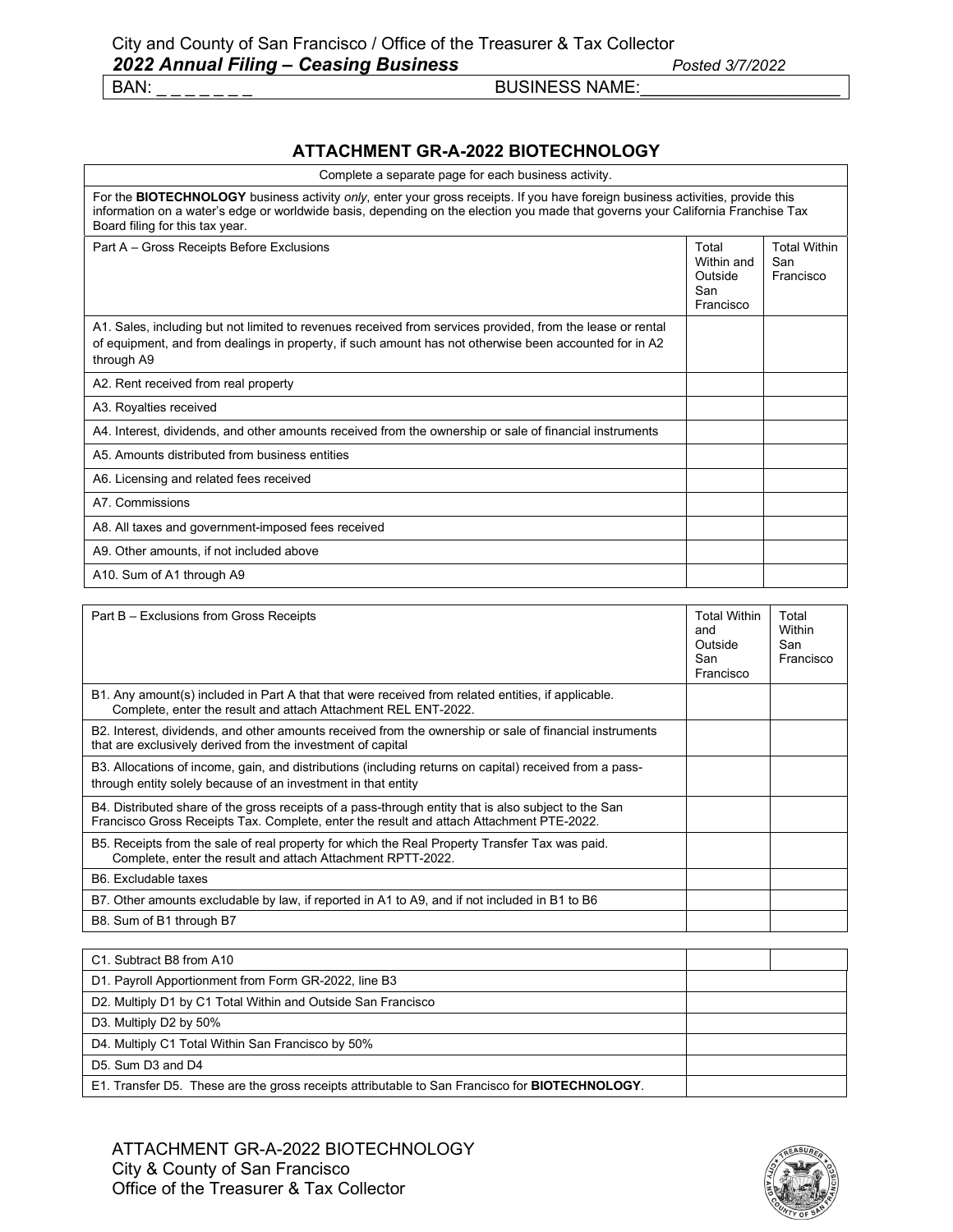#### **ATTACHMENT GR-A-2022 CERTAIN SERVICES**

| Complete a separate page for each business activity.                                                                                                                                                                                                                                                    |                                                    |                                      |
|---------------------------------------------------------------------------------------------------------------------------------------------------------------------------------------------------------------------------------------------------------------------------------------------------------|----------------------------------------------------|--------------------------------------|
| For the CERTAIN SERVICES business activity only, enter your gross receipts. If you have foreign business activities, provide this<br>information on a water's edge or worldwide basis, depending on the election you made that governs your California Franchise Tax<br>Board filing for this tax year. |                                                    |                                      |
| Part A - Gross Receipts Before Exclusions                                                                                                                                                                                                                                                               | Total<br>Within and<br>Outside<br>San<br>Francisco | <b>Total Within</b><br>San Francisco |
| A1. Sales, including but not limited to revenues received from services provided, from the lease or<br>rental of equipment, and from dealings in property, if such amount has not otherwise been accounted<br>for in A2 through A9                                                                      |                                                    |                                      |
| A2. Rent received from real property                                                                                                                                                                                                                                                                    |                                                    |                                      |
| A3. Royalties received                                                                                                                                                                                                                                                                                  |                                                    |                                      |
| A4. Interest, dividends, and other amounts received from the ownership or sale of financial instruments                                                                                                                                                                                                 |                                                    |                                      |
| A5 Amounts distributed from business entities                                                                                                                                                                                                                                                           |                                                    |                                      |
| A6. Licensing and related fees received                                                                                                                                                                                                                                                                 |                                                    |                                      |
| A7. Commissions                                                                                                                                                                                                                                                                                         |                                                    |                                      |
| A8. All taxes and government-imposed fees received                                                                                                                                                                                                                                                      |                                                    |                                      |
| A9. Other amounts, if not included above                                                                                                                                                                                                                                                                |                                                    |                                      |
| A10. Sum of A1 through A9                                                                                                                                                                                                                                                                               |                                                    |                                      |

| Part B – Exclusions from Gross Receipts                                                                                                                                                          | Total<br>Within and<br>Outside<br>San<br>Francisco | <b>Total Within</b><br>San Francisco |
|--------------------------------------------------------------------------------------------------------------------------------------------------------------------------------------------------|----------------------------------------------------|--------------------------------------|
| B1. Any amount(s) included in Part A that that were received from related entities, if applicable.<br>Complete, enter the result and attach Attachment REL ENT-2022.                             |                                                    |                                      |
| B2. Interest, dividends, and other amounts received from the ownership or sale of financial instruments<br>that are exclusively derived from the investment of capital                           |                                                    |                                      |
| B3. Allocations of income, gain, and distributions (including returns on capital) received from a pass-<br>through entity solely because of an investment in that entity                         |                                                    |                                      |
| B4. Distributed share of the gross receipts of a pass-through entity that is also subject to the San<br>Francisco Gross Receipts Tax. Complete, enter the result and attach Attachment PTE-2022. |                                                    |                                      |
| B5. Receipts from the sale of real property for which the Real Property Transfer Tax was paid.<br>Complete, enter the result and attach Attachment RPTT-2022.                                    |                                                    |                                      |
| B6. Excludable taxes                                                                                                                                                                             |                                                    |                                      |
| B7. Other amounts excludable by law, if reported in A1 to A9, and if not included in B1 to B6                                                                                                    |                                                    |                                      |
| B8. Sum of B1 through B7                                                                                                                                                                         |                                                    |                                      |

| C1. Subtract B8 from A10                                                                          |  |
|---------------------------------------------------------------------------------------------------|--|
| D1. Payroll Apportionment from Form GR-2022, line B3                                              |  |
| D2. Multiply D1 by C1 Total Within and Outside San Francisco                                      |  |
|                                                                                                   |  |
|                                                                                                   |  |
| E1. Transfer D2. These are the gross receipts attributable to San Francisco for CERTAIN SERVICES. |  |

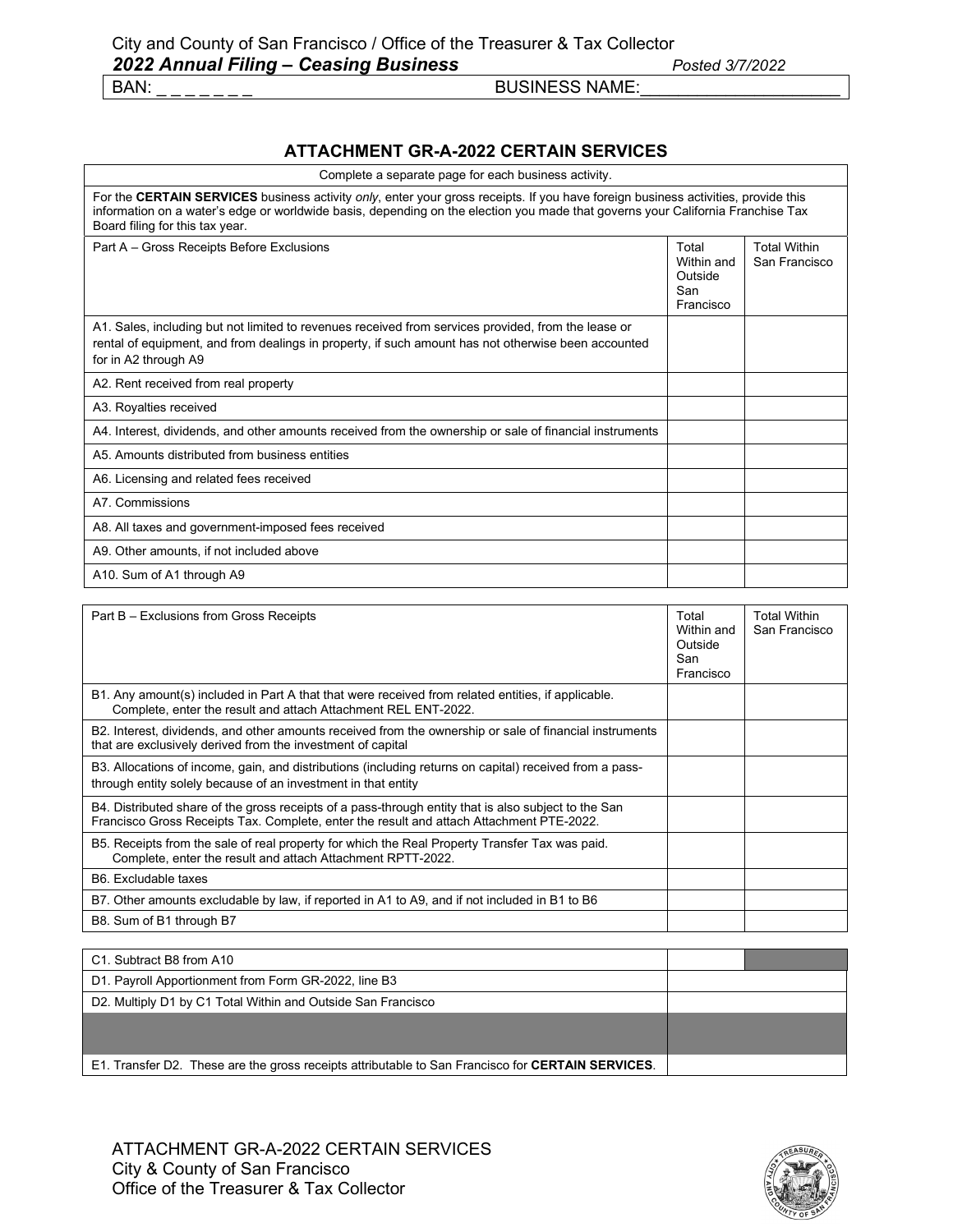### **ATTACHMENT GR-A-2022 CLEAN TECHNOLOGY**

| Complete a separate page for each business activity.                                                                                                                                                                                                                                                                                                                         |                                                    |                                         |
|------------------------------------------------------------------------------------------------------------------------------------------------------------------------------------------------------------------------------------------------------------------------------------------------------------------------------------------------------------------------------|----------------------------------------------------|-----------------------------------------|
| For the CLEAN TECHNOLOGY business activity only, enter your gross receipts. If you have foreign business activities, provide this<br>information on a water's edge or worldwide basis, depending on the election you made that governs your California Franchise Tax<br>Board filing for this tax year. Enter amounts only once, even if they qualify in more than one line. |                                                    |                                         |
| Part A - Gross Receipts Before Exclusions                                                                                                                                                                                                                                                                                                                                    | Total<br>Within and<br>Outside<br>San<br>Francisco | <b>Total Within</b><br>San<br>Francisco |
| A1. Sales, including but not limited to revenues received from services provided, from the lease or rental<br>of equipment, and from dealings in property, if such amount has not otherwise been accounted for in A2<br>through A9                                                                                                                                           |                                                    |                                         |
| A2. Rent received from real property                                                                                                                                                                                                                                                                                                                                         |                                                    |                                         |
| A3. Royalties received                                                                                                                                                                                                                                                                                                                                                       |                                                    |                                         |
| A4. Interest, dividends, and other amounts received from the ownership or sale of financial instruments                                                                                                                                                                                                                                                                      |                                                    |                                         |
| A5 Amounts distributed from business entities                                                                                                                                                                                                                                                                                                                                |                                                    |                                         |
| A6. Licensing and related fees received                                                                                                                                                                                                                                                                                                                                      |                                                    |                                         |
| A7. Commissions                                                                                                                                                                                                                                                                                                                                                              |                                                    |                                         |
| A8. All taxes and government-imposed fees received                                                                                                                                                                                                                                                                                                                           |                                                    |                                         |
| A9. Other amounts, if not included above                                                                                                                                                                                                                                                                                                                                     |                                                    |                                         |
| A10. Sum of A1 through A9                                                                                                                                                                                                                                                                                                                                                    |                                                    |                                         |

| Part B – Exclusions from Gross Receipts                                                                                                                                                          | <b>Total Within</b><br>and<br>Outside<br>San<br>Francisco | Total<br>Within<br>San<br>Francisco |
|--------------------------------------------------------------------------------------------------------------------------------------------------------------------------------------------------|-----------------------------------------------------------|-------------------------------------|
| B1. Any amount(s) included in Part A that that were received from related entities, if applicable.<br>Complete, enter the result and attach Attachment REL ENT-2022.                             |                                                           |                                     |
| B2. Interest, dividends, and other amounts received from the ownership or sale of financial instruments<br>that are exclusively derived from the investment of capital                           |                                                           |                                     |
| B3. Allocations of income, gain, and distributions (including returns on capital) received from a pass-<br>through entity solely because of an investment in that entity                         |                                                           |                                     |
| B4. Distributed share of the gross receipts of a pass-through entity that is also subject to the San<br>Francisco Gross Receipts Tax. Complete, enter the result and attach Attachment PTE-2022. |                                                           |                                     |
| B5. Receipts from the sale of real property for which the Real Property Transfer Tax was paid.<br>Complete, enter the result and attach Attachment RPTT-2022.                                    |                                                           |                                     |
| B6. Excludable taxes                                                                                                                                                                             |                                                           |                                     |
| B7. Other amounts excludable by law, if reported in A1 to A9, and if not included in B1 to B6                                                                                                    |                                                           |                                     |
| B8. Sum of B1 through B7                                                                                                                                                                         |                                                           |                                     |

| C1. Subtract B8 from A10                                                                          |  |
|---------------------------------------------------------------------------------------------------|--|
| D1. Payroll Apportionment from Form GR-2022, line B3                                              |  |
| D2. Multiply D1 by C1 Total Within and Outside San Francisco                                      |  |
| D3. Multiply D2 by 50%                                                                            |  |
| D4. Multiply C1 Total Within San Francisco by 50%                                                 |  |
| D5. Sum D3 and D4                                                                                 |  |
| E1. Transfer D5. These are the gross receipts attributable to San Francisco for CLEAN TECHNOLOGY. |  |

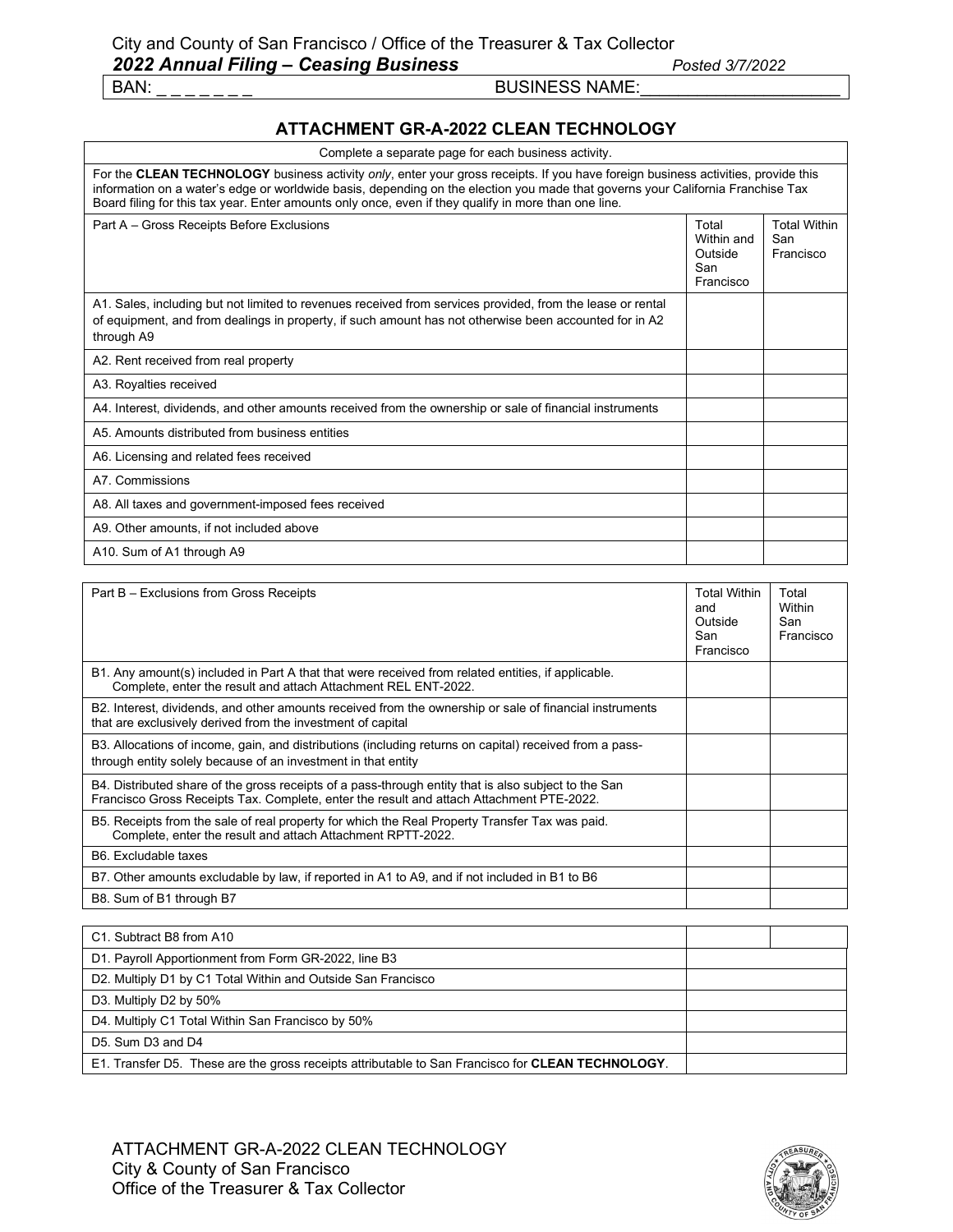r

#### BAN: \_ \_ \_ \_ \_ \_ \_ BUSINESS NAME:\_\_\_\_\_\_\_\_\_\_\_\_\_\_\_\_\_\_\_\_\_

### **ATTACHMENT GR-A-2022 CONSTRUCTION**

| Complete a separate page for each business activity.                                                                                                                                                                                                                                                |                                                     |                                      |
|-----------------------------------------------------------------------------------------------------------------------------------------------------------------------------------------------------------------------------------------------------------------------------------------------------|-----------------------------------------------------|--------------------------------------|
| For the CONSTRUCTION business activity only, enter your gross receipts. If you have foreign business activities, provide this information<br>on a water's edge or worldwide basis, depending on the election you made that governs your California Franchise Tax Board filing for this<br>tax year. |                                                     |                                      |
| Part A - Gross Receipts Before Exclusions                                                                                                                                                                                                                                                           | <b>Total Within</b><br>and Outside<br>San Francisco | <b>Total Within San</b><br>Francisco |
| A1. Sales, including but not limited to revenues received from services provided, from the lease or<br>rental of equipment, and from dealings in property, if such amount has not been accounted for in<br>lines 2 through 9                                                                        |                                                     |                                      |
| A2. Rent received from real property                                                                                                                                                                                                                                                                |                                                     |                                      |
| A3. Royalties received                                                                                                                                                                                                                                                                              |                                                     |                                      |
| A4. Interest, dividends, and other amounts received from the ownership or sale of financial<br>instruments                                                                                                                                                                                          |                                                     |                                      |
| A5. Amounts distributed from business entities                                                                                                                                                                                                                                                      |                                                     |                                      |
| A6. Licensing and related fees received                                                                                                                                                                                                                                                             |                                                     |                                      |
| A7. Commissions                                                                                                                                                                                                                                                                                     |                                                     |                                      |
| A8. All taxes and government-imposed fees received                                                                                                                                                                                                                                                  |                                                     |                                      |
| A9. Other amounts that constitute gross income for federal income tax purposes, if not included<br>above                                                                                                                                                                                            |                                                     |                                      |
| A10. Sum of A1 through A9                                                                                                                                                                                                                                                                           |                                                     |                                      |
| Part B - Exclusions from Gross Receipts                                                                                                                                                                                                                                                             | <b>Total Within</b><br>and Outside<br>San Francisco | <b>Total Within San</b><br>Francisco |
| B1. Any amount(s) included in Part A that that were received from related entities, if applicable.<br>Complete, enter the result and attach Attachment REL ENT-2022.                                                                                                                                |                                                     |                                      |
| B2. Interest, dividends, and other amounts received from the ownership or sale of financial<br>instruments that are exclusively derived from the investment of capital                                                                                                                              |                                                     |                                      |
| B3. Allocations of income, gain, and distributions (including returns on capital) received from a<br>pass-through entity solely because of an investment in that entity                                                                                                                             |                                                     |                                      |
| B4. Distributed share of the gross receipts of a pass-through entity that is also subject to the San<br>Francisco Gross Receipts Tax. Complete, enter the result and attach Attachment PTE-2022.                                                                                                    |                                                     |                                      |
| B5. Receipts from the sale of real property for which the Real Property Transfer Tax was paid.<br>Complete, enter the result and attach Attachment RPTT-2022.                                                                                                                                       |                                                     |                                      |
| B6. Excludable taxes                                                                                                                                                                                                                                                                                |                                                     |                                      |
| B7. Other amounts excludable by law, if reported in A1 to A9, and if not included in B1 to B6                                                                                                                                                                                                       |                                                     |                                      |
| B8. Sum of B1 through B7                                                                                                                                                                                                                                                                            |                                                     |                                      |
| C1. Subtract B8 from A10                                                                                                                                                                                                                                                                            |                                                     |                                      |
| D1. Payroll Apportionment from Form GR-2022, line B3                                                                                                                                                                                                                                                |                                                     |                                      |
| D2. Multiply D1 by C1 Total Within and Outside San Francisco                                                                                                                                                                                                                                        |                                                     |                                      |
| D3. Multiply D2 by 50%                                                                                                                                                                                                                                                                              |                                                     |                                      |
| D4. Multiply C1 Total Within San Francisco by 50%                                                                                                                                                                                                                                                   |                                                     |                                      |
| D5. Sum D3 and D4                                                                                                                                                                                                                                                                                   |                                                     |                                      |
| D6. Amount ATTACHMENT CON SUB-2022 Total. Attach sheet(s) to Return.                                                                                                                                                                                                                                |                                                     |                                      |
| E1. Subtract D6 from D5. These are the gross receipts attributable to San Francisco for<br><b>CONSTRUCTION.</b>                                                                                                                                                                                     |                                                     |                                      |

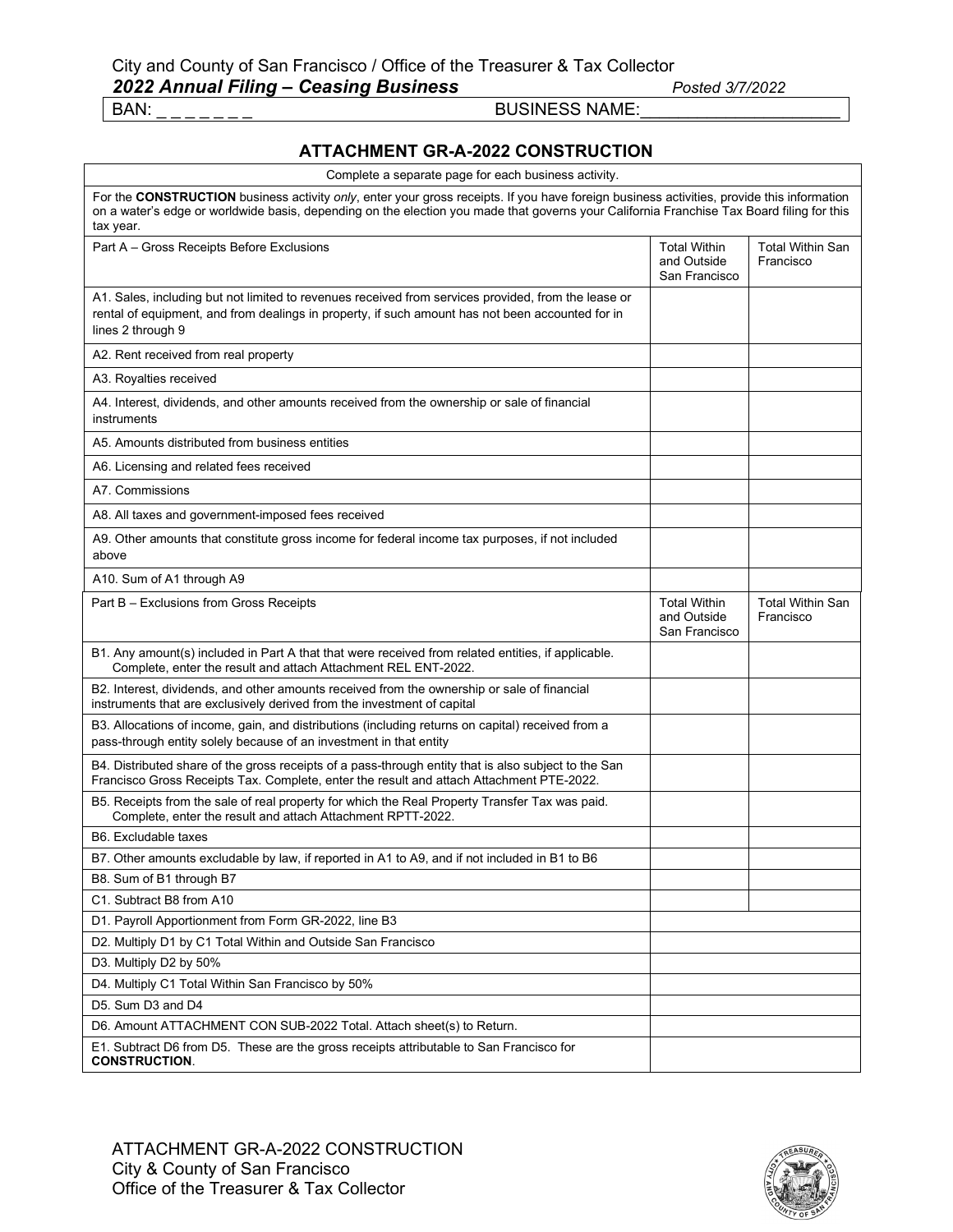### **ATTACHMENT GR-A-2022 PRIVATE EDUCATION & HEALTH SERVICES**

| Complete a separate page for each business activity.                                                                                                                                                                                                                                                                       |                                                    |                                      |
|----------------------------------------------------------------------------------------------------------------------------------------------------------------------------------------------------------------------------------------------------------------------------------------------------------------------------|----------------------------------------------------|--------------------------------------|
| For the PRIVATE EDUCATION & HEALTH SERVICES business activity only, enter your gross receipts. If you have foreign business<br>activities, provide this information on a water's edge or worldwide basis, depending on the election you made that governs your<br>California Franchise Tax Board filing for this tax year. |                                                    |                                      |
| Part A - Gross Receipts Before Exclusions                                                                                                                                                                                                                                                                                  | Total<br>Within and<br>Outside<br>San<br>Francisco | <b>Total Within</b><br>San Francisco |
| A1. Sales, including but not limited to revenues received from services provided, from the lease or<br>rental of equipment, and from dealings in property, if such amount has not otherwise been accounted<br>for in A2 through A9                                                                                         |                                                    |                                      |
| A2. Rent received from real property                                                                                                                                                                                                                                                                                       |                                                    |                                      |
| A3. Royalties received                                                                                                                                                                                                                                                                                                     |                                                    |                                      |
| A4. Interest, dividends, and other amounts received from the ownership or sale of financial instruments                                                                                                                                                                                                                    |                                                    |                                      |
| A5. Amounts distributed from business entities                                                                                                                                                                                                                                                                             |                                                    |                                      |
| A6. Licensing and related fees received                                                                                                                                                                                                                                                                                    |                                                    |                                      |
| A7. Commissions                                                                                                                                                                                                                                                                                                            |                                                    |                                      |
| A8. All taxes and government-imposed fees received                                                                                                                                                                                                                                                                         |                                                    |                                      |
| A9. Other amounts, if not included above                                                                                                                                                                                                                                                                                   |                                                    |                                      |
| A10. Sum of A1 through A9                                                                                                                                                                                                                                                                                                  |                                                    |                                      |
| Part B - Exclusions from Gross Receipts                                                                                                                                                                                                                                                                                    | Total<br>Within and<br>Outside<br>San<br>$\sim$    | <b>Total Within</b><br>San Francisco |

|                                                                                                                                                                                                  | Francisco |  |
|--------------------------------------------------------------------------------------------------------------------------------------------------------------------------------------------------|-----------|--|
| B1. Any amount(s) included in Part A that that were received from related entities, if applicable.<br>Complete, enter the result and attach Attachment REL ENT-2022.                             |           |  |
| B2. Interest, dividends, and other amounts received from the ownership or sale of financial instruments<br>that are exclusively derived from the investment of capital                           |           |  |
| B3. Allocations of income, gain, and distributions (including returns on capital) received from a pass-<br>through entity solely because of an investment in that entity                         |           |  |
| B4. Distributed share of the gross receipts of a pass-through entity that is also subject to the San<br>Francisco Gross Receipts Tax. Complete, enter the result and attach Attachment PTE-2022. |           |  |
| B5. Receipts from the sale of real property for which the Real Property Transfer Tax was paid.<br>Complete, enter the result and attach Attachment RPTT-2022.                                    |           |  |
| B6. Excludable taxes                                                                                                                                                                             |           |  |
| B7. Other amounts excludable by law, if reported in A1 to A9, and if not included in B1 to B6                                                                                                    |           |  |
| B8. Sum of B1 through B7                                                                                                                                                                         |           |  |

| C1. Subtract B8 from A10                                                                                                           |  |
|------------------------------------------------------------------------------------------------------------------------------------|--|
| D1. Payroll Apportionment from Form GR-2022, line B3                                                                               |  |
| D2. Multiply D1 by C1 Total Within and Outside San Francisco                                                                       |  |
|                                                                                                                                    |  |
| E1. Transfer D2. These are the gross receipts attributable to San Francisco for PRIVATE<br><b>EDUCATION &amp; HEALTH SERVICES.</b> |  |

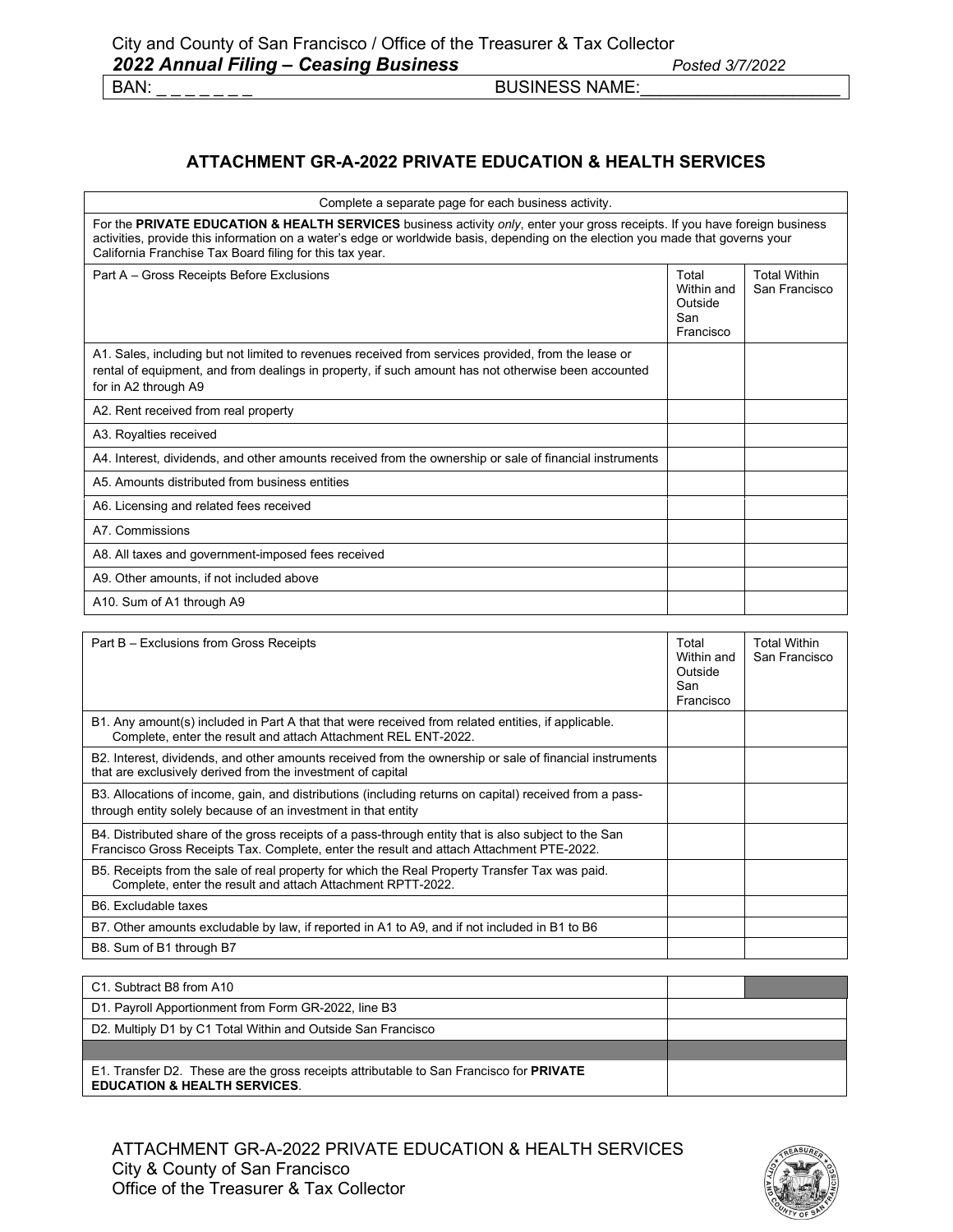BUSINESS NAME:

### **ATTACHMENT GR-A-2022 FINANCIAL SERVICES**

| Complete a separate page for each business activity.                                                                                                                                                                                                                                                      |                                                     |                                      |
|-----------------------------------------------------------------------------------------------------------------------------------------------------------------------------------------------------------------------------------------------------------------------------------------------------------|-----------------------------------------------------|--------------------------------------|
| For the FINANCIAL SERVICES business activity only, enter your gross receipts. If you have foreign business activities, provide this<br>information on a water's edge or worldwide basis, depending on the election you made that governs your California Franchise Tax Board<br>filing for this tax year. |                                                     |                                      |
| Part A – Gross Receipts Before Exclusions                                                                                                                                                                                                                                                                 | <b>Total Within</b><br>and Outside<br>San Francisco | <b>Total Within</b><br>San Francisco |
| A1. Sales, including but not limited to revenues received from services provided, from the lease or<br>rental of equipment, and from dealings in property, if such amount has not otherwise been accounted<br>for in A2 through A9                                                                        |                                                     |                                      |
| A2. Rent received from real property                                                                                                                                                                                                                                                                      |                                                     |                                      |
| A3. Royalties received                                                                                                                                                                                                                                                                                    |                                                     |                                      |
| A4. Interest, dividends, and other amounts received from the ownership or sale of financial instruments                                                                                                                                                                                                   |                                                     |                                      |
| A5. Amounts distributed from business entities                                                                                                                                                                                                                                                            |                                                     |                                      |
| A6. Licensing and related fees received                                                                                                                                                                                                                                                                   |                                                     |                                      |
| A7 Commissions                                                                                                                                                                                                                                                                                            |                                                     |                                      |
| A8. All taxes and government-imposed fees received                                                                                                                                                                                                                                                        |                                                     |                                      |
| A9. Other amounts, if not included above                                                                                                                                                                                                                                                                  |                                                     |                                      |
| A10. Sum of A1 through A9                                                                                                                                                                                                                                                                                 |                                                     |                                      |
|                                                                                                                                                                                                                                                                                                           |                                                     |                                      |
| Part B - Exclusions from Gross Receipts                                                                                                                                                                                                                                                                   | <b>Total Within</b><br>and Outside<br>San Francisco | <b>Total Within</b><br>San Francisco |

|                                                                                                                                                                                                  | ana oawa<br>San Francisco |  |
|--------------------------------------------------------------------------------------------------------------------------------------------------------------------------------------------------|---------------------------|--|
| B1. Any amount(s) included in Part A that that were received from related entities, if applicable.<br>Complete, enter the result and attach Attachment REL ENT-2022.                             |                           |  |
| B2. Interest, dividends, and other amounts received from the ownership or sale of financial instruments<br>that are exclusively derived from the investment of capital                           |                           |  |
| B3. Allocations of income, gain, and distributions (including returns on capital) received from a pass-<br>through entity solely because of an investment in that entity                         |                           |  |
| B4. Distributed share of the gross receipts of a pass-through entity that is also subject to the San<br>Francisco Gross Receipts Tax. Complete, enter the result and attach Attachment PTE-2022. |                           |  |
| B5. Receipts from the sale of real property for which the Real Property Transfer Tax was paid.<br>Complete, enter the result and attach Attachment RPTT-2022.                                    |                           |  |
| B6. Excludable taxes                                                                                                                                                                             |                           |  |
| B7. Other amounts excludable by law, if reported in A1 to A9, and if not included in B1 to B6                                                                                                    |                           |  |
| B8. Sum of B1 through B7                                                                                                                                                                         |                           |  |

| C1. Subtract B8 from A10                                                                                            |  |
|---------------------------------------------------------------------------------------------------------------------|--|
| D1. Payroll Apportionment from Form GR-2022, line B3                                                                |  |
| D2. Multiply D1 by C1 Total Within and Outside San Francisco                                                        |  |
|                                                                                                                     |  |
|                                                                                                                     |  |
|                                                                                                                     |  |
|                                                                                                                     |  |
| E1. Transfer D2. These are the gross receipts attributable to San Francisco for <b>FINANCIAL</b><br><b>SERVICES</b> |  |

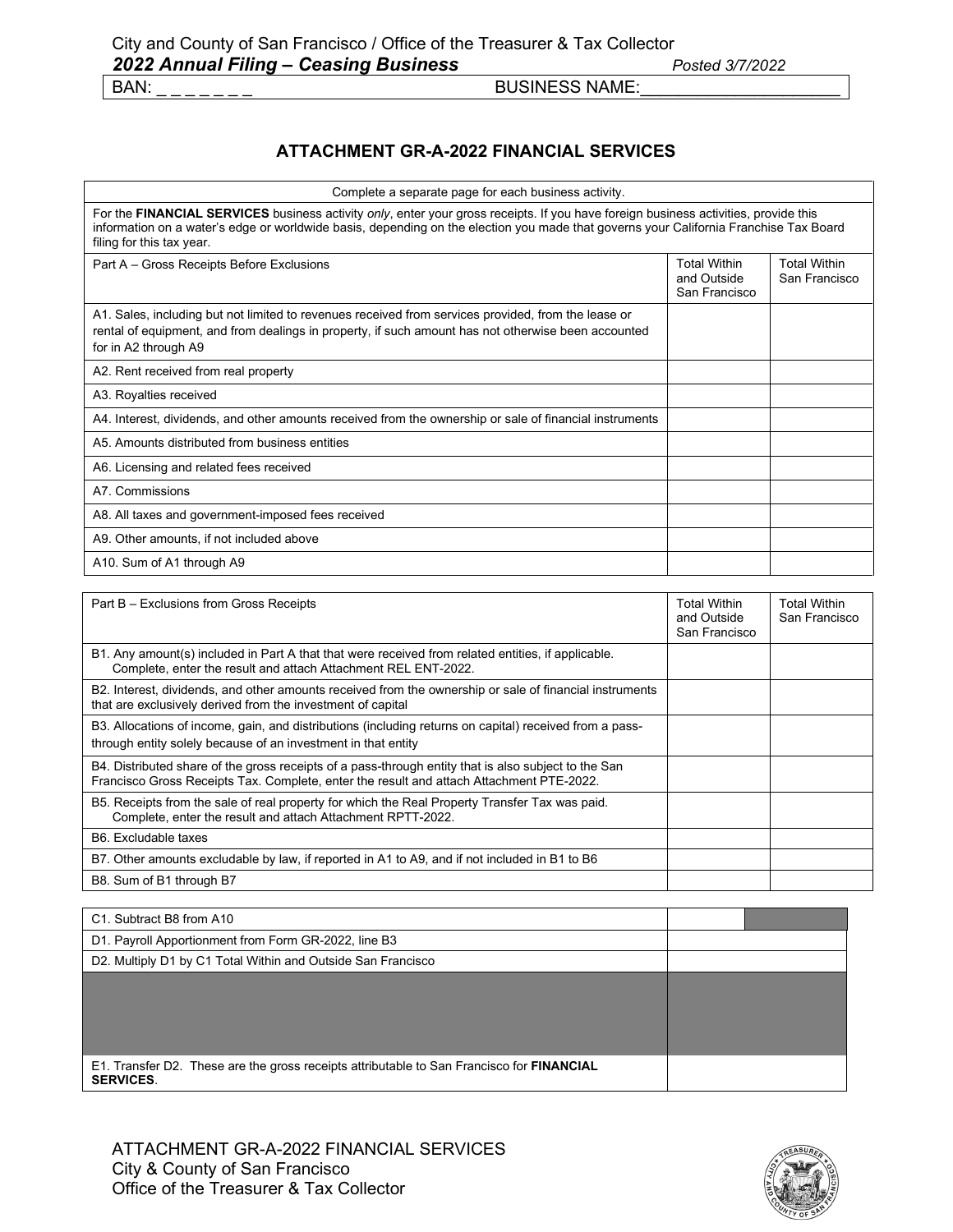### **ATTACHMENT GR-A-2022 FOOD SERVICES**

| Complete a separate page for each business activity.                                                                                                                                                                                                                                                 |                                                    |                                         |
|------------------------------------------------------------------------------------------------------------------------------------------------------------------------------------------------------------------------------------------------------------------------------------------------------|----------------------------------------------------|-----------------------------------------|
| For the FOOD SERVICES business activity only, enter your gross receipts. If you have foreign business activities, provide this<br>information on a water's edge or worldwide basis, depending on the election you made that governs your California Franchise Tax<br>Board filing for this tax year. |                                                    |                                         |
| Part A - Gross Receipts Before Exclusions                                                                                                                                                                                                                                                            | Total<br>Within and<br>Outside<br>San<br>Francisco | <b>Total Within</b><br>San<br>Francisco |
| A1. Sales, including but not limited to revenues received from services provided, from the lease or rental<br>of equipment, and from dealings in property, if such amount has not otherwise been accounted for in A2<br>through A9                                                                   |                                                    |                                         |
| A2. Rent received from real property                                                                                                                                                                                                                                                                 |                                                    |                                         |
| A3. Royalties received                                                                                                                                                                                                                                                                               |                                                    |                                         |
| A4. Interest, dividends, and other amounts received from the ownership or sale of financial instruments                                                                                                                                                                                              |                                                    |                                         |
| A5. Amounts distributed from business entities                                                                                                                                                                                                                                                       |                                                    |                                         |
| A6. Licensing and related fees received                                                                                                                                                                                                                                                              |                                                    |                                         |
| A7 Commissions                                                                                                                                                                                                                                                                                       |                                                    |                                         |
| A8. All taxes and government-imposed fees received                                                                                                                                                                                                                                                   |                                                    |                                         |
| A9. Other amounts, if not included above                                                                                                                                                                                                                                                             |                                                    |                                         |
| A10. Sum of A1 through A9                                                                                                                                                                                                                                                                            |                                                    |                                         |

| Part B - Exclusions from Gross Receipts                                                                                                                                                          | <b>Total Within</b><br>and<br>Outside<br>San<br>Francisco | Total<br>Within<br>San<br>Francisco |
|--------------------------------------------------------------------------------------------------------------------------------------------------------------------------------------------------|-----------------------------------------------------------|-------------------------------------|
| B1. Any amount(s) included in Part A that that were received from related entities, if applicable.<br>Complete, enter the result and attach Attachment REL ENT-2022.                             |                                                           |                                     |
| B2. Interest, dividends, and other amounts received from the ownership or sale of financial instruments<br>that are exclusively derived from the investment of capital                           |                                                           |                                     |
| B3. Allocations of income, gain, and distributions (including returns on capital) received from a pass-<br>through entity solely because of an investment in that entity                         |                                                           |                                     |
| B4. Distributed share of the gross receipts of a pass-through entity that is also subject to the San<br>Francisco Gross Receipts Tax. Complete, enter the result and attach Attachment PTE-2022. |                                                           |                                     |
| B5. Receipts from the sale of real property for which the Real Property Transfer Tax was paid.<br>Complete, enter the result and attach Attachment RPTT-2022.                                    |                                                           |                                     |
| B6. Excludable taxes                                                                                                                                                                             |                                                           |                                     |
| B7. Other amounts excludable by law, if reported in A1 to A9, and if not included in B1 to B6                                                                                                    |                                                           |                                     |
| B8. Sum of B1 through B7                                                                                                                                                                         |                                                           |                                     |

| C1. Subtract B8 from A10                                                                       |  |
|------------------------------------------------------------------------------------------------|--|
| D1. Payroll Apportionment from Form GR-2022, line B3                                           |  |
| D2. Multiply D1 by C1 Total Within and Outside San Francisco                                   |  |
| D3. Multiply D2 by 50%                                                                         |  |
| D4. Multiply C1 Total Within San Francisco by 50%                                              |  |
| D5. Sum D3 and D4                                                                              |  |
| E1. Transfer D5. These are the gross receipts attributable to San Francisco for FOOD SERVICES. |  |

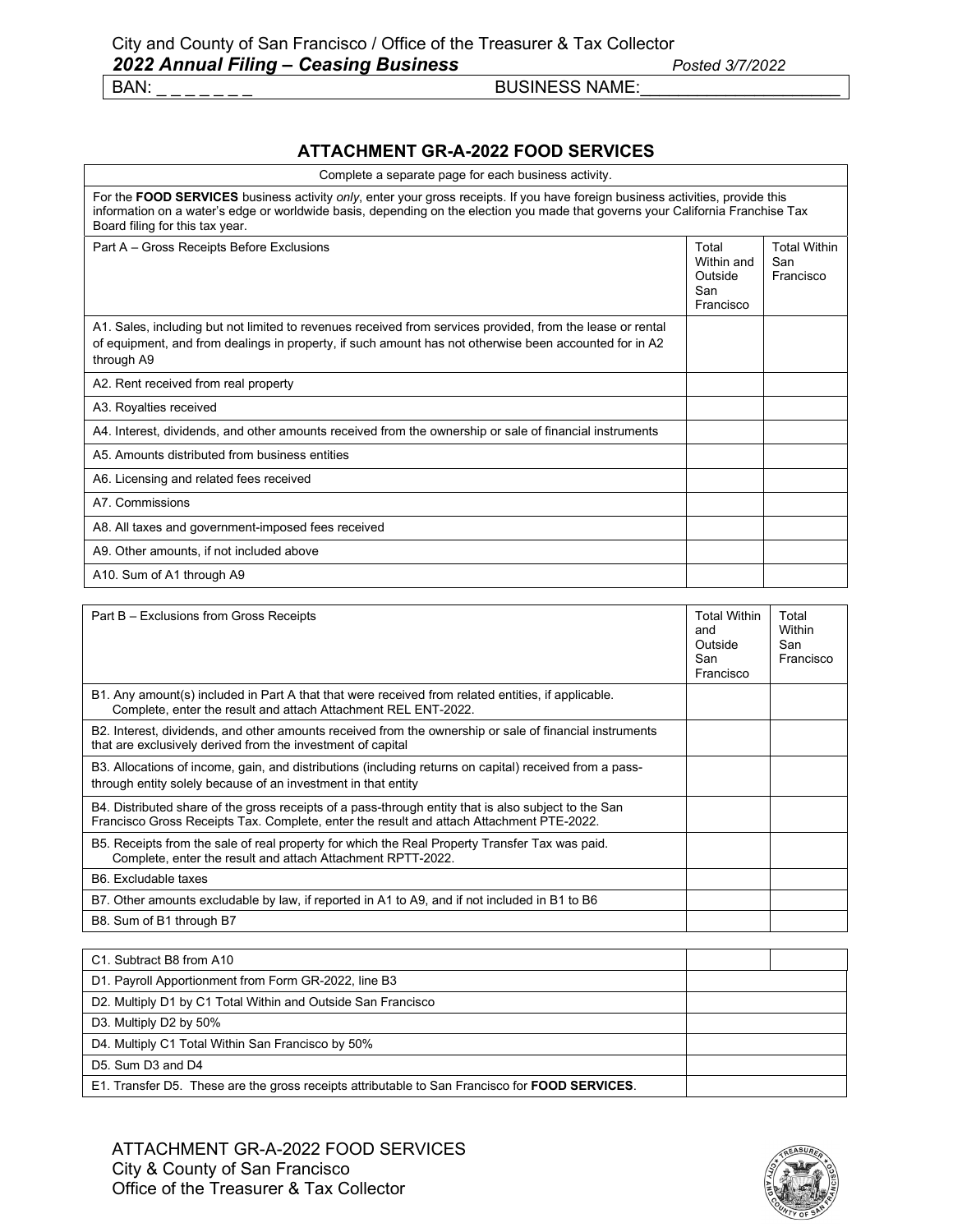### **ATTACHMENT GR-A-2022 INFORMATION**

| Complete a separate page for each business activity.                                                                                                                                                                                                                                               |                                                    |                                         |
|----------------------------------------------------------------------------------------------------------------------------------------------------------------------------------------------------------------------------------------------------------------------------------------------------|----------------------------------------------------|-----------------------------------------|
| For the INFORMATION business activity only, enter your gross receipts. If you have foreign business activities, provide this information<br>on a water's edge or worldwide basis, depending on the election you made that governs your California Franchise Tax Board filing for<br>this tax year. |                                                    |                                         |
| Part A - Gross Receipts Before Exclusions                                                                                                                                                                                                                                                          | Total<br>Within and<br>Outside<br>San<br>Francisco | <b>Total Within</b><br>San<br>Francisco |
| A1. Sales, including but not limited to revenues received from services provided, from the lease or rental<br>of equipment, and from dealings in property, if such amount has not otherwise been accounted for in A2<br>through A9                                                                 |                                                    |                                         |
| A2. Rent received from real property                                                                                                                                                                                                                                                               |                                                    |                                         |
| A3. Royalties received                                                                                                                                                                                                                                                                             |                                                    |                                         |
| A4. Interest, dividends, and other amounts received from the ownership or sale of financial instruments                                                                                                                                                                                            |                                                    |                                         |
| A5. Amounts distributed from business entities                                                                                                                                                                                                                                                     |                                                    |                                         |
| A6. Licensing and related fees received                                                                                                                                                                                                                                                            |                                                    |                                         |
| A7. Commissions                                                                                                                                                                                                                                                                                    |                                                    |                                         |
| A8. All taxes and government-imposed fees received                                                                                                                                                                                                                                                 |                                                    |                                         |
| A9. Other amounts, if not included above                                                                                                                                                                                                                                                           |                                                    |                                         |
| A10. Sum of A1 through A9                                                                                                                                                                                                                                                                          |                                                    |                                         |

| Part B - Exclusions from Gross Receipts                                                                                                                                                          | <b>Total Within</b><br>and<br>Outside<br>San<br>Francisco | Total<br>Within<br>San<br>Francisco |
|--------------------------------------------------------------------------------------------------------------------------------------------------------------------------------------------------|-----------------------------------------------------------|-------------------------------------|
| B1. Any amount(s) included in Part A that that were received from related entities, if applicable.<br>Complete, enter the result and attach Attachment REL ENT-2022.                             |                                                           |                                     |
| B2. Interest, dividends, and other amounts received from the ownership or sale of financial instruments<br>that are exclusively derived from the investment of capital                           |                                                           |                                     |
| B3. Allocations of income, gain, and distributions (including returns on capital) received from a pass-<br>through entity solely because of an investment in that entity                         |                                                           |                                     |
| B4. Distributed share of the gross receipts of a pass-through entity that is also subject to the San<br>Francisco Gross Receipts Tax. Complete, enter the result and attach Attachment PTE-2022. |                                                           |                                     |
| B5. Receipts from the sale of real property for which the Real Property Transfer Tax was paid.<br>Complete, enter the result and attach Attachment RPTT-2022.                                    |                                                           |                                     |
| B6. Excludable taxes                                                                                                                                                                             |                                                           |                                     |
| B7. Other amounts excludable by law, if reported in A1 to A9, and if not included in B1 to B6                                                                                                    |                                                           |                                     |
| B8. Sum of B1 through B7                                                                                                                                                                         |                                                           |                                     |

| C1. Subtract B8 from A10                                                                     |  |
|----------------------------------------------------------------------------------------------|--|
| D1. Payroll Apportionment from Form GR-2022, line B3                                         |  |
| D2. Multiply D1 by C1 Total Within and Outside San Francisco                                 |  |
| D3. Multiply D2 by 50%                                                                       |  |
| D4. Multiply C1 Total Within San Francisco by 50%                                            |  |
| D5. Sum D3 and D4                                                                            |  |
| E1. Transfer D5. These are the gross receipts attributable to San Francisco for INFORMATION. |  |

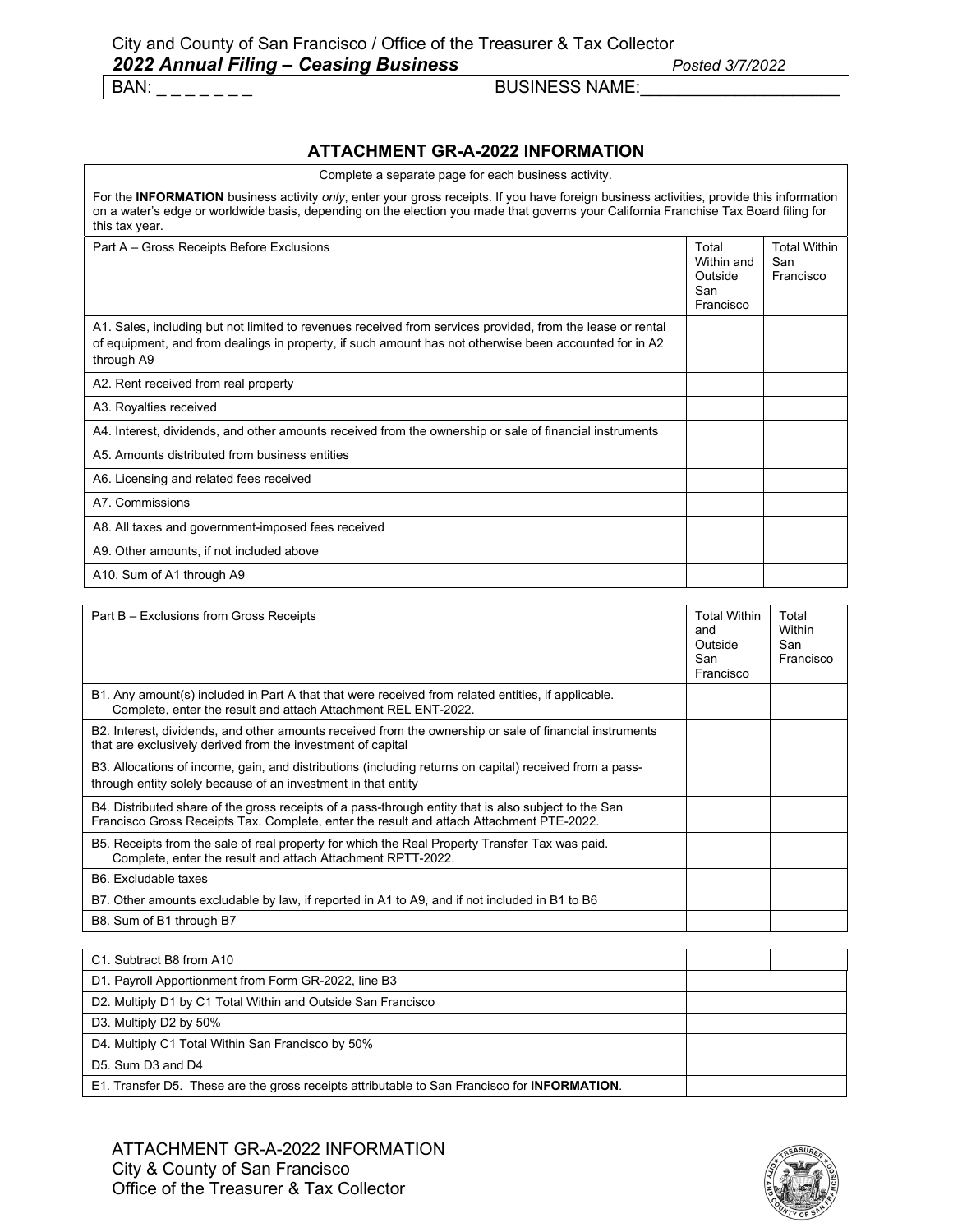### **ATTACHMENT GR-A-2022 INSURANCE**

| Complete a separate page for each business activity.                                                                                                                                                                                                                                             |                                                    |                                      |
|--------------------------------------------------------------------------------------------------------------------------------------------------------------------------------------------------------------------------------------------------------------------------------------------------|----------------------------------------------------|--------------------------------------|
| For the INSURANCE business activity only, enter your gross receipts. If you have foreign business activities, provide this information<br>on a water's edge or worldwide basis, depending on the election you made that governs your California Franchise Tax Board filing for<br>this tax year. |                                                    |                                      |
| Part A - Gross Receipts Before Exclusions                                                                                                                                                                                                                                                        | Total<br>Within and<br>Outside<br>San<br>Francisco | <b>Total Within</b><br>San Francisco |
| A1. Sales, including but not limited to revenues received from services provided, from the lease or<br>rental of equipment, and from dealings in property, if such amount has not otherwise been accounted<br>for in A2 through A9                                                               |                                                    |                                      |
| A2. Rent received from real property                                                                                                                                                                                                                                                             |                                                    |                                      |
| A3. Royalties received                                                                                                                                                                                                                                                                           |                                                    |                                      |
| A4. Interest, dividends, and other amounts received from the ownership or sale of financial instruments                                                                                                                                                                                          |                                                    |                                      |
| A5. Amounts distributed from business entities                                                                                                                                                                                                                                                   |                                                    |                                      |
| A6. Licensing and related fees received                                                                                                                                                                                                                                                          |                                                    |                                      |
| A7. Commissions                                                                                                                                                                                                                                                                                  |                                                    |                                      |
| A8. All taxes and government-imposed fees received                                                                                                                                                                                                                                               |                                                    |                                      |
| A9. Other amounts, if not included above                                                                                                                                                                                                                                                         |                                                    |                                      |
| A10. Sum of A1 through A9                                                                                                                                                                                                                                                                        |                                                    |                                      |

| Part B - Exclusions from Gross Receipts                                                                                                                                                          | Total<br>Within and<br>Outside<br>San<br>Francisco | <b>Total Within</b><br>San Francisco |
|--------------------------------------------------------------------------------------------------------------------------------------------------------------------------------------------------|----------------------------------------------------|--------------------------------------|
| B1. Any amount(s) included in Part A that that were received from related entities, if applicable.<br>Complete, enter the result and attach Attachment REL ENT-2022.                             |                                                    |                                      |
| B2. Interest, dividends, and other amounts received from the ownership or sale of financial instruments<br>that are exclusively derived from the investment of capital                           |                                                    |                                      |
| B3. Allocations of income, gain, and distributions (including returns on capital) received from a pass-<br>through entity solely because of an investment in that entity                         |                                                    |                                      |
| B4. Distributed share of the gross receipts of a pass-through entity that is also subject to the San<br>Francisco Gross Receipts Tax. Complete, enter the result and attach Attachment PTE-2022. |                                                    |                                      |
| B5. Receipts from the sale of real property for which the Real Property Transfer Tax was paid.<br>Complete, enter the result and attach Attachment RPTT-2022.                                    |                                                    |                                      |
| B6. Excludable taxes                                                                                                                                                                             |                                                    |                                      |
| B7. Other amounts excludable by law, if reported in A1 to A9, and if not included in B1 to B6                                                                                                    |                                                    |                                      |
| B8. Sum of B1 through B7                                                                                                                                                                         |                                                    |                                      |

| C1. Subtract B8 from A10                                                                           |  |
|----------------------------------------------------------------------------------------------------|--|
| D1. Payroll Apportionment from Form GR-2022, line B3                                               |  |
| D2. Multiply D1 by C1 Total Within and Outside San Francisco                                       |  |
|                                                                                                    |  |
|                                                                                                    |  |
|                                                                                                    |  |
|                                                                                                    |  |
| E1. Transfer D2. These are the gross receipts attributable to San Francisco for <b>INSURANCE</b> . |  |

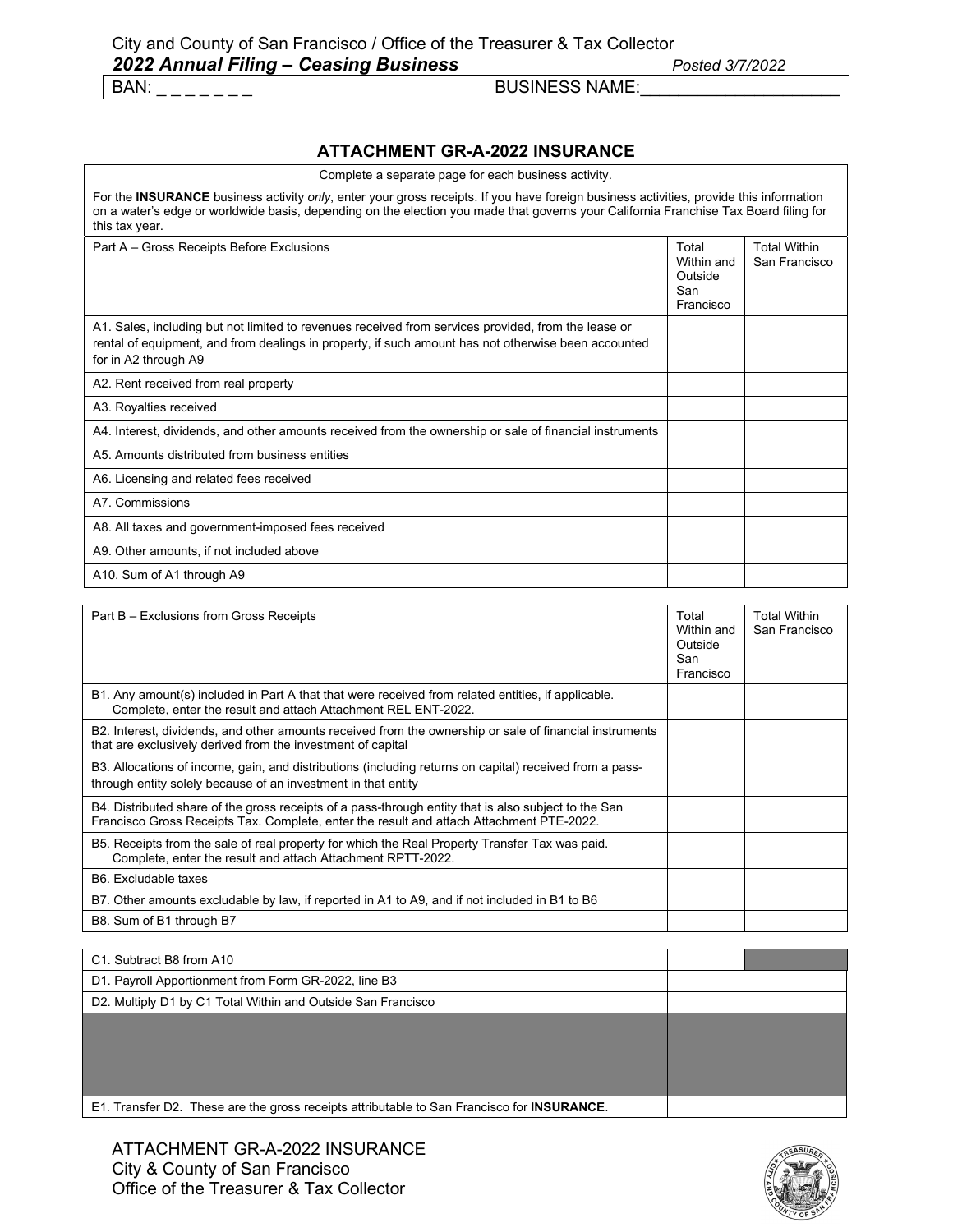### **ATTACHMENT GR-A-2022 MANUFACTURING**

| Complete a separate page for each business activity.                                                                                                                                                                                                                                                 |                                                    |                                         |
|------------------------------------------------------------------------------------------------------------------------------------------------------------------------------------------------------------------------------------------------------------------------------------------------------|----------------------------------------------------|-----------------------------------------|
| For the MANUFACTURING business activity only, enter your gross receipts. If you have foreign business activities, provide this<br>information on a water's edge or worldwide basis, depending on the election you made that governs your California Franchise Tax<br>Board filing for this tax year. |                                                    |                                         |
| Part A - Gross Receipts Before Exclusions                                                                                                                                                                                                                                                            | Total<br>Within and<br>Outside<br>San<br>Francisco | <b>Total Within</b><br>San<br>Francisco |
| A1. Sales, including but not limited to revenues received from services provided, from the lease or rental<br>of equipment, and from dealings in property, if such amount has not otherwise been accounted for in A2<br>through A9                                                                   |                                                    |                                         |
| A2. Rent received from real property                                                                                                                                                                                                                                                                 |                                                    |                                         |
| A3. Royalties received                                                                                                                                                                                                                                                                               |                                                    |                                         |
| A4. Interest, dividends, and other amounts received from the ownership or sale of financial instruments                                                                                                                                                                                              |                                                    |                                         |
| A5. Amounts distributed from business entities                                                                                                                                                                                                                                                       |                                                    |                                         |
| A6. Licensing and related fees received                                                                                                                                                                                                                                                              |                                                    |                                         |
| A7. Commissions                                                                                                                                                                                                                                                                                      |                                                    |                                         |
| A8. All taxes and government-imposed fees received                                                                                                                                                                                                                                                   |                                                    |                                         |
| A9. Other amounts, if not included above                                                                                                                                                                                                                                                             |                                                    |                                         |
| A10. Sum of A1 through A9                                                                                                                                                                                                                                                                            |                                                    |                                         |

| Part B - Exclusions from Gross Receipts                                                                                                                                                          | <b>Total Within</b><br>and<br>Outside<br>San<br>Francisco | Total<br>Within<br>San<br>Francisco |
|--------------------------------------------------------------------------------------------------------------------------------------------------------------------------------------------------|-----------------------------------------------------------|-------------------------------------|
| B1. Any amount(s) included in Part A that that were received from related entities, if applicable.<br>Complete, enter the result and attach Attachment REL ENT-2022.                             |                                                           |                                     |
| B2. Interest, dividends, and other amounts received from the ownership or sale of financial instruments<br>that are exclusively derived from the investment of capital                           |                                                           |                                     |
| B3. Allocations of income, gain, and distributions (including returns on capital) received from a pass-<br>through entity solely because of an investment in that entity                         |                                                           |                                     |
| B4. Distributed share of the gross receipts of a pass-through entity that is also subject to the San<br>Francisco Gross Receipts Tax. Complete, enter the result and attach Attachment PTE-2022. |                                                           |                                     |
| B5. Receipts from the sale of real property for which the Real Property Transfer Tax was paid.<br>Complete, enter the result and attach Attachment RPTT-2022.                                    |                                                           |                                     |
| B6. Excludable taxes                                                                                                                                                                             |                                                           |                                     |
| B7. Other amounts excludable by law, if reported in A1 to A9, and if not included in B1 to B6                                                                                                    |                                                           |                                     |
| B8. Sum of B1 through B7                                                                                                                                                                         |                                                           |                                     |

| C1. Subtract B8 from A10                                                                       |  |
|------------------------------------------------------------------------------------------------|--|
| D1. Payroll Apportionment from Form GR-2022, line B3                                           |  |
| D2. Multiply D1 by C1 Total Within and Outside San Francisco                                   |  |
| D3. Multiply D2 by 50%                                                                         |  |
| D4. Multiply C1 Total Within San Francisco by 50%                                              |  |
| D5. Sum D3 and D4                                                                              |  |
| E1. Transfer D5. These are the gross receipts attributable to San Francisco for MANUFACTURING. |  |

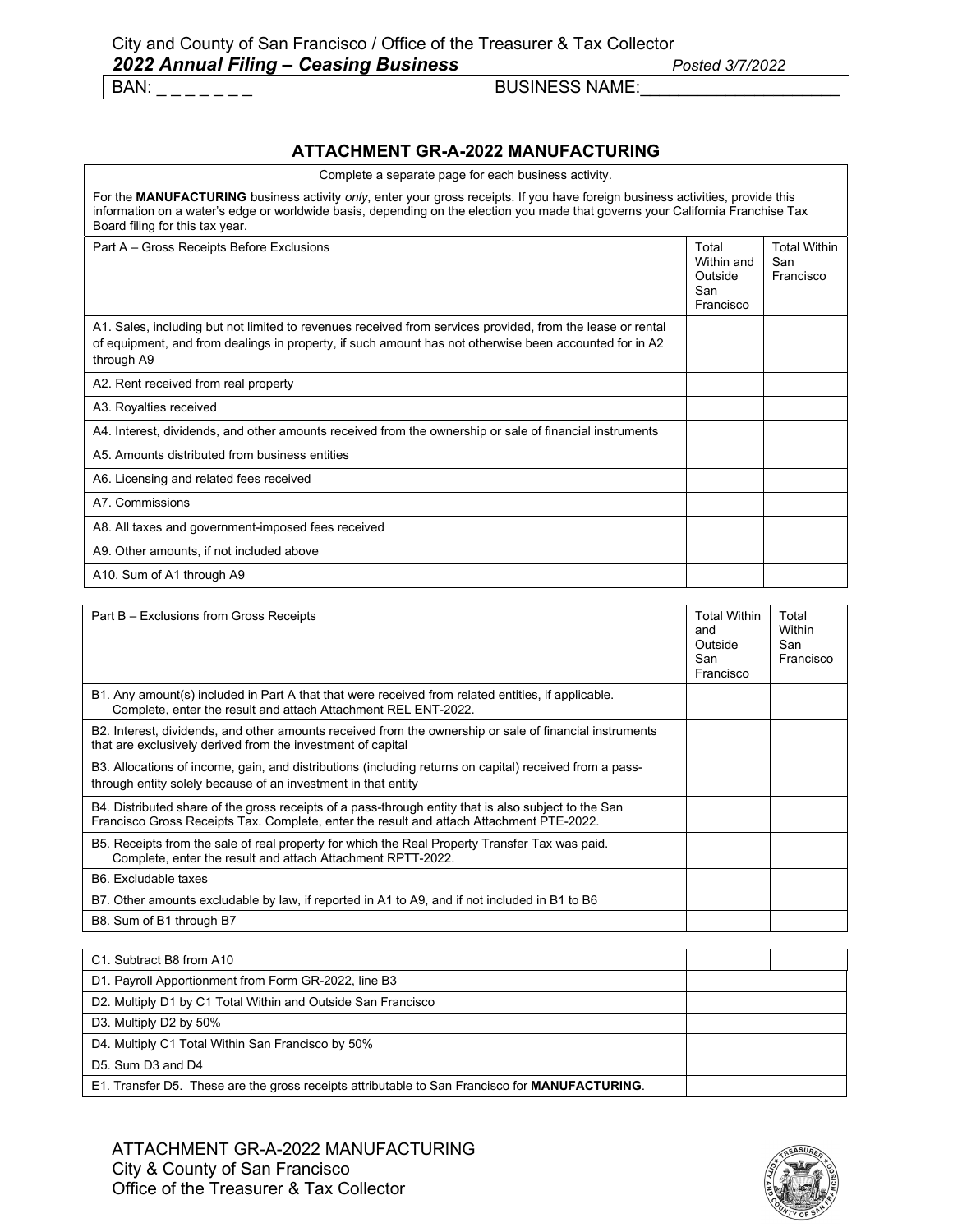### **ATTACHMENT GR-A-2022 PROFESSIONAL, SCIENTIFIC & TECHNICAL SERVICES**

| Complete a separate page for each business activity.                                                                                                                                                                                                                                                                                 |                                                    |                                      |
|--------------------------------------------------------------------------------------------------------------------------------------------------------------------------------------------------------------------------------------------------------------------------------------------------------------------------------------|----------------------------------------------------|--------------------------------------|
| For the PROFESSIONAL, SCIENTIFIC & TECHNICAL SERVICES business activity only, enter your gross receipts. If you have foreign<br>business activities, provide this information on a water's edge or worldwide basis, depending on the election you made that governs<br>your California Franchise Tax Board filing for this tax year. |                                                    |                                      |
| Part A - Gross Receipts Before Exclusions                                                                                                                                                                                                                                                                                            | Total<br>Within and<br>Outside<br>San<br>Francisco | <b>Total Within</b><br>San Francisco |
| A1. Sales, including but not limited to revenues received from services provided, from the lease or<br>rental of equipment, and from dealings in property, if such amount has not otherwise been accounted<br>for in A2 through A9                                                                                                   |                                                    |                                      |
| A2. Rent received from real property                                                                                                                                                                                                                                                                                                 |                                                    |                                      |
| A3. Royalties received                                                                                                                                                                                                                                                                                                               |                                                    |                                      |
| A4. Interest, dividends, and other amounts received from the ownership or sale of financial instruments                                                                                                                                                                                                                              |                                                    |                                      |
| A5. Amounts distributed from business entities                                                                                                                                                                                                                                                                                       |                                                    |                                      |
| A6. Licensing and related fees received                                                                                                                                                                                                                                                                                              |                                                    |                                      |
| A7. Commissions                                                                                                                                                                                                                                                                                                                      |                                                    |                                      |
| A8. All taxes and government-imposed fees received                                                                                                                                                                                                                                                                                   |                                                    |                                      |
| A9. Other amounts, if not included above                                                                                                                                                                                                                                                                                             |                                                    |                                      |
| A10. Sum of A1 through A9                                                                                                                                                                                                                                                                                                            |                                                    |                                      |

| Part B – Exclusions from Gross Receipts                                                                                                                                                          | Total<br>Within and<br>Outside<br>San<br>Francisco | <b>Total Within</b><br>San Francisco |
|--------------------------------------------------------------------------------------------------------------------------------------------------------------------------------------------------|----------------------------------------------------|--------------------------------------|
| B1. Any amount(s) included in Part A that that were received from related entities, if applicable.<br>Complete, enter the result and attach Attachment REL ENT-2022.                             |                                                    |                                      |
| B2. Interest, dividends, and other amounts received from the ownership or sale of financial instruments<br>that are exclusively derived from the investment of capital                           |                                                    |                                      |
| B3. Allocations of income, gain, and distributions (including returns on capital) received from a pass-<br>through entity solely because of an investment in that entity                         |                                                    |                                      |
| B4. Distributed share of the gross receipts of a pass-through entity that is also subject to the San<br>Francisco Gross Receipts Tax. Complete, enter the result and attach Attachment PTE-2022. |                                                    |                                      |
| B5. Receipts from the sale of real property for which the Real Property Transfer Tax was paid.<br>Complete, enter the result and attach Attachment RPTT-2022.                                    |                                                    |                                      |
| B6. Excludable taxes                                                                                                                                                                             |                                                    |                                      |
| B7. Other amounts excludable by law, if reported in A1 to A9, and if not included in B1 to B6                                                                                                    |                                                    |                                      |
| B8. Sum of B1 through B7                                                                                                                                                                         |                                                    |                                      |

| C1. Subtract B8 from A10                                                                                                                     |  |
|----------------------------------------------------------------------------------------------------------------------------------------------|--|
| D1. Payroll Apportionment from Form GR-2022, line B3                                                                                         |  |
| D2. Multiply D1 by C1 Total Within and Outside San Francisco                                                                                 |  |
|                                                                                                                                              |  |
|                                                                                                                                              |  |
| E1. Transfer D2. These are the gross receipts attributable to San Francisco for PROFESSIONAL,<br><b>SCIENTIFIC &amp; TECHNICAL SERVICES.</b> |  |

ATTACHMENT GR-A-2022 PROFESSIONAL, SCIENTIFIC & TECHNICAL SERVICES City & County of San Francisco Office of the Treasurer & Tax Collector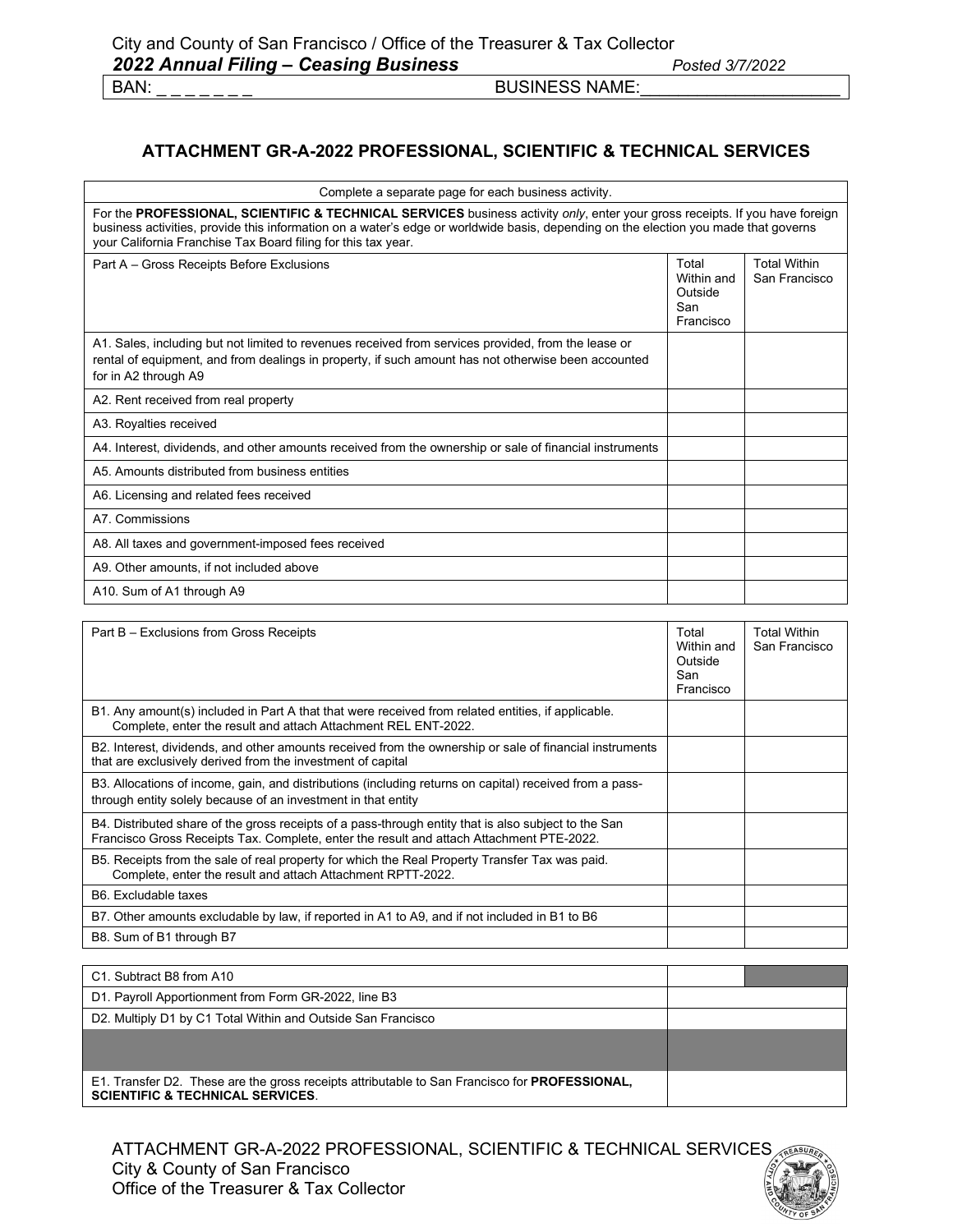### **ATTACHMENT GR-A-2022 REAL ESTATE & RENTAL & LEASING SERVICES DO NOT USE TO FILE AS A LESSOR OF RESIDENTIAL REAL ESTATE (LANDLORD) UNLESS YOU ARE TAKING TAX CREDITS OR EXCLUSIONS USE FORM L-2022 INSTEAD**

| Complete a separate page for each business activity.                                                                                                                                                                                                                                                                           |                                                           |                                      |
|--------------------------------------------------------------------------------------------------------------------------------------------------------------------------------------------------------------------------------------------------------------------------------------------------------------------------------|-----------------------------------------------------------|--------------------------------------|
| For the REAL ESTATE & RENTAL & LEASING SERVICES business activity only, enter your gross receipts. If you have foreign<br>business activities, provide this information on a water's edge or worldwide basis, depending on the election you made that governs<br>your California Franchise Tax Board filing for this tax year. |                                                           |                                      |
| Part A – Gross Receipts Before Exclusions                                                                                                                                                                                                                                                                                      | <b>Total Within</b><br>and<br>Outside<br>San<br>Francisco | <b>Total Within San</b><br>Francisco |
| A1. Sales, including but not limited to revenues received from services provided, from the lease or<br>rental of equipment, and from dealings in property, if such amount has not otherwise been<br>accounted for in A2 through A9                                                                                             |                                                           |                                      |
| A2. Rent received from real property                                                                                                                                                                                                                                                                                           |                                                           |                                      |
| A3. Royalties received                                                                                                                                                                                                                                                                                                         |                                                           |                                      |
| A4. Interest, dividends, and other amounts received from the ownership or sale of financial<br>instruments                                                                                                                                                                                                                     |                                                           |                                      |
| A5 Amounts distributed from business entities                                                                                                                                                                                                                                                                                  |                                                           |                                      |
| A6. Licensing and related fees received                                                                                                                                                                                                                                                                                        |                                                           |                                      |
| A7. Commissions                                                                                                                                                                                                                                                                                                                |                                                           |                                      |
| A8. All taxes and government-imposed fees received                                                                                                                                                                                                                                                                             |                                                           |                                      |
| A9. Other amounts, if not included above                                                                                                                                                                                                                                                                                       |                                                           |                                      |
| A10. Sum of A1 through A9                                                                                                                                                                                                                                                                                                      |                                                           |                                      |

| Part B - Exclusions from Gross Receipts                                                                                                                                                          | Total<br>Within and<br>Outside<br>San<br>Francisco | <b>Total Within San</b><br>Francisco |
|--------------------------------------------------------------------------------------------------------------------------------------------------------------------------------------------------|----------------------------------------------------|--------------------------------------|
| B1. Any amount(s) included in Part A that that were received from related entities, if applicable.<br>Complete, enter the result and attach Attachment REL ENT-2022.                             |                                                    |                                      |
| B2. Interest, dividends, and other amounts received from the ownership or sale of financial<br>instruments that are exclusively derived from the investment of capital                           |                                                    |                                      |
| B3. Allocations of income, gain, and distributions (including returns on capital) received from a<br>pass-through entity solely because of an investment in that entity                          |                                                    |                                      |
| B4. Distributed share of the gross receipts of a pass-through entity that is also subject to the San<br>Francisco Gross Receipts Tax. Complete, enter the result and attach Attachment PTE-2022. |                                                    |                                      |
| B5. Receipts from the sale of real property for which the Real Property Transfer Tax was paid.<br>Complete, enter the result and attach Attachment RPTT-2022.                                    |                                                    |                                      |
| B6. Excludable taxes                                                                                                                                                                             |                                                    |                                      |
| B7. Other amounts excludable by law, if reported in A1 to A9, and if not included in B1 to B6                                                                                                    |                                                    |                                      |
| B8. Sum of B1 through B7                                                                                                                                                                         |                                                    |                                      |
| C1. Subtract B8 from A10                                                                                                                                                                         |                                                    |                                      |
|                                                                                                                                                                                                  |                                                    |                                      |
| E1. Transfer C1 Total Within San Francisco. These are the gross receipts attributable to San<br>Francisco for <b>REAL ESTATE &amp; RENTAL &amp; LEASING SERVICES</b>                             |                                                    |                                      |

ATTACHMENT GR-A-2022 REAL ESTATE & RENTAL & LEASING SERVICES City & County of San Francisco Office of the Treasurer & Tax Collector

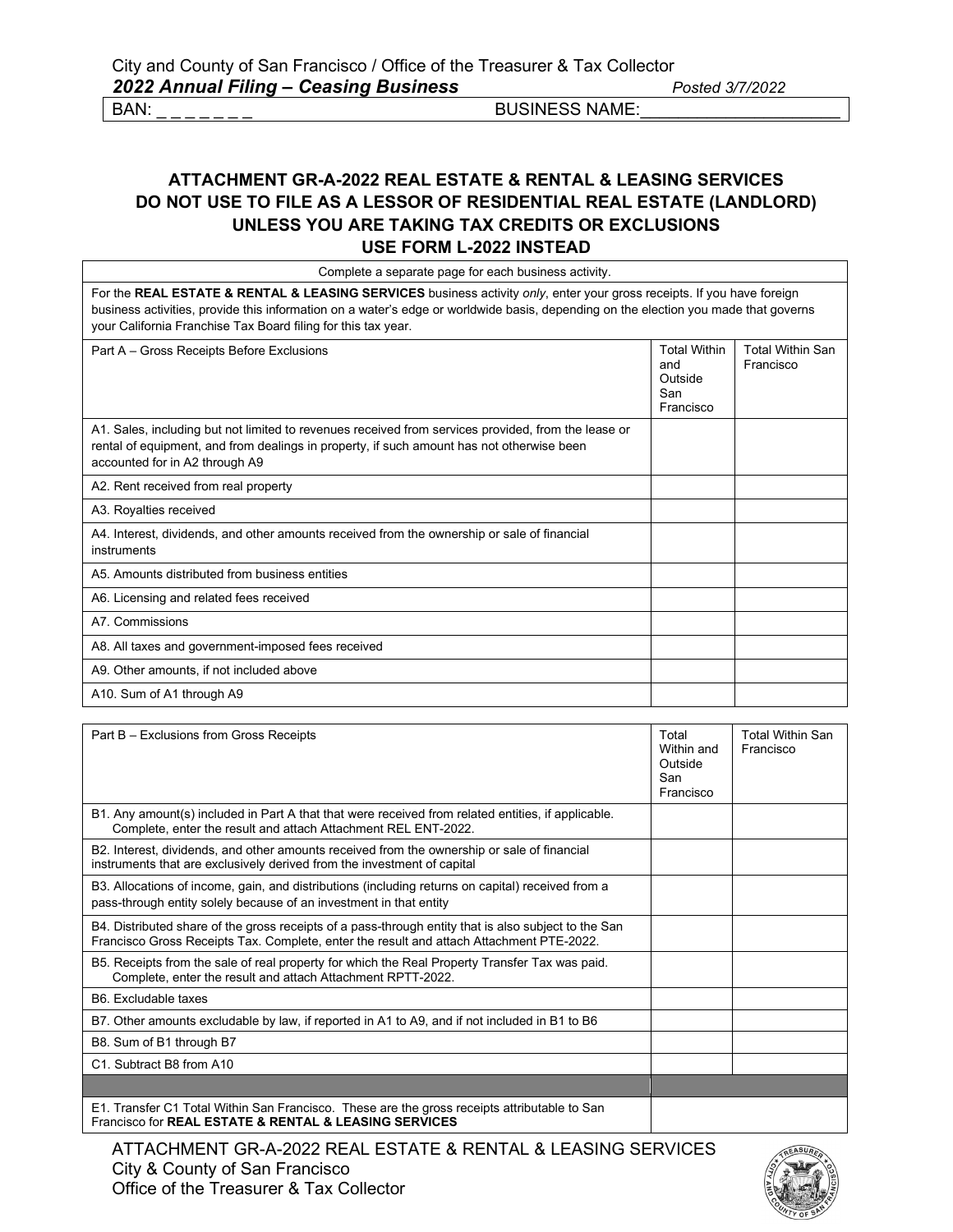### **ATTACHMENT GR-A-2022 RETAIL TRADE**

| Complete a separate page for each business activity.                                                                                                                                                                                                                                                |                                                    |                                         |
|-----------------------------------------------------------------------------------------------------------------------------------------------------------------------------------------------------------------------------------------------------------------------------------------------------|----------------------------------------------------|-----------------------------------------|
| For the RETAIL TRADE business activity only, enter your gross receipts. If you have foreign business activities, provide this<br>information on a water's edge or worldwide basis, depending on the election you made that governs your California Franchise Tax<br>Board filing for this tax year. |                                                    |                                         |
| Part A - Gross Receipts Before Exclusions                                                                                                                                                                                                                                                           | Total<br>Within and<br>Outside<br>San<br>Francisco | <b>Total Within</b><br>San<br>Francisco |
| A1. Sales, including but not limited to revenues received from services provided, from the lease or rental<br>of equipment, and from dealings in property, if such amount has not otherwise been accounted for in A2<br>through A9                                                                  |                                                    |                                         |
| A2. Rent received from real property                                                                                                                                                                                                                                                                |                                                    |                                         |
| A3. Royalties received                                                                                                                                                                                                                                                                              |                                                    |                                         |
| A4. Interest, dividends, and other amounts received from the ownership or sale of financial instruments                                                                                                                                                                                             |                                                    |                                         |
| A5. Amounts distributed from business entities                                                                                                                                                                                                                                                      |                                                    |                                         |
| A6. Licensing and related fees received                                                                                                                                                                                                                                                             |                                                    |                                         |
| A7. Commissions                                                                                                                                                                                                                                                                                     |                                                    |                                         |
| A8. All taxes and government-imposed fees received                                                                                                                                                                                                                                                  |                                                    |                                         |
| A9. Other amounts, if not included above                                                                                                                                                                                                                                                            |                                                    |                                         |
| A10. Sum of A1 through A9                                                                                                                                                                                                                                                                           |                                                    |                                         |

| Part B - Exclusions from Gross Receipts                                                                                                                                                          | <b>Total Within</b><br>and<br>Outside<br>San<br>Francisco | Total<br>Within<br>San<br>Francisco |
|--------------------------------------------------------------------------------------------------------------------------------------------------------------------------------------------------|-----------------------------------------------------------|-------------------------------------|
| B1. Any amount(s) included in Part A that that were received from related entities, if applicable.<br>Complete, enter the result and attach Attachment REL ENT-2022.                             |                                                           |                                     |
| B2. Interest, dividends, and other amounts received from the ownership or sale of financial instruments<br>that are exclusively derived from the investment of capital                           |                                                           |                                     |
| B3. Allocations of income, gain, and distributions (including returns on capital) received from a pass-<br>through entity solely because of an investment in that entity                         |                                                           |                                     |
| B4. Distributed share of the gross receipts of a pass-through entity that is also subject to the San<br>Francisco Gross Receipts Tax. Complete, enter the result and attach Attachment PTE-2022. |                                                           |                                     |
| B5. Receipts from the sale of real property for which the Real Property Transfer Tax was paid.<br>Complete, enter the result and attach Attachment RPTT-2022.                                    |                                                           |                                     |
| B6. Excludable taxes                                                                                                                                                                             |                                                           |                                     |
| B7. Other amounts excludable by law, if reported in A1 to A9, and if not included in B1 to B6                                                                                                    |                                                           |                                     |
| B8. Sum of B1 through B7                                                                                                                                                                         |                                                           |                                     |

| C1. Subtract B8 from A10                                                                              |  |
|-------------------------------------------------------------------------------------------------------|--|
| D1. Payroll Apportionment from Form GR-2022, line B3                                                  |  |
| D2. Multiply D1 by C1 Total Within and Outside San Francisco                                          |  |
| D3. Multiply D2 by 50%                                                                                |  |
| D4. Multiply C1 Total Within San Francisco by 50%                                                     |  |
| D5. Sum D3 and D4                                                                                     |  |
| E1. Transfer D5. These are the gross receipts attributable to San Francisco for <b>RETAIL TRADE</b> . |  |

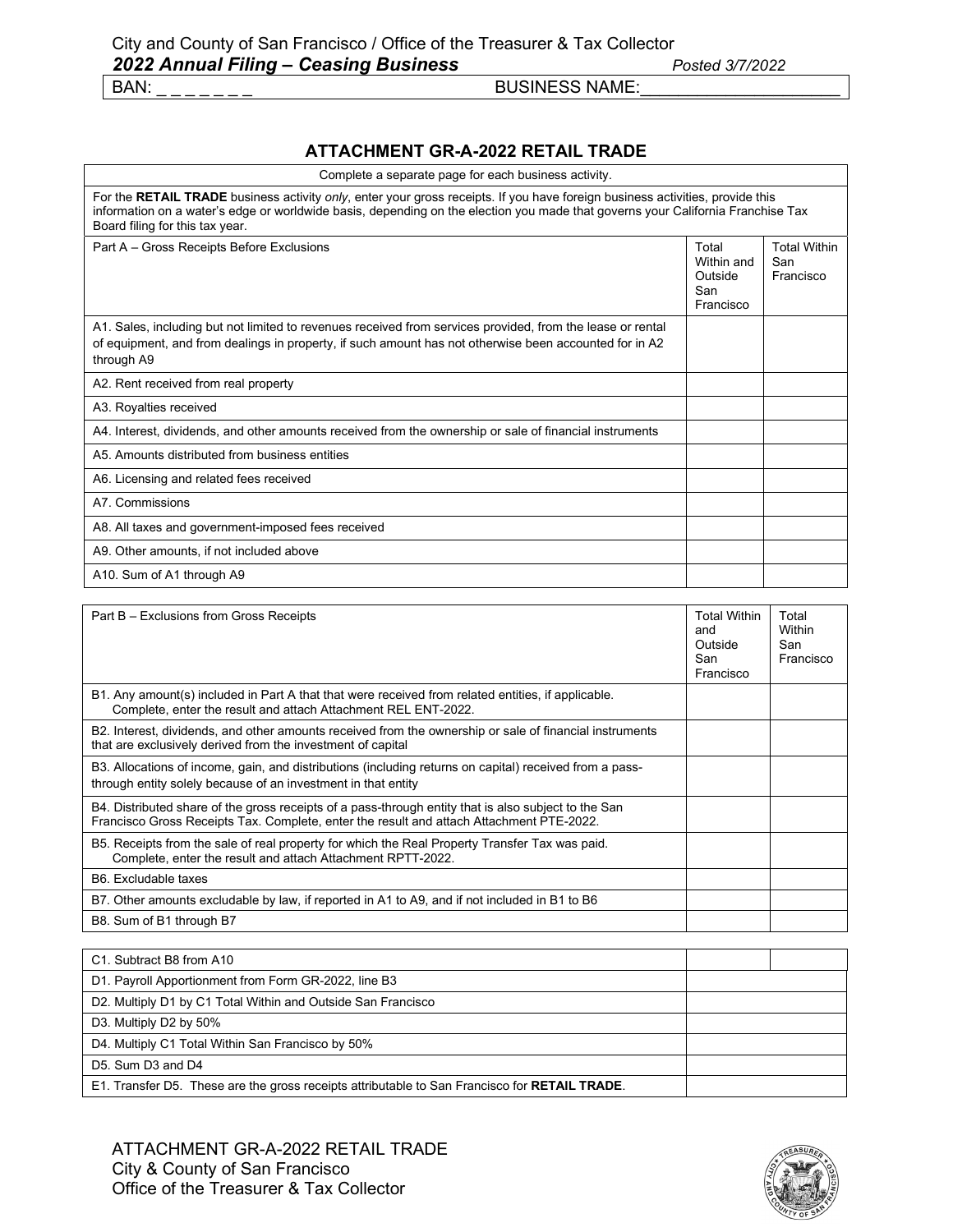### **ATTACHMENT GR-A-2022 TRANSPORTATION & WAREHOUSING**

| Complete a separate page for each business activity.                                                                                                                                                                                                                                                                |                                                    |                                         |
|---------------------------------------------------------------------------------------------------------------------------------------------------------------------------------------------------------------------------------------------------------------------------------------------------------------------|----------------------------------------------------|-----------------------------------------|
| For the TRANSPORTATION & WAREHOUSING business activity only, enter your gross receipts. If you have foreign business<br>activities, provide this information on a water's edge or worldwide basis, depending on the election you made that governs your<br>California Franchise Tax Board filing for this tax year. |                                                    |                                         |
| Part A - Gross Receipts Before Exclusions                                                                                                                                                                                                                                                                           | Total<br>Within and<br>Outside<br>San<br>Francisco | <b>Total Within</b><br>San<br>Francisco |
| A1. Sales, including but not limited to revenues received from services provided, from the lease or rental<br>of equipment, and from dealings in property, if such amount has not otherwise been accounted for in A2<br>through A9                                                                                  |                                                    |                                         |
| A2. Rent received from real property                                                                                                                                                                                                                                                                                |                                                    |                                         |
| A3. Royalties received                                                                                                                                                                                                                                                                                              |                                                    |                                         |
| A4. Interest, dividends, and other amounts received from the ownership or sale of financial instruments                                                                                                                                                                                                             |                                                    |                                         |
| A5. Amounts distributed from business entities                                                                                                                                                                                                                                                                      |                                                    |                                         |
| A6. Licensing and related fees received                                                                                                                                                                                                                                                                             |                                                    |                                         |
| A7. Commissions                                                                                                                                                                                                                                                                                                     |                                                    |                                         |
| A8. All taxes and government-imposed fees received                                                                                                                                                                                                                                                                  |                                                    |                                         |
| A9. Other amounts, if not included above                                                                                                                                                                                                                                                                            |                                                    |                                         |
| A10. Sum of A1 through A9                                                                                                                                                                                                                                                                                           |                                                    |                                         |

| Part B - Exclusions from Gross Receipts                                                                                                                                                          | <b>Total Within</b><br>and<br>Outside<br>San<br>Francisco | Total<br>Within<br>San<br>Francisco |
|--------------------------------------------------------------------------------------------------------------------------------------------------------------------------------------------------|-----------------------------------------------------------|-------------------------------------|
| B1. Any amount(s) included in Part A that that were received from related entities, if applicable.<br>Complete, enter the result and attach Attachment REL ENT-2022.                             |                                                           |                                     |
| B2. Interest, dividends, and other amounts received from the ownership or sale of financial instruments<br>that are exclusively derived from the investment of capital                           |                                                           |                                     |
| B3. Allocations of income, gain, and distributions (including returns on capital) received from a pass-<br>through entity solely because of an investment in that entity                         |                                                           |                                     |
| B4. Distributed share of the gross receipts of a pass-through entity that is also subject to the San<br>Francisco Gross Receipts Tax. Complete, enter the result and attach Attachment PTE-2022. |                                                           |                                     |
| B5. Receipts from the sale of real property for which the Real Property Transfer Tax was paid.<br>Complete, enter the result and attach Attachment RPTT-2022.                                    |                                                           |                                     |
| B6. Excludable taxes                                                                                                                                                                             |                                                           |                                     |
| B7. Other amounts excludable by law, if reported in A1 to A9, and if not included in B1 to B6                                                                                                    |                                                           |                                     |
| B8. Sum of B1 through B7                                                                                                                                                                         |                                                           |                                     |

| C1. Subtract B8 from A10                                                                                               |  |
|------------------------------------------------------------------------------------------------------------------------|--|
| D1. Payroll Apportionment from Form GR-2022, line B3                                                                   |  |
| D2. Multiply D1 by C1 Total Within and Outside San Francisco                                                           |  |
| D3. Multiply D2 by 50%                                                                                                 |  |
| D4. Multiply C1 Total Within San Francisco by 50%                                                                      |  |
| D5. Sum D3 and D4                                                                                                      |  |
| E1. Transfer D5. These are the gross receipts attributable to San Francisco for TRANSPORTATION &<br><b>WAREHOUSING</b> |  |

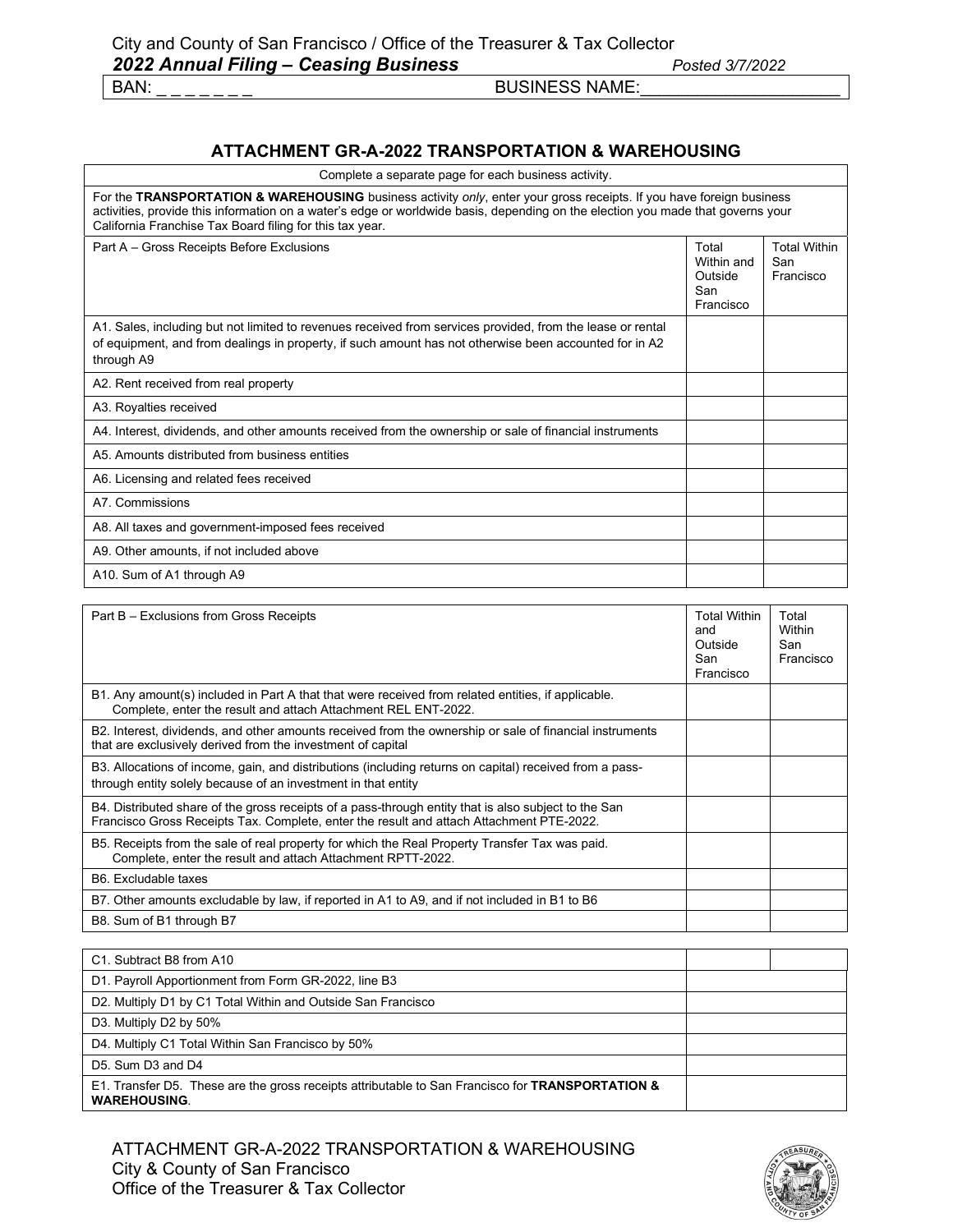### **ATTACHMENT GR-A-2022 UTILITIES**

| Complete a separate page for each business activity.                                                                                                                                                                                                                                             |  |  |  |  |  |
|--------------------------------------------------------------------------------------------------------------------------------------------------------------------------------------------------------------------------------------------------------------------------------------------------|--|--|--|--|--|
| For the UTILITIES business activity only, enter your gross receipts. If you have foreign business activities, provide this information on a<br>water's edge or worldwide basis, depending on the election you made that governs your California Franchise Tax Board filing for this tax<br>year. |  |  |  |  |  |
| <b>Total Within</b><br>Part A - Gross Receipts Before Exclusions<br>and Outside<br>San Francisco                                                                                                                                                                                                 |  |  |  |  |  |
| A1. Sales, including but not limited to revenues received from services provided, from the lease or rental<br>of equipment, and from dealings in property, if such amount has not otherwise been accounted for in A2<br>through A9                                                               |  |  |  |  |  |
| A2. Rent received from real property                                                                                                                                                                                                                                                             |  |  |  |  |  |
| A3. Royalties received                                                                                                                                                                                                                                                                           |  |  |  |  |  |
| A4. Interest, dividends, and other amounts received from the ownership or sale of financial instruments                                                                                                                                                                                          |  |  |  |  |  |
| A5. Amounts distributed from business entities                                                                                                                                                                                                                                                   |  |  |  |  |  |
| A6. Licensing and related fees received                                                                                                                                                                                                                                                          |  |  |  |  |  |
| A7. Commissions                                                                                                                                                                                                                                                                                  |  |  |  |  |  |
| A8. All taxes and government-imposed fees received                                                                                                                                                                                                                                               |  |  |  |  |  |
| A9. Other amounts, if not included above                                                                                                                                                                                                                                                         |  |  |  |  |  |
| A10. Sum of A1 through A9                                                                                                                                                                                                                                                                        |  |  |  |  |  |

| Part B – Exclusions from Gross Receipts                                                                                                                                                          | <b>Total Within and</b><br>Outside San<br>Francisco | Total<br>Within<br>San<br>Francisco |
|--------------------------------------------------------------------------------------------------------------------------------------------------------------------------------------------------|-----------------------------------------------------|-------------------------------------|
| B1. Any amount(s) included in Part A that that were received from related entities, if applicable.<br>Complete, enter the result and attach Attachment REL ENT-2022.                             |                                                     |                                     |
| B2. Interest, dividends, and other amounts received from the ownership or sale of financial instruments<br>that are exclusively derived from the investment of capital                           |                                                     |                                     |
| B3. Allocations of income, gain, and distributions (including returns on capital) received from a pass-<br>through entity solely because of an investment in that entity                         |                                                     |                                     |
| B4. Distributed share of the gross receipts of a pass-through entity that is also subject to the San<br>Francisco Gross Receipts Tax. Complete, enter the result and attach Attachment PTE-2022. |                                                     |                                     |
| B5. Receipts from the sale of real property for which the Real Property Transfer Tax was paid.<br>Complete, enter the result and attach Attachment RPTT-2022.                                    |                                                     |                                     |
| B6. Excludable taxes                                                                                                                                                                             |                                                     |                                     |
| B7. Other amounts excludable by law, if reported in A1 to A9, and if not included in B1 to B6                                                                                                    |                                                     |                                     |
| B8. Sum of B1 through B7                                                                                                                                                                         |                                                     |                                     |

| C1. Subtract B8 from A10                                                                   |  |
|--------------------------------------------------------------------------------------------|--|
| D1. Payroll Apportionment from Form GR-2022, line B3                                       |  |
| D2. Multiply D1 by C1 Total Within and Outside San Francisco                               |  |
| D3. Multiply D2 by 50%                                                                     |  |
| D4. Multiply C1 Total Within San Francisco by 50%                                          |  |
| D5. Sum D3 and D4                                                                          |  |
| E1. Transfer D5. These are the gross receipts attributable to San Francisco for UTILITIES. |  |

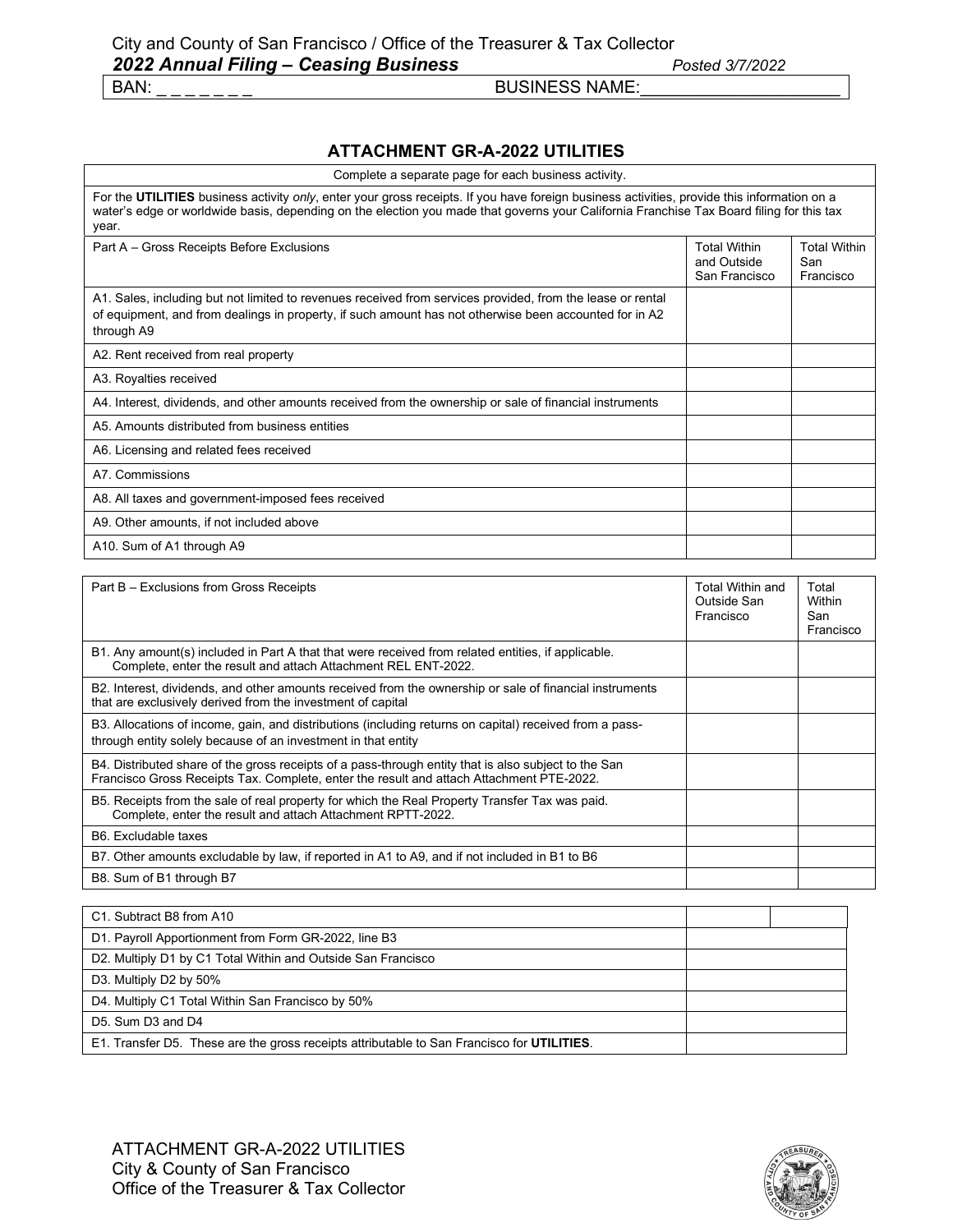### **ATTACHMENT GR-A-2022 WHOLESALE TRADE**

| Complete a separate page for each business activity.                                                                                                                                                                                                                                                   |                                                    |                                         |
|--------------------------------------------------------------------------------------------------------------------------------------------------------------------------------------------------------------------------------------------------------------------------------------------------------|----------------------------------------------------|-----------------------------------------|
| For the WHOLESALE TRADE business activity only, enter your gross receipts. If you have foreign business activities, provide this<br>information on a water's edge or worldwide basis, depending on the election you made that governs your California Franchise Tax<br>Board filing for this tax year. |                                                    |                                         |
| Part A - Gross Receipts Before Exclusions                                                                                                                                                                                                                                                              | Total<br>Within and<br>Outside<br>San<br>Francisco | <b>Total Within</b><br>San<br>Francisco |
| A1. Sales, including but not limited to revenues received from services provided, from the lease or rental<br>of equipment, and from dealings in property, if such amount has not otherwise been accounted for in A2<br>through A9                                                                     |                                                    |                                         |
| A2. Rent received from real property                                                                                                                                                                                                                                                                   |                                                    |                                         |
| A3. Royalties received                                                                                                                                                                                                                                                                                 |                                                    |                                         |
| A4. Interest, dividends, and other amounts received from the ownership or sale of financial instruments                                                                                                                                                                                                |                                                    |                                         |
| A5. Amounts distributed from business entities                                                                                                                                                                                                                                                         |                                                    |                                         |
| A6. Licensing and related fees received                                                                                                                                                                                                                                                                |                                                    |                                         |
| A7. Commissions                                                                                                                                                                                                                                                                                        |                                                    |                                         |
| A8. All taxes and government-imposed fees received                                                                                                                                                                                                                                                     |                                                    |                                         |
| A9. Other amounts, if not included above                                                                                                                                                                                                                                                               |                                                    |                                         |
| A10. Sum of A1 through A9                                                                                                                                                                                                                                                                              |                                                    |                                         |

| Part B – Exclusions from Gross Receipts                                                                                                                                                          | <b>Total Within</b><br>and<br>Outside<br>San<br>Francisco | Total<br>Within<br>San<br>Francisco |
|--------------------------------------------------------------------------------------------------------------------------------------------------------------------------------------------------|-----------------------------------------------------------|-------------------------------------|
| B1. Any amount(s) included in Part A that that were received from related entities, if applicable.<br>Complete, enter the result and attach Attachment REL ENT-2022.                             |                                                           |                                     |
| B2. Interest, dividends, and other amounts received from the ownership or sale of financial instruments<br>that are exclusively derived from the investment of capital                           |                                                           |                                     |
| B3. Allocations of income, gain, and distributions (including returns on capital) received from a pass-<br>through entity solely because of an investment in that entity                         |                                                           |                                     |
| B4. Distributed share of the gross receipts of a pass-through entity that is also subject to the San<br>Francisco Gross Receipts Tax. Complete, enter the result and attach Attachment PTE-2022. |                                                           |                                     |
| B5. Receipts from the sale of real property for which the Real Property Transfer Tax was paid.<br>Complete, enter the result and attach Attachment RPTT-2022.                                    |                                                           |                                     |
| B6. Excludable taxes                                                                                                                                                                             |                                                           |                                     |
| B7. Other amounts excludable by law, if reported in A1 to A9, and if not included in B1 to B6                                                                                                    |                                                           |                                     |
| B8. Sum of B1 through B7                                                                                                                                                                         |                                                           |                                     |

| C1. Subtract B8 from A10                                                                         |  |
|--------------------------------------------------------------------------------------------------|--|
| D1. Payroll Apportionment from Form GR-2022, line B3                                             |  |
| D2. Multiply D1 by C1 Total Within and Outside San Francisco                                     |  |
| D3. Multiply D2 by 50%                                                                           |  |
| D4. Multiply C1 Total Within San Francisco by 50%                                                |  |
| D5. Sum D3 and D4                                                                                |  |
| E1. Transfer D5. These are the gross receipts attributable to San Francisco for WHOLESALE TRADE. |  |

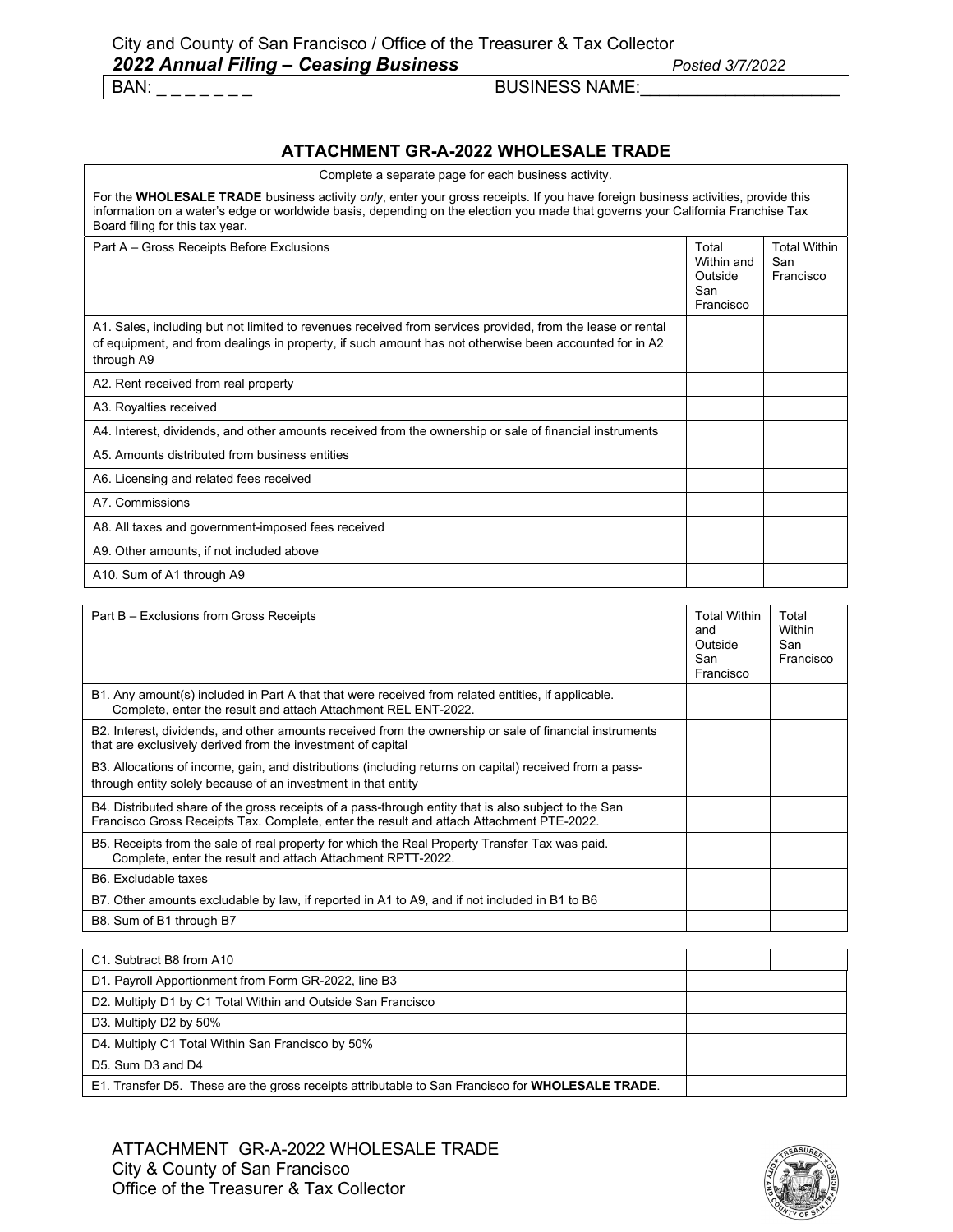### **ATTACHMENT GR-A-2022 MISCELLANEOUS BUSINESS ACTIVITIES ACTIVITY NOT LISTED: \_\_\_\_\_\_\_\_\_\_\_\_\_\_\_\_\_\_\_\_\_\_\_\_\_\_\_\_\_\_\_\_\_\_\_\_\_\_\_\_\_\_\_**

Complete a separate page for each business activity.

For the business activity inserted above *only*, enter your gross receipts. If you have foreign business activities, provide this information on a water's edge or worldwide basis, depending on the election you made that governs your California Franchise Tax Board filing for this tax year.

Part A – Gross Receipts Before Exclusions Total Within Total Within and Outside San Francisco Total Within San Francisco A1. Sales, including but not limited to revenues received from services provided, from the lease or rental of equipment, and from dealings in property, if such amount has not otherwise been accounted for in A2 through A9 A2. Rent received from real property A3. Royalties received A4. Interest, dividends, and other amounts received from the ownership or sale of financial instruments A5. Amounts distributed from business entities A6. Licensing and related fees received A7. Commissions A8. All taxes and government-imposed fees received A9. Other amounts, if not included above A10. Sum of A1 through A9

| Part B - Exclusions from Gross Receipts                                                                                                                                                          | Total Within<br>and Outside<br>San Francisco | Total Within<br>San Francisco |
|--------------------------------------------------------------------------------------------------------------------------------------------------------------------------------------------------|----------------------------------------------|-------------------------------|
| B1. Any amount(s) included in Part A that that were received from related entities, if applicable.<br>Complete, enter the result and attach Attachment REL ENT-2022.                             |                                              |                               |
| B2. Interest, dividends, and other amounts received from the ownership or sale of financial instruments<br>that are exclusively derived from the investment of capital                           |                                              |                               |
| B3. Allocations of income, gain, and distributions (including returns on capital) received from a pass-<br>through entity solely because of an investment in that entity                         |                                              |                               |
| B4. Distributed share of the gross receipts of a pass-through entity that is also subject to the San<br>Francisco Gross Receipts Tax. Complete, enter the result and attach Attachment PTE-2022. |                                              |                               |
| B5. Receipts from the sale of real property for which the Real Property Transfer Tax was paid.<br>Complete, enter the result and attach Attachment RPTT-2022.                                    |                                              |                               |
| B6. Excludable taxes                                                                                                                                                                             |                                              |                               |
| B7. Other amounts excludable by law, if reported in A1 to A9, and if not included in B1 to B6                                                                                                    |                                              |                               |
| B8. Sum of B1 through B7                                                                                                                                                                         |                                              |                               |

| C1. Subtract B8 from A10                                                                                                 |  |  |
|--------------------------------------------------------------------------------------------------------------------------|--|--|
| D1. Payroll Apportionment from Form GR-2022, line B3                                                                     |  |  |
| D2. Multiply D1 by C1 Total Within and Outside San Francisco                                                             |  |  |
|                                                                                                                          |  |  |
|                                                                                                                          |  |  |
| E1. Transfer D2. These are the gross receipts attributable to San Francisco for the business activity<br>inserted above. |  |  |

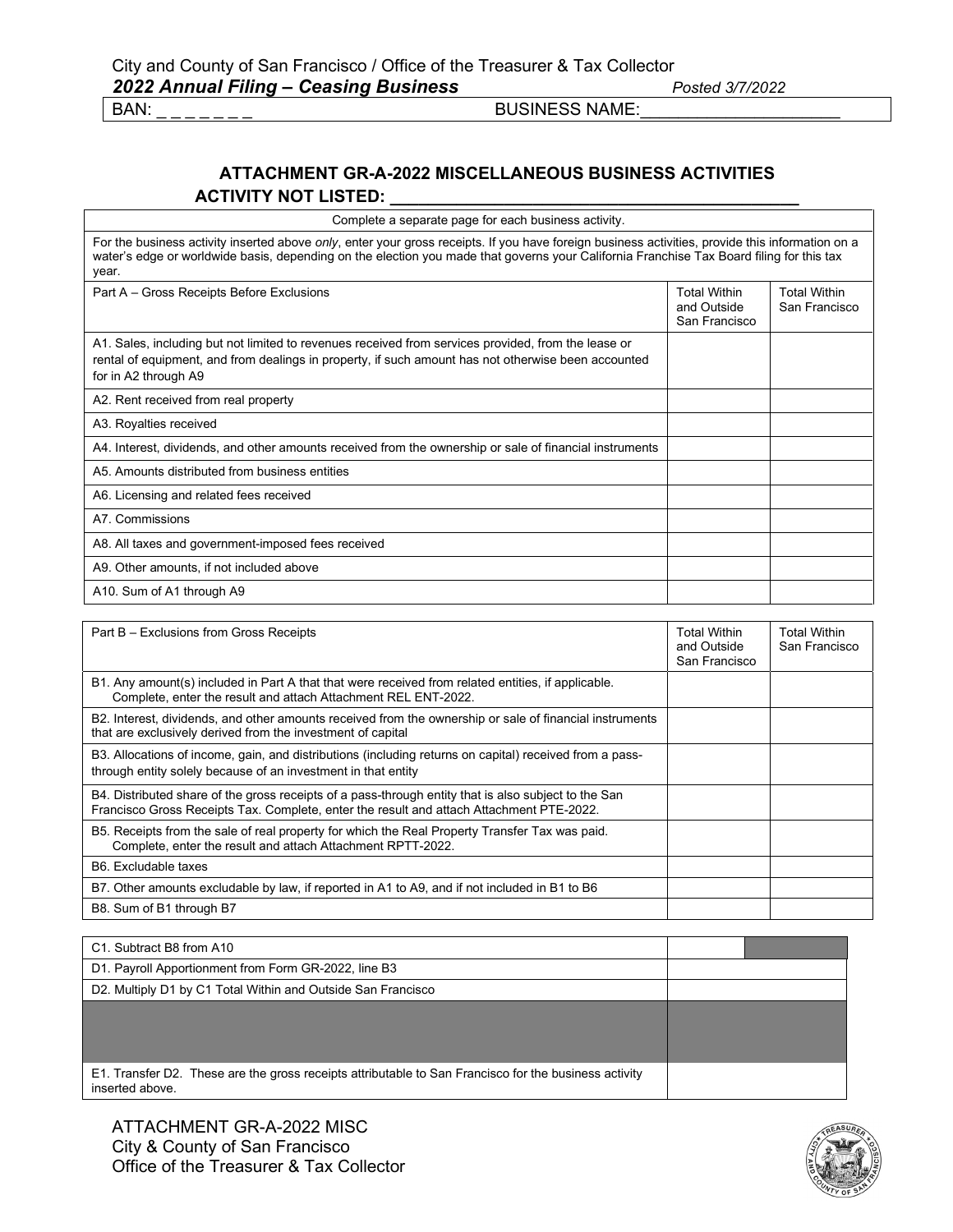#### **ATTACHMENT CON SUB-2022**

#### **Construction Business Activity Subcontractor Reduction Calculation**

**Page \_ of \_**

Complete this form if you are reducing your construction gross receipts by amounts paid to subcontractors. Enter the Business Account Numbers of subcontractors that received payments from you during the tax year, as well as the project location, and the total payments made or recognized. Amounts reported in this form must have been included in line C1 of the "Total Within San Francisco" column on Attachment GR-A-2022 CONSTRUCTION. Complete for each location and subcontractor. Attach additional sheets if necessary. Taxpayers may alternately submit the spreadsheet available at[: https://sftreasurer.org/SUBWORKSHEET](https://sftreasurer.org/SUBWORKSHEET) 

|                         | A1                                                              |                      | <b>B1</b>               | C1                            |  |
|-------------------------|-----------------------------------------------------------------|----------------------|-------------------------|-------------------------------|--|
|                         | <b>Business Account</b>                                         | A2                   | <b>Project Location</b> | <b>Total Payments Made or</b> |  |
| #                       | <b>Number</b>                                                   | <b>Business Name</b> | (San Francisco only)    | <b>Recognized in Tax Year</b> |  |
| $\mathbf{1}$            |                                                                 |                      |                         |                               |  |
| $\mathbf{2}$            |                                                                 |                      |                         |                               |  |
| 3                       |                                                                 |                      |                         |                               |  |
| 4                       |                                                                 |                      |                         |                               |  |
| 5                       |                                                                 |                      |                         |                               |  |
| 6                       |                                                                 |                      |                         |                               |  |
| $\overline{\mathbf{z}}$ |                                                                 |                      |                         |                               |  |
| 8                       |                                                                 |                      |                         |                               |  |
| 9                       |                                                                 |                      |                         |                               |  |
| 10                      |                                                                 |                      |                         |                               |  |
| 11                      |                                                                 |                      |                         |                               |  |
| 12                      |                                                                 |                      |                         |                               |  |
| 13                      |                                                                 |                      |                         |                               |  |
| 14                      |                                                                 |                      |                         |                               |  |
| 15                      |                                                                 |                      |                         |                               |  |
| <b>TOTAL</b>            | Sum and transfer to Attachment GR-A-2022 CONSTRUCTION, line D6. |                      |                         |                               |  |

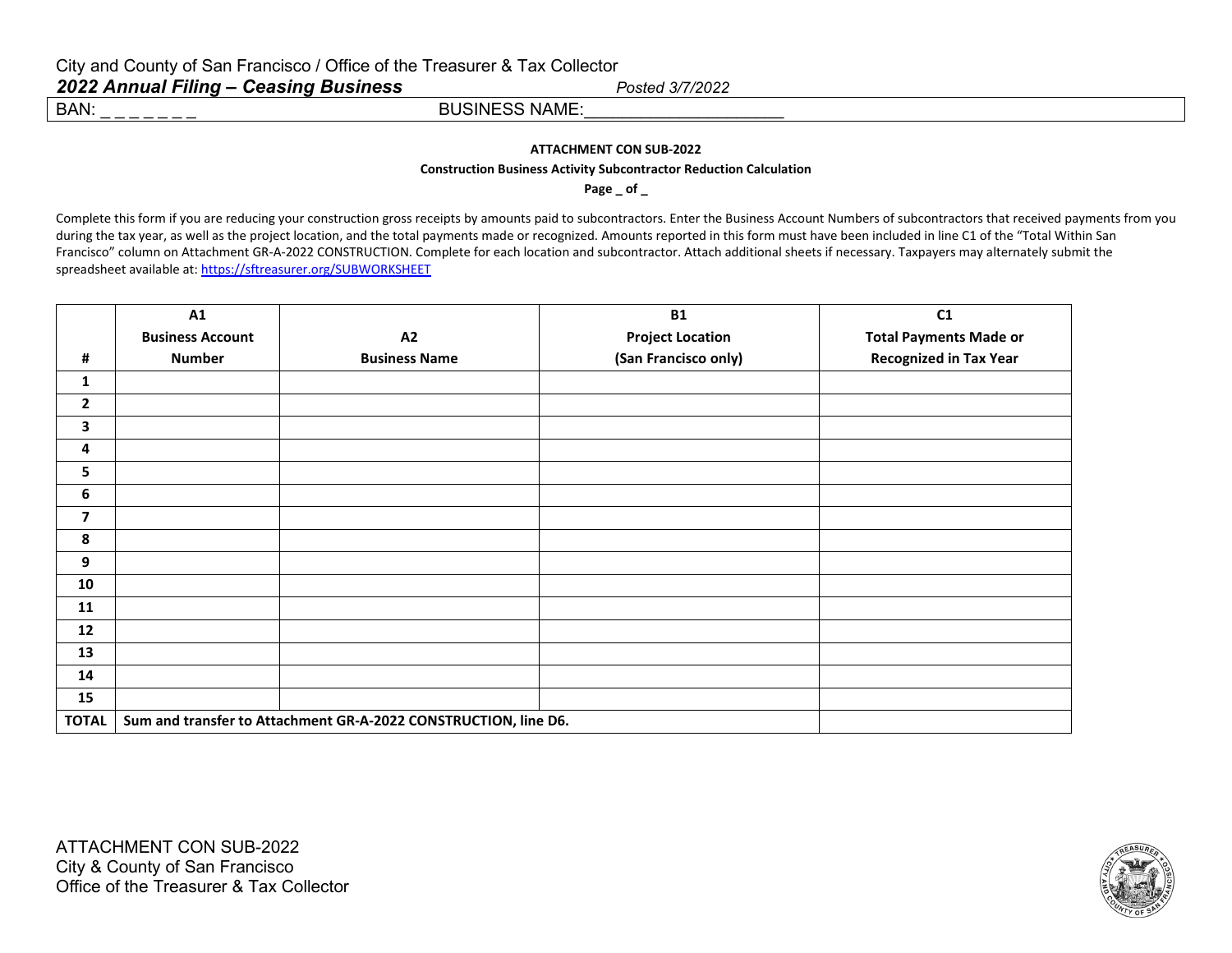### **ATTACHMENT REL ENT-2022**

### **Related Entity Exclusion Calculation**

Page of

Complete this form if you are excluding amounts received from related entities. Enter the Business Account Numbers (if available), Tax Identification Numbers, and names of the related entities from which you received gross receipts. Enter the amounts received within and outside San Francisco from each related entity in column A4. Enter the total received within San Francisco in column A5. Sum columns A4 and A5, then transfer to the appropriate Attachment GR-A 2022. Complete for each business activity, as applicable.

#### **BUSINESS ACTIVITY:**

|                         |                         |                           |                                                                   | A4                           |                              |
|-------------------------|-------------------------|---------------------------|-------------------------------------------------------------------|------------------------------|------------------------------|
|                         | A1                      | A2                        |                                                                   | <b>Total Received Within</b> | A <sub>5</sub>               |
|                         | <b>Business Account</b> | <b>Tax Identification</b> | A <sub>3</sub>                                                    | and Outside San              | <b>Total Received Within</b> |
| #                       | <b>Number</b>           | <b>Number</b>             | <b>Related Entity Name</b>                                        | <b>Francisco</b>             | <b>San Francisco</b>         |
| 1                       |                         |                           |                                                                   |                              |                              |
| $\mathbf{2}$            |                         |                           |                                                                   |                              |                              |
| 3                       |                         |                           |                                                                   |                              |                              |
| 4                       |                         |                           |                                                                   |                              |                              |
| 5                       |                         |                           |                                                                   |                              |                              |
| $\boldsymbol{6}$        |                         |                           |                                                                   |                              |                              |
| $\overline{\mathbf{z}}$ |                         |                           |                                                                   |                              |                              |
| 8                       |                         |                           |                                                                   |                              |                              |
| 9                       |                         |                           |                                                                   |                              |                              |
| 10                      |                         |                           |                                                                   |                              |                              |
| 11                      |                         |                           |                                                                   |                              |                              |
| 12                      |                         |                           |                                                                   |                              |                              |
| 13                      |                         |                           |                                                                   |                              |                              |
| 14                      |                         |                           |                                                                   |                              |                              |
| 15                      |                         |                           |                                                                   |                              |                              |
| <b>TOTAL</b>            |                         |                           | Sum and transfer to the applicable Attachment GR-A-2022, line B1. |                              |                              |



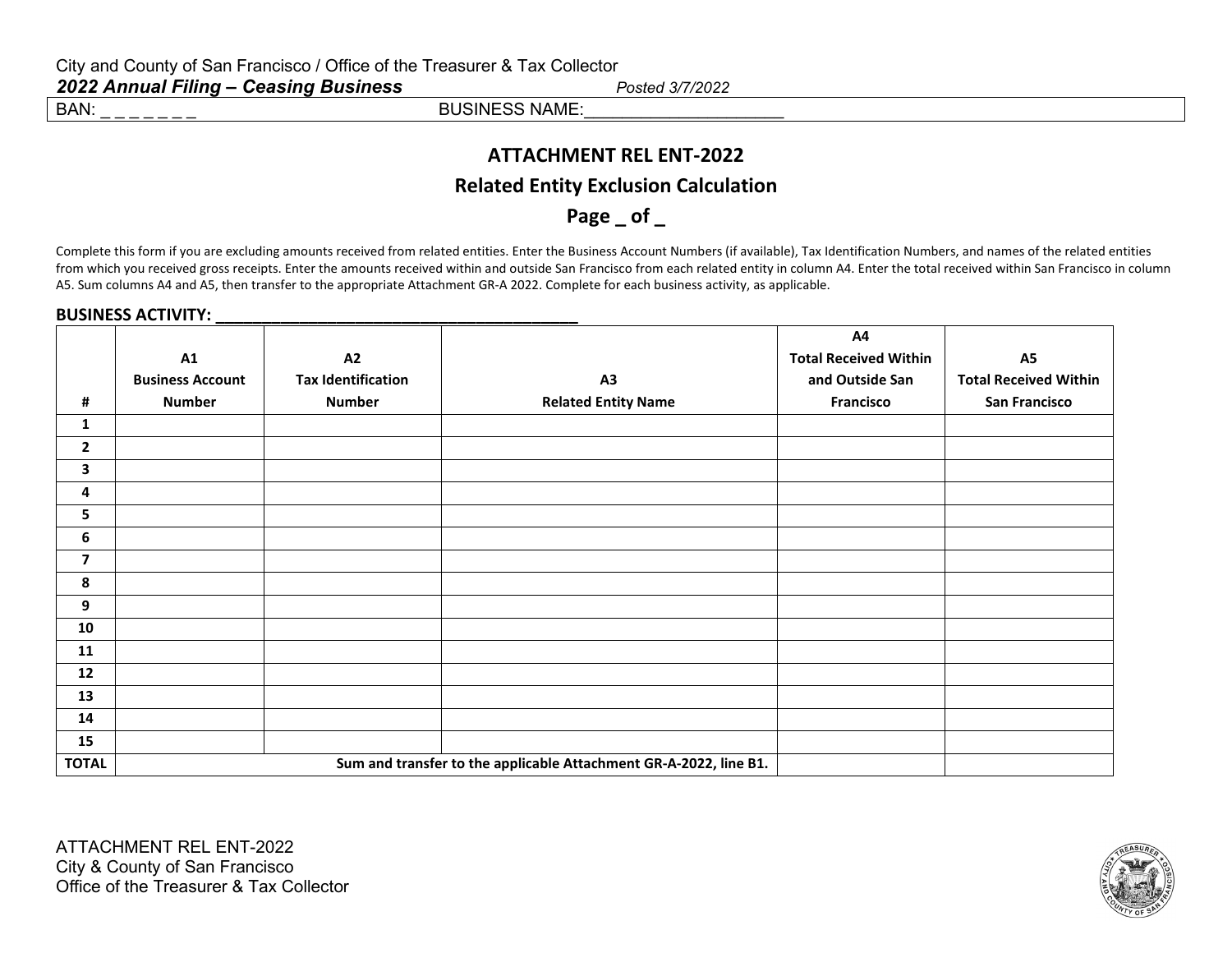### **ATTACHMENT PTE-2022**

### **Pass-Through Entity Exclusion Calculation**

Page of

Complete this form if you are excluding amounts received as the distributive share from pass-through entities that are also subject to the San Francisco Gross Receipts Tax. Enter the Business Account Numbers, Tax Identification Numbers, and names of the pass-through entities from which you received gross receipts. Enter the amounts received within and outside San Francisco from each pass-through entity in column A4. Enter the total received within San Francisco in column A5. Sum columns A4 and A5, then transfer to the appropriate Attachment GR-A 2022. Complete for each business activity, as applicable.

### **BUSINESS ACTIVITY: \_\_\_\_\_\_\_\_\_\_\_\_\_\_\_\_\_\_\_\_\_\_\_\_\_\_\_\_\_\_\_\_\_\_\_\_\_\_\_**

|                          |                         |                           |                                                                   | A4                           |                              |
|--------------------------|-------------------------|---------------------------|-------------------------------------------------------------------|------------------------------|------------------------------|
|                          | A1                      | A2                        |                                                                   | <b>Total Received Within</b> | <b>A5</b>                    |
|                          | <b>Business Account</b> | <b>Tax Identification</b> | A3                                                                | and Outside San              | <b>Total Received Within</b> |
| #                        | <b>Number</b>           | <b>Number</b>             | <b>Pass-Through Entity Name</b>                                   | <b>Francisco</b>             | <b>San Francisco</b>         |
| 1                        |                         |                           |                                                                   |                              |                              |
| $\overline{2}$           |                         |                           |                                                                   |                              |                              |
| 3                        |                         |                           |                                                                   |                              |                              |
| 4                        |                         |                           |                                                                   |                              |                              |
| 5                        |                         |                           |                                                                   |                              |                              |
| 6                        |                         |                           |                                                                   |                              |                              |
| $\overline{\phantom{a}}$ |                         |                           |                                                                   |                              |                              |
| 8                        |                         |                           |                                                                   |                              |                              |
| 9                        |                         |                           |                                                                   |                              |                              |
| 10                       |                         |                           |                                                                   |                              |                              |
| 11                       |                         |                           |                                                                   |                              |                              |
| 12                       |                         |                           |                                                                   |                              |                              |
| 13                       |                         |                           |                                                                   |                              |                              |
| 14                       |                         |                           |                                                                   |                              |                              |
| 15                       |                         |                           |                                                                   |                              |                              |
| <b>TOTAL</b>             |                         |                           | Sum and transfer to the applicable Attachment GR-A-2022, line B4. |                              |                              |

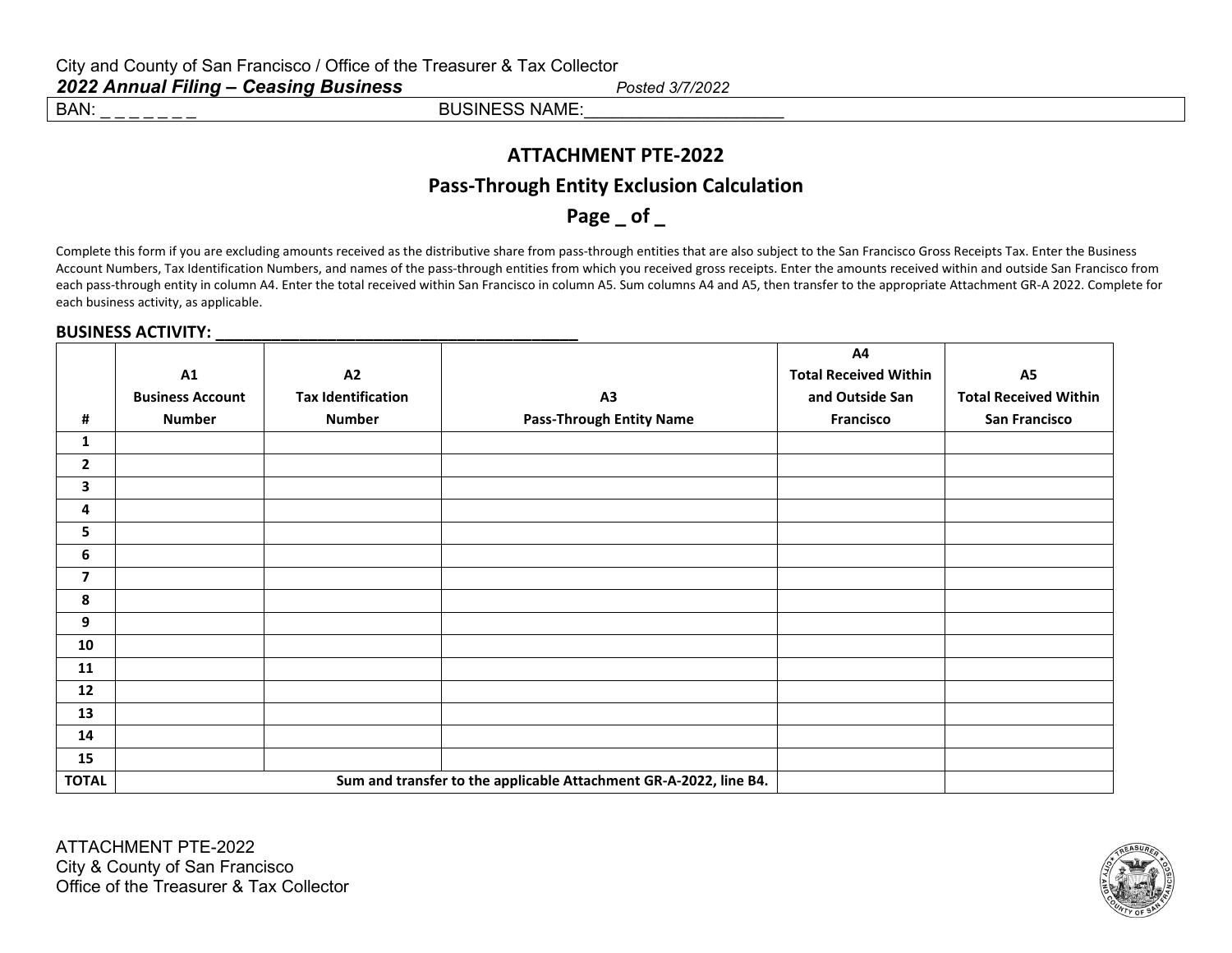### **ATTACHMENT RPTT-2022**

### **Real Property Transfer Tax Exclusion Calculation**

**Page \_ of \_**

Complete this form if you are excluding amounts received from the sale of real property where the Real Property Transfer Tax was paid. Enter the Block, Lot, and address of the real property the transfer of which the Real Property Transfer Tax was paid. Enter the amounts received from the sale of each real property within and outside San Francisco in column A4. Enter the amounts received within San Francisco in column A5. The entries in columns A4 and A5 may be the same. Sum columns A4 and A5, then transfer to the appropriate Attachment GR-A 2022. Complete for each business activity, as applicable.

#### **BUSINESS ACTIVITY:**  $\blacksquare$

|                         |              |     |                                                                   | A4                           |                              |
|-------------------------|--------------|-----|-------------------------------------------------------------------|------------------------------|------------------------------|
|                         |              |     |                                                                   | <b>Total Received Within</b> | <b>A5</b>                    |
|                         | A1           | A2  | A3                                                                | and Outside San              | <b>Total Received Within</b> |
| #                       | <b>Block</b> | Lot | <b>Real Property Address</b>                                      | Francisco                    | San Francisco                |
| 1                       |              |     |                                                                   |                              |                              |
| $\overline{2}$          |              |     |                                                                   |                              |                              |
| $\mathbf{3}$            |              |     |                                                                   |                              |                              |
| 4                       |              |     |                                                                   |                              |                              |
| 5                       |              |     |                                                                   |                              |                              |
| 6                       |              |     |                                                                   |                              |                              |
| $\overline{\mathbf{z}}$ |              |     |                                                                   |                              |                              |
| 8                       |              |     |                                                                   |                              |                              |
| $\boldsymbol{9}$        |              |     |                                                                   |                              |                              |
| 10                      |              |     |                                                                   |                              |                              |
| 11                      |              |     |                                                                   |                              |                              |
| 12                      |              |     |                                                                   |                              |                              |
| 13                      |              |     |                                                                   |                              |                              |
| 14                      |              |     |                                                                   |                              |                              |
| 15                      |              |     |                                                                   |                              |                              |
| <b>TOTAL</b>            |              |     | Sum and transfer to the applicable Attachment GR-A-2022, line B5. |                              |                              |

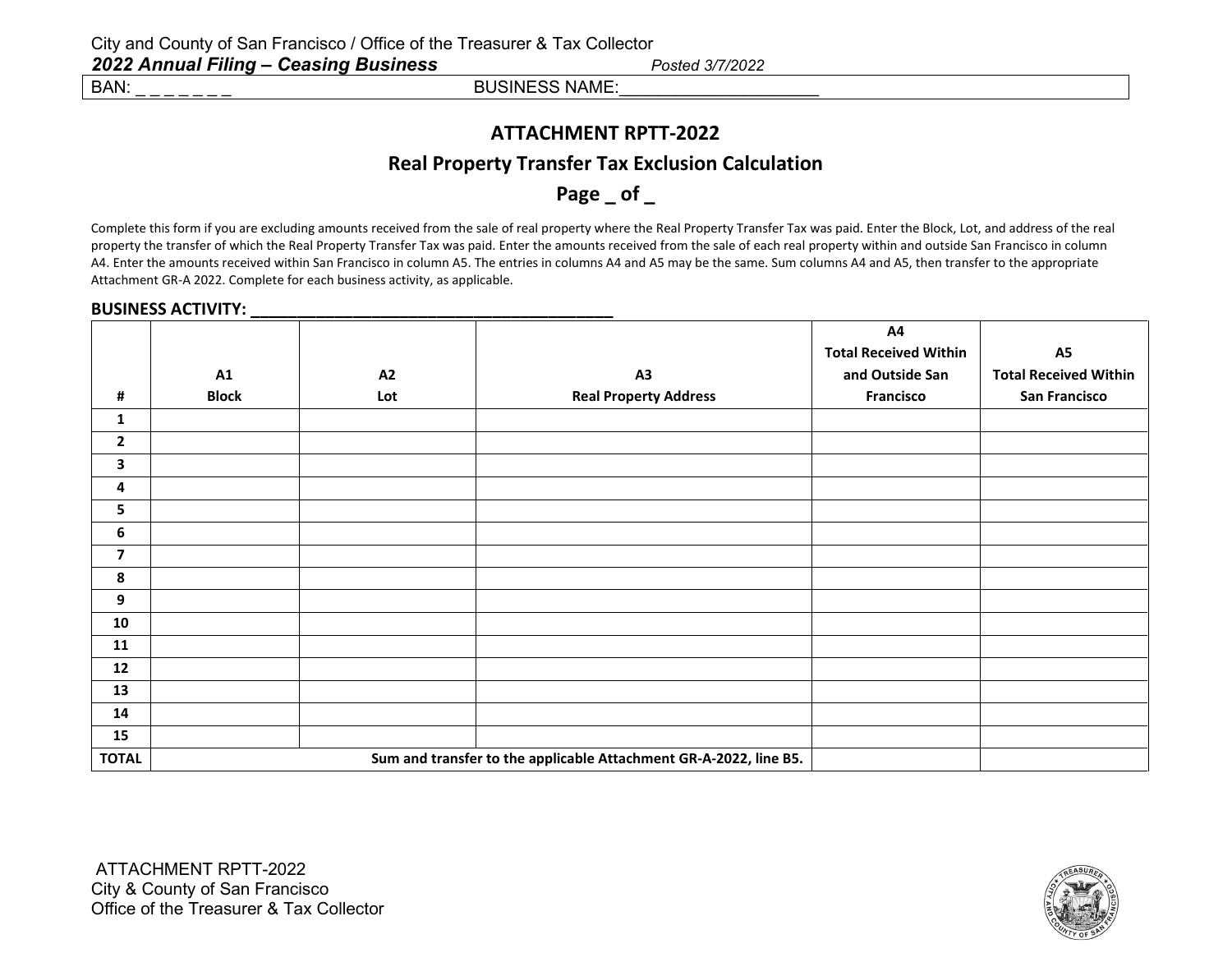### **FORM OE-2022**

### **A. Executive Pay Ratio Calculation**

| A1. | Input the annual Compensation paid to the person or combined group's    | A1. |
|-----|-------------------------------------------------------------------------|-----|
|     | Highest-Paid Managerial Employee for the tax year.                      |     |
| A2. | Enter the job title of the Highest-Paid Managerial Employee.            | A2. |
| A3. | Input the median annual compensation paid to the person or combined     | A3. |
|     | group's full-time and part-time employees based in the City for the tax |     |
|     | year.                                                                   |     |
| A4. | Enter the job title of the employee at the median annual compensation.  | A4  |
| A5. | Input the ratio of line A1 to line A3.                                  | A5. |

### **B. Overpaid Executive Tax Calculation**

| B1.              | <b>Taxable Gross Receipts</b>                                          | B1.              |
|------------------|------------------------------------------------------------------------|------------------|
| B <sub>2</sub> . | Overpaid Executive Tax Rate From Tax Table in Instructions             | B <sub>2</sub> . |
| B3.              | Overpaid Executive Tax (line B1 multiplied by line B2)                 | B3.              |
| B4.              | <b>Overpaid Executive Tax Estimated Payments</b>                       | B4.              |
| B5.              | Remaining Overpaid Executive Tax Principal Due (line B3 minus line B4) | B5.              |
| B6.              | Penalties, Interest and Fees (see instructions)                        | B6.              |
| B7.              | Amount Due (line B5 plus line B6) Transfer to Form ABT-2022 Section C  | B7.              |

*I certify under penalty of perjury that I am the taxpayer (including an officer, general partner, member manager, executor, trustee, fiduciary, or other individual with the authority to bind the taxpayer), or an agent of the taxpayer authorized to sign this form on behalf of the taxpayer pursuant to a validly executed Power of Attorney (see Instructions), and I have examined the foregoing business tax statement including any accompanying schedules or worksheets, and the information thereon is, to the best of my knowledge and belief, true and correct, and fully compliant with all the requirements provided in Articles 6, 12-A-1, and 33 of the San Francisco Business and Tax Regulations Code. I acknowledge that I am providing information in response to a request for financial information pursuant to Section 6.5-1 of the San Francisco Business and Tax Regulations Code. I am required by law to complete this form in its entirety and understand this statement is subject to audit.*

*If this form is being filed by the Filer on behalf of a combined group, the Filer agrees to act as a surety and agent for each member of the combined group.*

| Signature | Date | Print Name/Title |
|-----------|------|------------------|
|           |      |                  |
|           |      |                  |
| Email     |      | Phone            |
|           |      |                  |
|           |      |                  |
|           |      |                  |

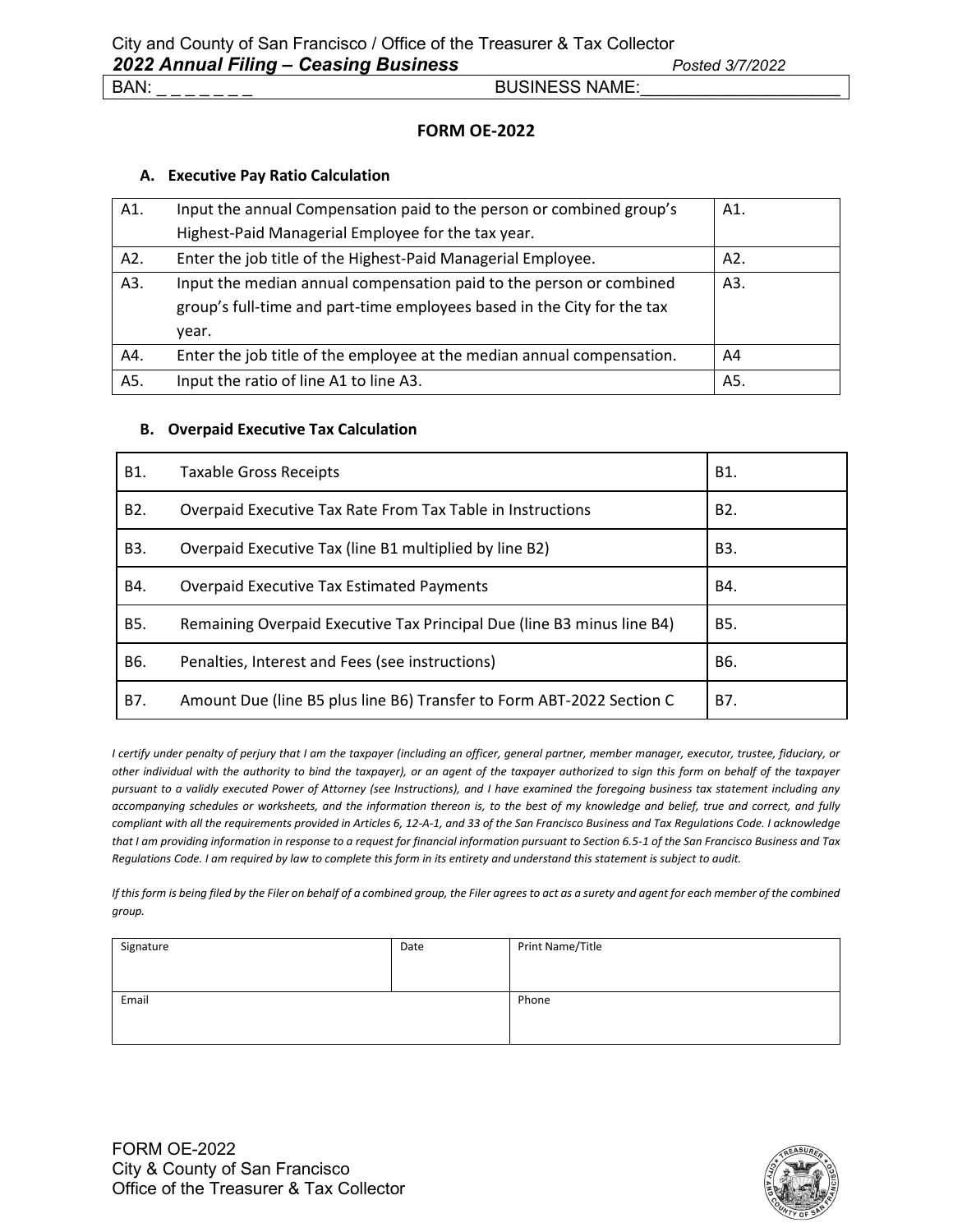### **FORM CE-2022**

#### **Seven (7) Digit Business Account Number of Eligible Person: \_ \_ \_ \_ \_ \_ \_**

To claim a tax credit you must submit this Form CE-2022 and any required supporting documentation.

### **A. Commercial Rents Tax Credit for Qualifying Child Care Facilities (QCCF)**

Taxpayers that lease or provide Commercial Space to QCCF, as defined in Code section 2106.1, may claim a tax credit against the Commercial Rents Tax.

| #              | Α1               | A2                  | A3       | A4                |
|----------------|------------------|---------------------|----------|-------------------|
|                | <b>QCCF Name</b> | <b>QCCF Address</b> | Licensed | <b>Tax Credit</b> |
|                |                  |                     | Capacity | (Select from      |
|                |                  |                     |          | Table Below)      |
| 1              |                  |                     |          |                   |
| $\overline{2}$ |                  |                     |          |                   |
| 3              |                  |                     |          |                   |
|                |                  |                     | Total    |                   |

| Number of Infants, Toddlers, and | Amount of |
|----------------------------------|-----------|
| Preschool-Age Children           | Credit    |
| 1 to 49                          | \$7,200   |
| 50-99                            | \$16,000  |
| 100 or more                      | \$36,000  |

To claim this tax credit, you **must** submit this Form CE-2022 **and** attach the following documentation to validate your tax credit:

- 1. Copies of the licenses issued by the California Department of Social Services for the Qualifying Child Care Facilities; and
- 2. Copies of the leases or contracts for Commercial Space with such facilities.

### **B. Biotechnology "Payroll Expense Tax Exclusion" Credit**

| B1.              | Input the payroll expense that would have been excluded from the eligible    | B1. |
|------------------|------------------------------------------------------------------------------|-----|
|                  | person's San Francisco payroll expense due to the Biotechnology Exclusion    |     |
|                  | in former Code section 906.1.                                                |     |
| B <sub>2</sub> . | Multiply the amount in line B1 by 1.5% (0.015). This product is the eligible | B2. |
|                  | person's "Payroll Expense Tax Exclusion" Credit.                             |     |

### **C. Enterprise Zone "Payroll Expense Tax Exclusion" Credit**

| Input the grand total from the person's Enterprise Zone Tax Credit          | C1. |
|-----------------------------------------------------------------------------|-----|
| Worksheet, provided by the Office of the Treasurer & Tax Collector. This is |     |
| the eligible person's "Payroll Expense Tax Exclusion" Credit.               |     |

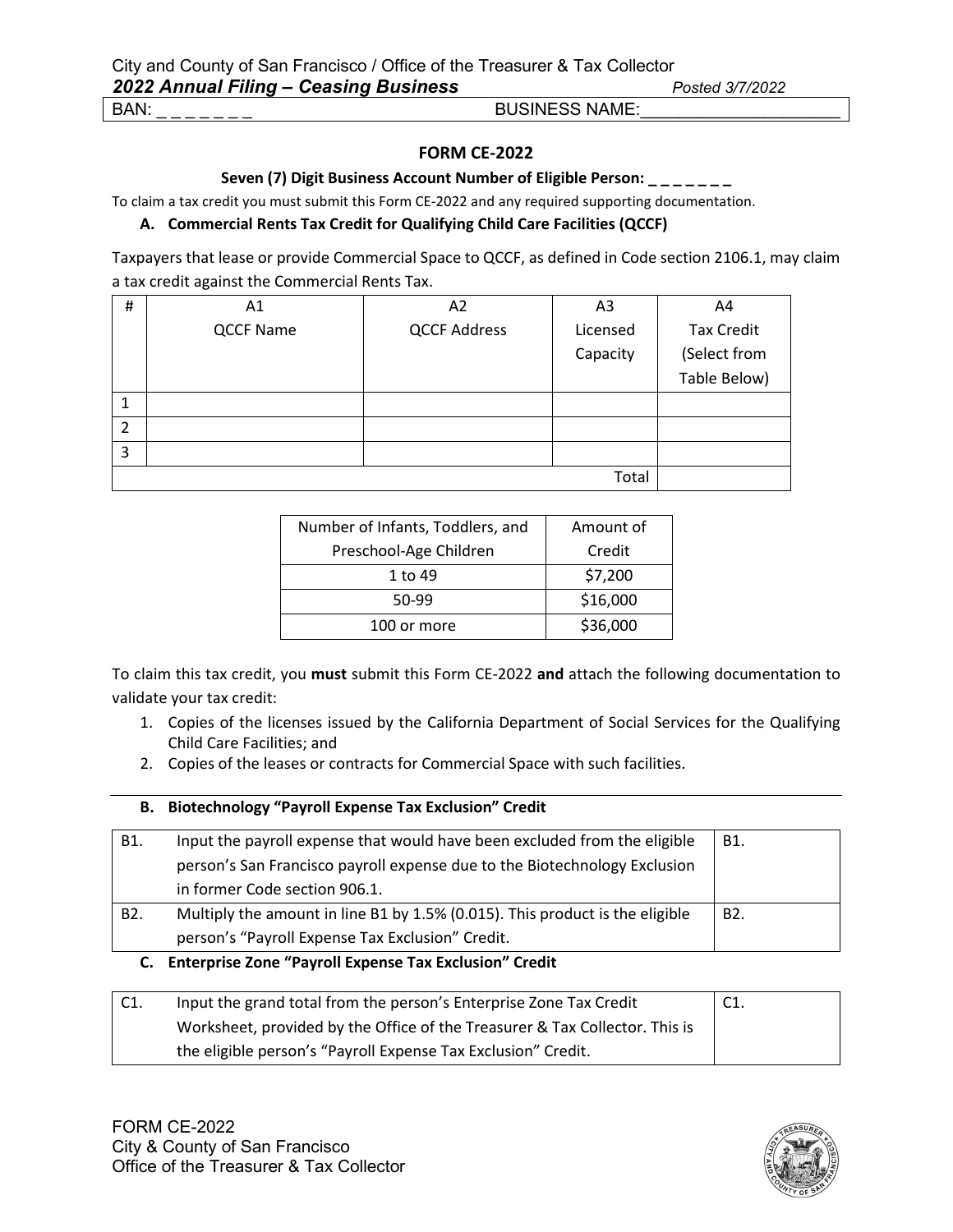### **FORM AOT-2022 Taxes on Administrative Offices**

This Form AOT-2022 allows you to report the Administrative Office Tax, Homelessness Administrative Office Tax, and Overpaid Executive Tax for entities doing business as Administrative Offices in San Francisco.

If you are completing this Form AOT-2022 on behalf of a combined group of related entities, attach a list of the related entities, including for each entity a Business Account Number, business name(s), and the percent the entity was in the group for the filing period. (See instructions for more information)

### **A. Administrative Office Tax**

| A1. | San Francisco Payroll Expense                                             | A1. |
|-----|---------------------------------------------------------------------------|-----|
| A2. | Administrative Office Tax $@$ 1.47% (0.0147)                              | A2. |
| A3. | Administrative Office Tax Estimated Tax Payments                          | A3. |
| A4. | Remaining Administrative Office Tax Principal Due (line A2 minus line A3) | A4. |
| A5. | Penalties, Interest and Fees (see instructions)                           | A5. |
| A6. | Amount Due (line A4 plus line A5)                                         | A6. |

 ☐ Check this box to designate 5.9% of the total tax amounts on line A2 to the Neighborhood Beautification and Graffiti Clean-up Fund ("Community Challenge Grant Program"). Alternately, you may specify an amount up to 5.9% of the total tax amounts on line A2 in the box at right. These designations do NOT increase your tax liability.

### **B. Homelessness Administrative Office Tax**

| B1.              | Homelessness AOT $\omega$ 1.5% (0.015) (multiply by line A1)     | B1.              |
|------------------|------------------------------------------------------------------|------------------|
| B <sub>2</sub> . | Homelessness AOT Estimated Tax Payments                          | B <sub>2</sub> . |
| B <sub>3</sub> . | Remaining Homelessness AOT Principal Due (line B1 minus line B2) | B3.              |
| B4.              | Penalties, Interest and Fees (see instructions)                  | B4.              |
| <b>B5.</b>       | Amount Due (line B3 plus line B4)                                | B5.              |

(Form Continues onto next page)

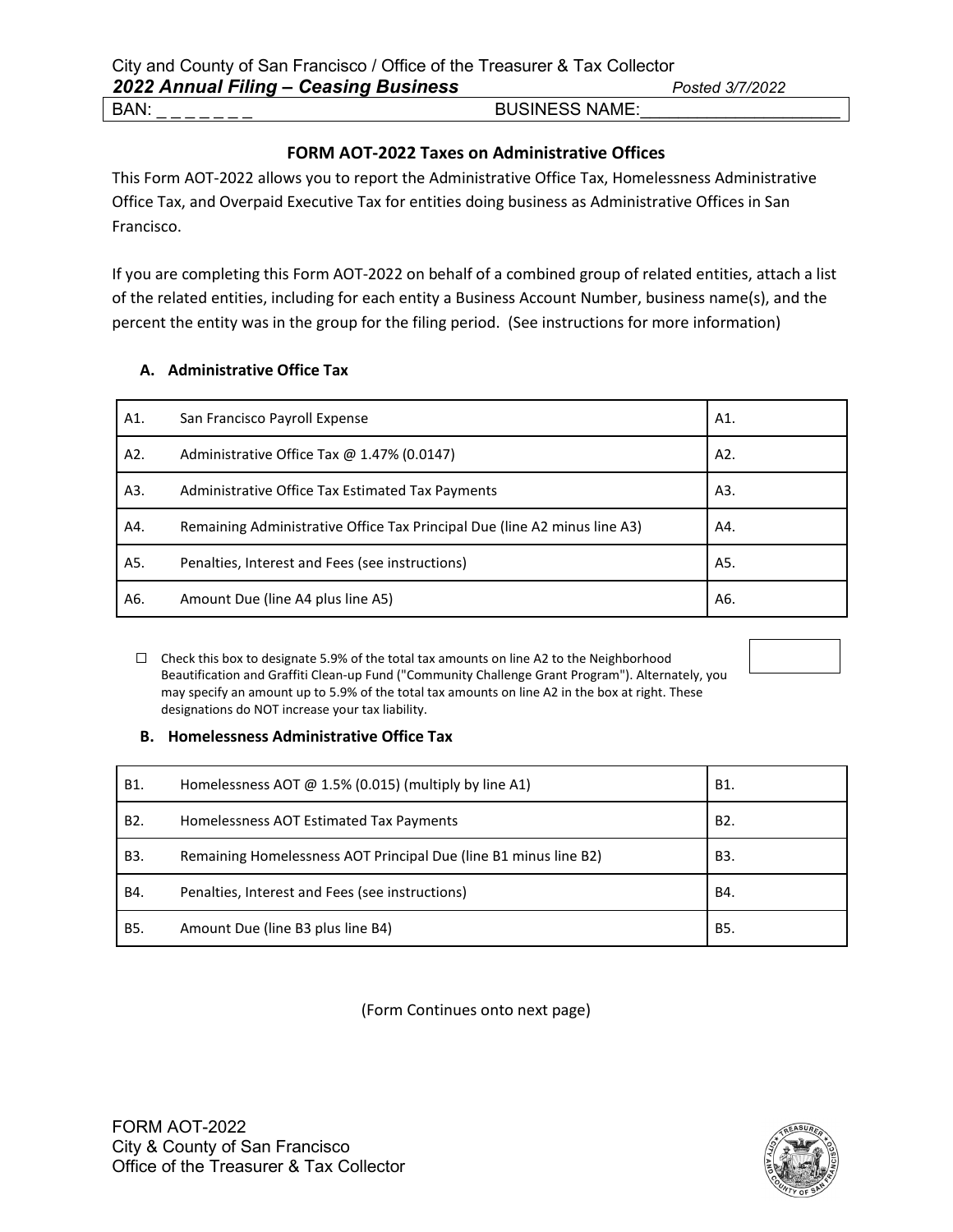#### **C. Overpaid Executive Administrative Office Tax**

| C1.    | Input the annual Compensation paid to the person or combined group's    | $C1$ .           |
|--------|-------------------------------------------------------------------------|------------------|
|        | Highest-Paid Managerial Employee for the tax year.                      |                  |
| $C2$ . | Enter the job title of the Highest-Paid Managerial Employee.            | C <sub>2</sub> . |
| C3.    | Input the median annual compensation paid to the person or combined     | C <sub>3</sub> . |
|        | group's full-time and part-time employees based in the City for the tax |                  |
|        | year.                                                                   |                  |
| C4.    | Enter the job title of the employee at the median annual compensation.  | C <sub>4</sub>   |
| C5.    | Input the ratio of line A1 to line A3.                                  | C5.              |

| C6.  | Overpaid Executive Tax Rate (see instructions)                         | C6.  |
|------|------------------------------------------------------------------------|------|
| C7.  | Overpaid Executive Tax (multiply by line A1 by line C6)                | C7.  |
| C8.  | Overpaid Executive Tax Estimated Tax Payments                          | C8.  |
| C9.  | Remaining Overpaid Executive Tax Principal Due (line C7 minus line C8) | C9.  |
| C10. | Penalties, Interest and Fees (see instructions)                        | C10. |
| C11. | Amount Due (line C9 plus line C10)                                     | C11. |

#### **D. Obligation Summary**

| D1. | Sum lines A6, B5, and C11. Transfer to Form ABT-2022 Section C. | D1. |
|-----|-----------------------------------------------------------------|-----|
|-----|-----------------------------------------------------------------|-----|

*I certify under penalty of perjury that I am the taxpayer (including an officer, general partner, member manager, executor, trustee, fiduciary, or other individual with the authority to bind the taxpayer), or an agent of the taxpayer authorized to sign this form on behalf of the taxpayer pursuant to a validly executed Power of Attorney (see Instructions), and I have examined the foregoing business tax statement including any accompanying schedules or worksheets, and the information thereon is, to the best of my knowledge and belief, true and correct, and fully compliant with all the requirements provided in Articles 6, 12, 12-A-1, 28, and 33 of the San Francisco Business and Tax Regulations Code. I acknowledge that I am providing information in response to a request for financial information pursuant to Section 6.5-1 of the San Francisco Business and Tax Regulations Code. I am required by law to complete this form in its entirety and understand this statement is subject to audit.*

*If this form is being filed by the Filer on behalf of a combined group, the Filer agrees to act as a surety and agent for each member of the combined group.*

| Signature | Date | Print Name/Title |
|-----------|------|------------------|
|           |      |                  |
| Email     |      | Phone            |
|           |      |                  |

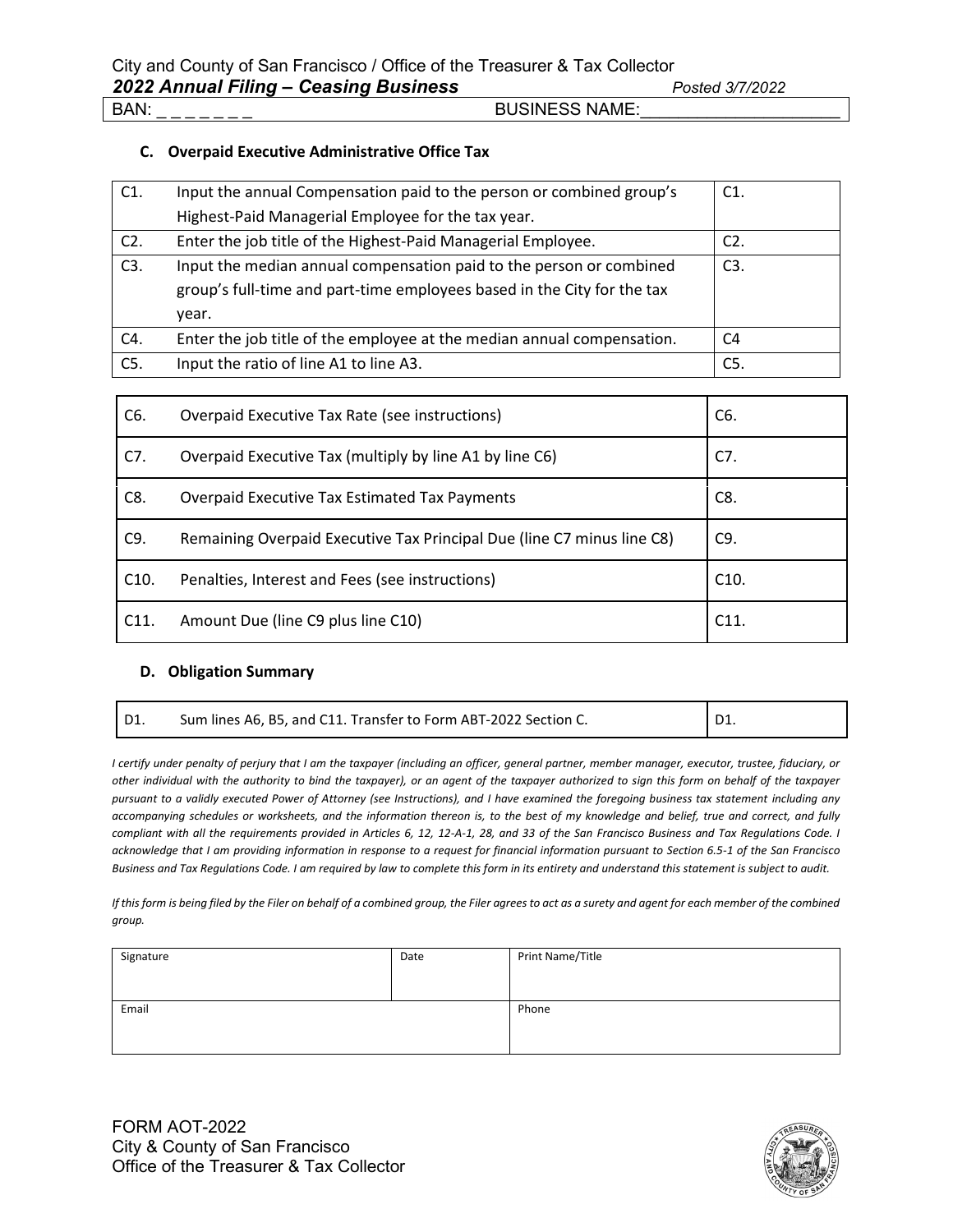# **FORM CG-2022**

### **Combined Groups and Certain Separate Filers**

**Page \_ of \_**

Complete this form if you are a combined group, or if you (or any portion of your business) were part of a combined group for any portion of the tax year, even if not filing as part of a combined group with this Return. Complete a separate section of this form for each entity engaged in business in San Francisco on whose behalf you are filing this Return. Attach additional sheets if necessary.

|                         | A               | B                    | $\mathsf{C}$                  | D              | E             |
|-------------------------|-----------------|----------------------|-------------------------------|----------------|---------------|
|                         | <b>Business</b> | <b>Business Name</b> | Percent of Entity Included in | Date           | Date          |
|                         | <b>Account</b>  |                      | Filing (100% if Wholly in     | <b>Entered</b> | <b>Exited</b> |
|                         | <b>Number</b>   |                      | Group)                        | Group          | Group         |
| $\mathbf{1}$            |                 |                      |                               |                |               |
| $\mathbf{2}$            |                 |                      |                               |                |               |
| 3                       |                 |                      |                               |                |               |
| 4                       |                 |                      |                               |                |               |
| 5                       |                 |                      |                               |                |               |
| 6                       |                 |                      |                               |                |               |
| $\overline{\mathbf{z}}$ |                 |                      |                               |                |               |
| 8                       |                 |                      |                               |                |               |
| 9                       |                 |                      |                               |                |               |
| 10                      |                 |                      |                               |                |               |
| 11                      |                 |                      |                               |                |               |
| 12                      |                 |                      |                               |                |               |
| 13                      |                 |                      |                               |                |               |
| 14                      |                 |                      |                               |                |               |
| 15                      |                 |                      |                               |                |               |

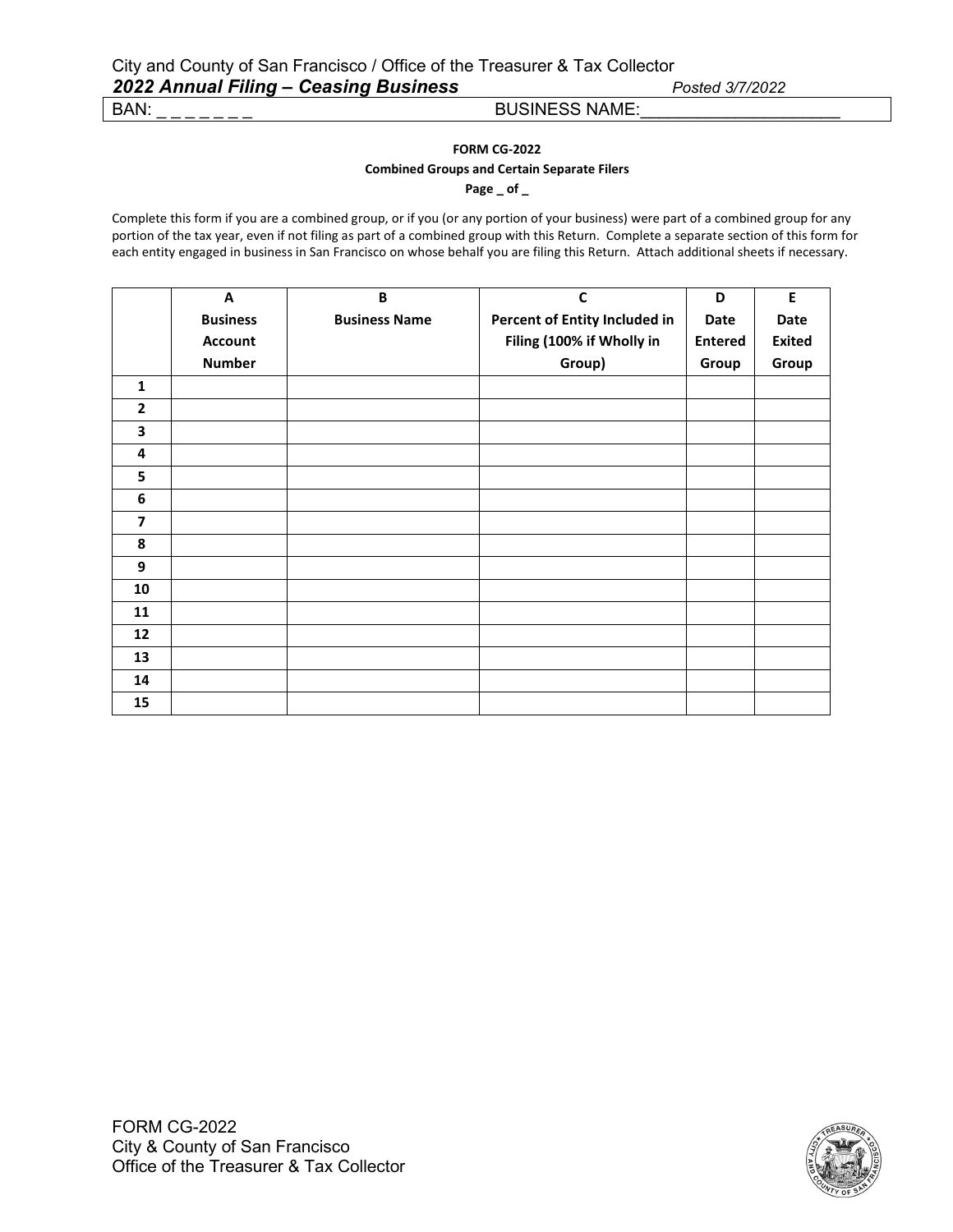# **Gross Receipts Tax Computation Worksheet**

Each cell is referenced by the column label and the row label. For instance, cell "A1" refers to the Gross Receipts for column A, row 1.

|                |                                                                                             |                        |                     |                                | Tier I (\$0 to<br>\$1,000,000 |            |                                    | Tier III (\$2,500,000.01 to<br>Tier II (\$1,000,000.01 to<br>\$5,000,000)<br>\$2,500,000) |                          |              | Tier IV (\$5,000,000.01 to<br>\$25,000,000) |                | Tier V (Over \$25,000,000)        |               |
|----------------|---------------------------------------------------------------------------------------------|------------------------|---------------------|--------------------------------|-------------------------------|------------|------------------------------------|-------------------------------------------------------------------------------------------|--------------------------|--------------|---------------------------------------------|----------------|-----------------------------------|---------------|
| $\#$           | <b>Business Activity</b>                                                                    | A<br>Gross<br>Receipts | B<br>Lower<br>Bound | $\mathsf{C}$<br>Upper<br>Bound | Gross<br>Receipts             | Tier I Tax | $\mathbf{II}$<br>Gross<br>Receipts | Tier II Tax                                                                               | III<br>Gross<br>Receipts | Tier III Tax | IV<br>Gross<br>Receipts                     | Tier IV<br>Tax | $\mathsf{V}$<br>Gross<br>Receipts | Tier V<br>Tax |
| $\mathbf{1}$   | Retail Trade /<br><b>Certain Services</b>                                                   |                        | $\mathsf 0$         |                                |                               | 0.053%     |                                    | 0.070%                                                                                    |                          | 0.095%       |                                             | 0.095%         |                                   | 0.224%        |
| $\overline{2}$ | <b>Wholesale Trade</b>                                                                      |                        |                     |                                |                               | 0.105%     |                                    | 0.140%                                                                                    |                          | 0.189%       |                                             | 0.189%         |                                   | 0.224%        |
| 3              | Manufacturing /<br><b>Food Services</b>                                                     |                        |                     |                                |                               | 0.088%     |                                    | 0.144%                                                                                    |                          | 0.259%       |                                             | 0.259%         |                                   | 0.665%        |
| $\overline{4}$ | Transportation and<br>Warehousing /<br>Clean Technology                                     |                        |                     |                                |                               | 0.175%     |                                    | 0.287%                                                                                    |                          | 0.518%       |                                             | 0.518%         |                                   | 0.665%        |
| 5              | Biotechnology                                                                               |                        |                     |                                |                               | 0.181%     |                                    | 0.297%                                                                                    |                          | 0.537%       |                                             | 0.537%         |                                   | 0.689%        |
| 6              | Information                                                                                 |                        |                     |                                |                               | 0.573%     |                                    | 0.665%                                                                                    |                          | 0.751%       |                                             | 0.751%         |                                   | 0.832%        |
| $\overline{7}$ | Accommodations /<br>Arts, Entertainment<br>and Recreation                                   |                        |                     |                                |                               | 0.210%     |                                    | 0.228%                                                                                    |                          | 0.228%       |                                             | 0.228%         |                                   | 0.560%        |
| 8              | Utilities                                                                                   |                        |                     |                                |                               | 0.435%     |                                    | 0.471%                                                                                    |                          | 0.471%       |                                             | 0.471%         |                                   | 0.58%         |
| 9              | Private Education and<br>Health Services /<br>Administrative and<br><b>Support Services</b> |                        |                     |                                |                               | 0.761%     |                                    | 0.798%                                                                                    |                          | 0.87%        |                                             | 0.87%          |                                   | 0.943%        |
| 10             | <b>Activity Not Listed</b>                                                                  |                        |                     |                                |                               | 0.788%     |                                    | 0.825%                                                                                    |                          | 0.9%         |                                             | 0.9%           |                                   | 0.975%        |
| 11             | Construction                                                                                |                        |                     |                                |                               | 0.42%      |                                    | 0.49%                                                                                     |                          | 0.56%        |                                             | 0.56%          |                                   | 0.63%         |
| 12             | Insurance                                                                                   |                        |                     |                                |                               | 0.58%      |                                    | 0.667%                                                                                    |                          | 0.74%        |                                             | 0.74%          |                                   | 0.812%        |
| 13             | Financial Services /<br>Professional,<br>Scientific and<br><b>Technical Services</b>        |                        |                     |                                |                               | 0.6%       |                                    | 0.69%                                                                                     |                          | 0.765%       |                                             | 0.765%         |                                   | 0.84%         |
| 14             | Real Estate and Rental<br>and Leasing Services                                              |                        |                     |                                |                               | 0.413%     |                                    | 0.413%                                                                                    |                          | 0.413%       |                                             | 0.435%         |                                   | 0.435%        |
| 15             | <b>TOTAL</b>                                                                                |                        |                     |                                |                               |            |                                    |                                                                                           |                          |              |                                             |                |                                   |               |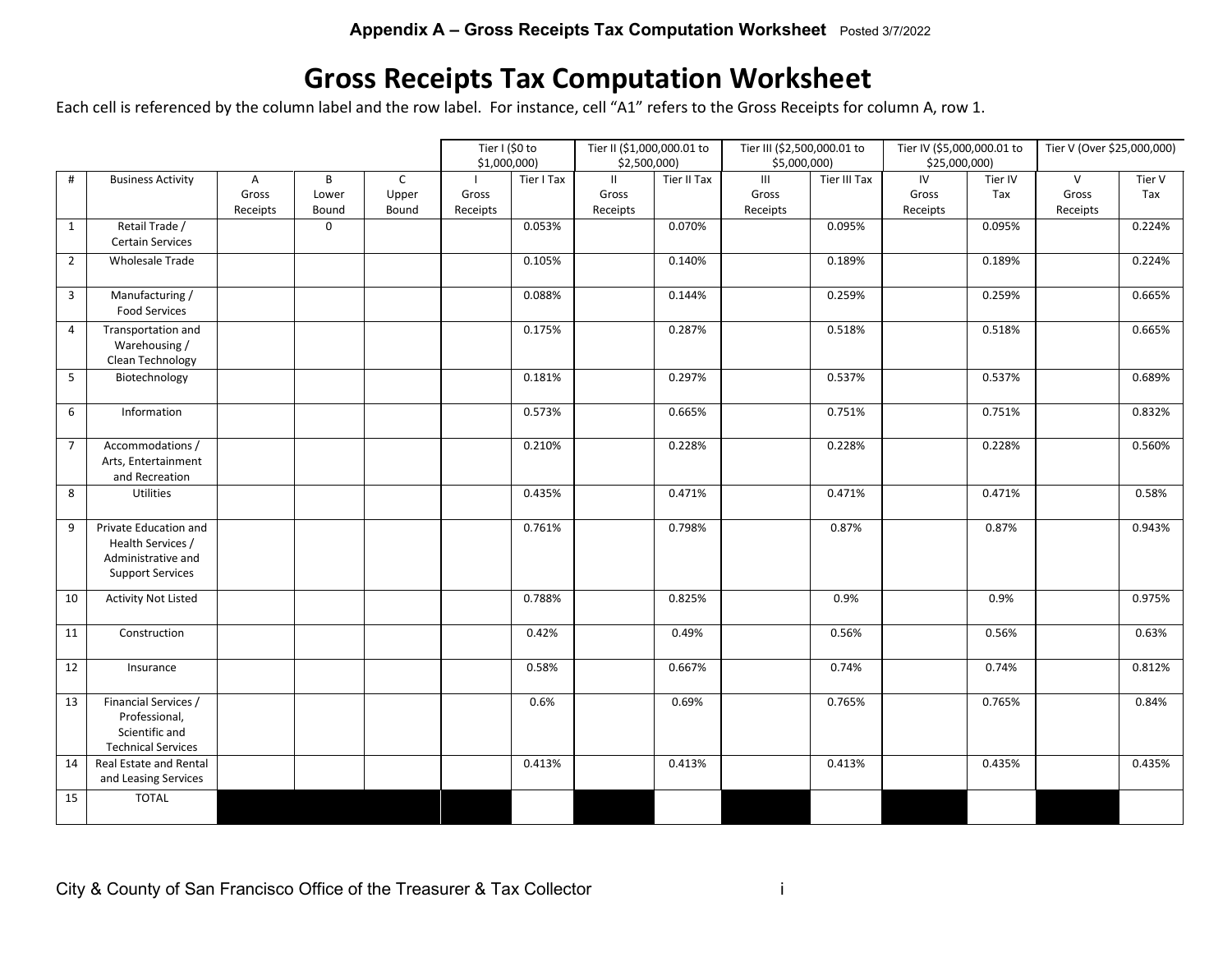#### Calculation Instructions

- 1) After filling in the table per the instructions on the following pages, multiply each cell in columns I, II, III, IV, and V by its corresponding tax rate in Column Tier I Tax, Tier II Tax, Tier III Tax, Tier IV Tax, and Tier V Tax, and enter the result in those columns.
- 2) Sum Column Tier I Tax, Tier II Tax, Tier III Tax, Tier IV Tax, and Tier V Tax in the respective TOTAL row, line 15.
- 3) Sum all amounts from TOTAL row, line 15, and transfer to Form GR-2022, line E1.

| Cell           | Instructions                                                                               |
|----------------|--------------------------------------------------------------------------------------------|
| $A1-$          | Complete cells A1 through A14 by summing all the gross receipts reported for each business |
| A14            | activity listed in the row from Form GR-2022, Section A                                    |
| <b>B1</b>      | Input zero (0)                                                                             |
| <b>B2</b>      | Input A1                                                                                   |
| B <sub>3</sub> | Input the sum of A1 through A2                                                             |
| B4             | Input the sum of A1 through A3                                                             |
| <b>B5</b>      | Input the sum of A1 through A4                                                             |
| B6             | Input the sum of A1 through A5                                                             |
| B7             | Input the sum of A1 through A6                                                             |
| B8             | Input the sum of A1 through A7                                                             |
| <b>B9</b>      | Input the sum of A1 through A8                                                             |
| <b>B10</b>     | Input the sum of A1 through A9                                                             |
| <b>B11</b>     | Input the sum of A1 through A10                                                            |
| <b>B12</b>     | Input the sum of A1 through A11                                                            |
| <b>B13</b>     | Input the sum of A1 through A12                                                            |
| <b>B14</b>     | Input the sum of A1 through A13                                                            |
| C1             | Input A1                                                                                   |
| C <sub>2</sub> | Input the sum of A1 through A2                                                             |
| C <sub>3</sub> | Input the sum of A1 through A3                                                             |
| C4             | Input the sum of A1 through A4                                                             |
| C <sub>5</sub> | Input the sum of A1 through A5                                                             |
| C6             | Input the sum of A1 through A6                                                             |
| C7             | Input the sum of A1 through A7                                                             |
| C8             | Input the sum of A1 through A8                                                             |
| C9             | Input the sum of A1 through A9                                                             |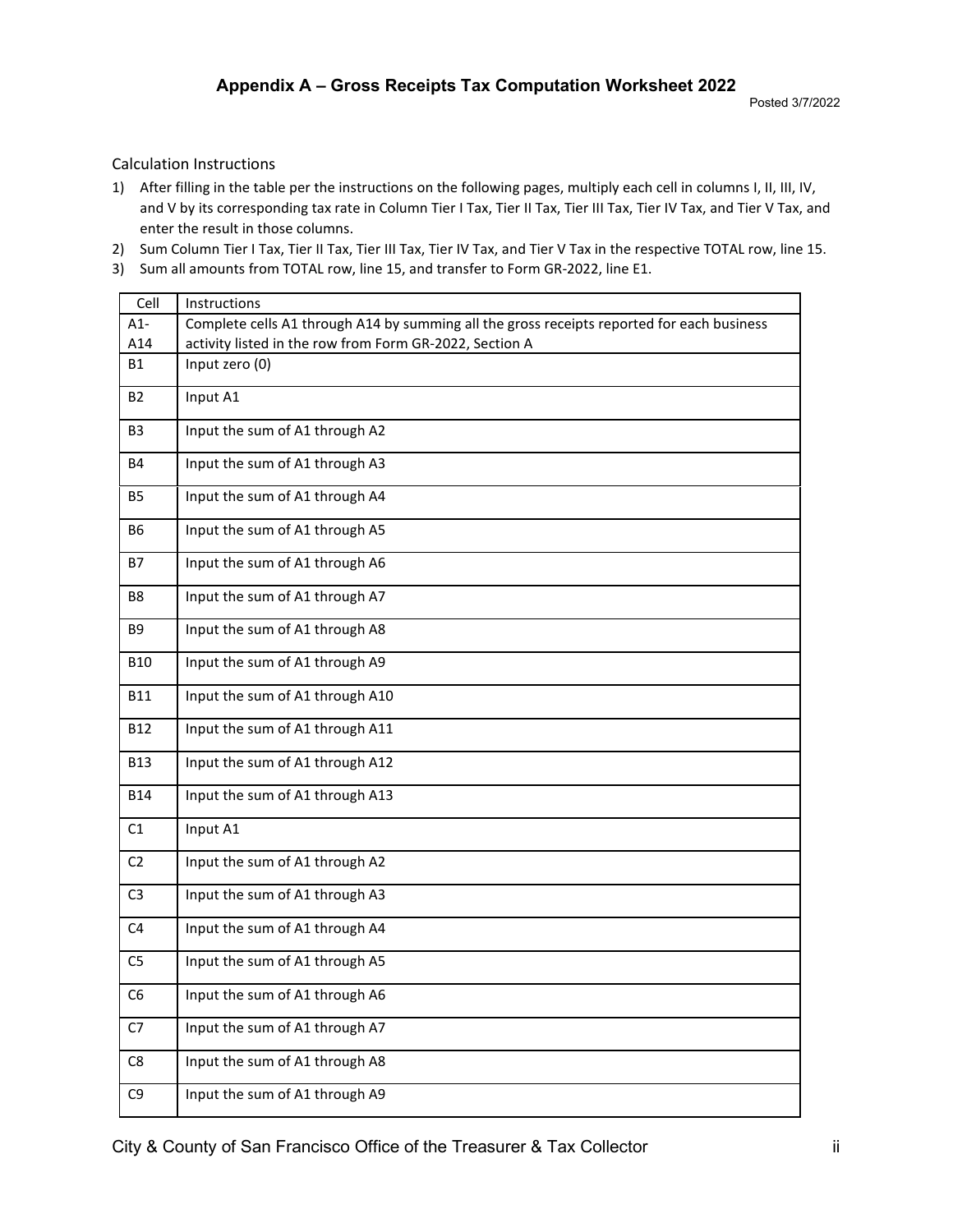Posted 3/7/2022

| C <sub>10</sub> | Input the sum of A1 through A10 |
|-----------------|---------------------------------|
| C11             | Input the sum of A1 through A11 |
| C12             | Input the sum of A1 through A12 |
| C13             | Input the sum of A1 through A13 |
| C <sub>14</sub> | Input the sum of A1 through A14 |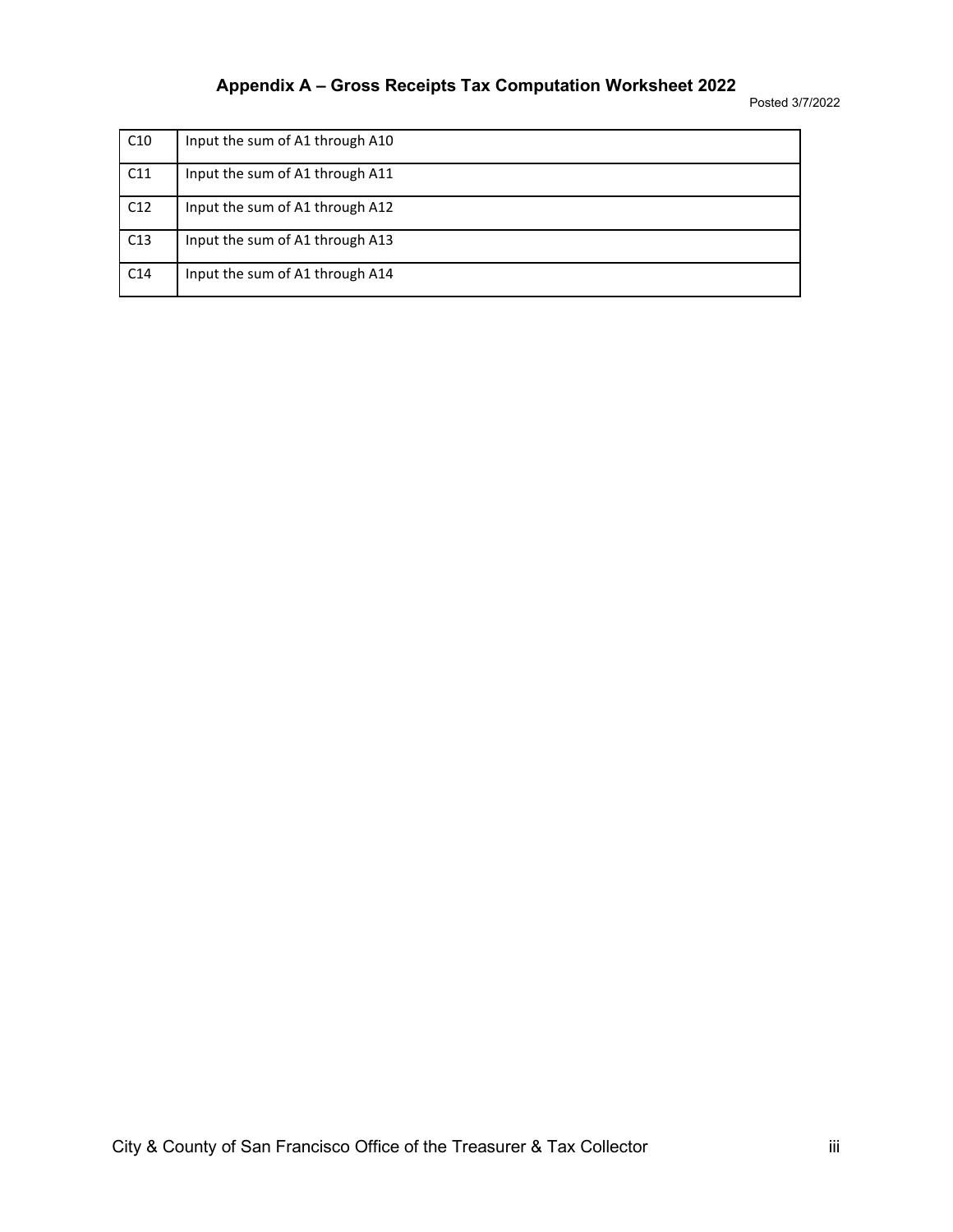Posted 3/7/2022

| Cell    | Instructions |                                                                                            |
|---------|--------------|--------------------------------------------------------------------------------------------|
| $I-1$   | a)           | If A1 is zero, input zero                                                                  |
|         | b)           | If A1 is between zero and \$1,000,000, input A1                                            |
|         | c)           | If A1 is greater than \$1,000,000, input \$1,000,000                                       |
| $I-2$   | a)           | If A2 is zero, input zero                                                                  |
|         | b)           | If B2 is greater than \$1,000,000, input zero                                              |
|         | c)           | If B2 is between zero and \$1,000,000, input the lesser of A2, and \$1,000,000 minus B2    |
| $I-3$   | a)           | If A3 is zero, input zero                                                                  |
|         | b)           | If B3 is greater than \$1,000,000, input zero                                              |
|         | c)           | If B3 is between zero and \$1,000,000, input the lesser of A3, and \$1,000,000 minus B3    |
| $I - 4$ | a)           | If A4 is zero, input zero                                                                  |
|         | b)           | If B4 is greater than \$1,000,000, input zero                                              |
|         | c)           | If B4 is between zero and \$1,000,000, input the lesser of A4, and \$1,000,000 minus B4    |
| $I-5$   | a)           | If A5 is zero, input zero                                                                  |
|         | b)           | If B5 is greater than \$1,000,000, input zero                                              |
|         | c)           | If B5 is between zero and \$1,000,000, input the lesser of A5, and \$1,000,000 minus B5    |
| $I-6$   | a)           | If A6 is zero, input zero                                                                  |
|         | b)           | If B6 is greater than \$1,000,000, input zero                                              |
|         | c)           | If B6 is between zero and \$1,000,000, input the lesser of A6, and \$1,000,000 minus B6    |
| $I - 7$ | a)           | If A7 is zero, input zero                                                                  |
|         | b)           | If B7 is greater than \$1,000,000, input zero                                              |
|         | c)           | If B7 is between zero and \$1,000,000, input the lesser of A7, and \$1,000,000 minus B7    |
| $I-8$   | a)           | If A8 is zero, input zero                                                                  |
|         | b)           | If B8 is greater than \$1,000,000, input zero                                              |
|         | c)           | If B8 is between zero and \$1,000,000, input the lesser of A8, and \$1,000,000 minus B8    |
| $I-9$   | a)           | If A9 is zero, input zero                                                                  |
|         | b)           | If B9 is greater than \$1,000,000, input zero                                              |
|         | c)           | If B9 is between zero and \$1,000,000, input the lesser of A9, and \$1,000,000 minus B9    |
| $I-10$  | a)           | If A10 is zero, input zero                                                                 |
|         | b)           | If B10 is greater than \$1,000,000, input zero                                             |
|         | c)           | If B10 is between zero and \$1,000,000, input the lesser of A10, and \$1,000,000 minus B10 |
| $I-11$  | a)           | If A11 is zero, input zero                                                                 |
|         | b)           | If B11 is greater than \$1,000,000, input zero                                             |
|         | c)           | If B11 is between zero and \$1,000,000, input the lesser of A11, and \$1,000,000 minus B11 |
| $I-12$  | a)           | If A12 is zero, input zero                                                                 |
|         | b)           | If B12 is greater than \$1,000,000, input zero                                             |
|         | c)           | If B12 is between zero and \$1,000,000, input the lesser of A12, and \$1,000,000 minus B12 |
| $I-13$  | a)           | If A13 is zero, input zero                                                                 |
|         | b)           | If B13 is greater than \$1,000,000, input zero                                             |
|         | c)           | If B13 is between zero and \$1,000,000, input the lesser of A13, and \$1,000,000 minus B13 |
| $I-14$  | a)           | If A14 is zero, input zero                                                                 |
|         | b)           | If B14 is greater than \$1,000,000, input zero                                             |
|         | c)           | If B14 is between zero and \$1,000,000, input the lesser of A14, and \$1,000,000 minus B14 |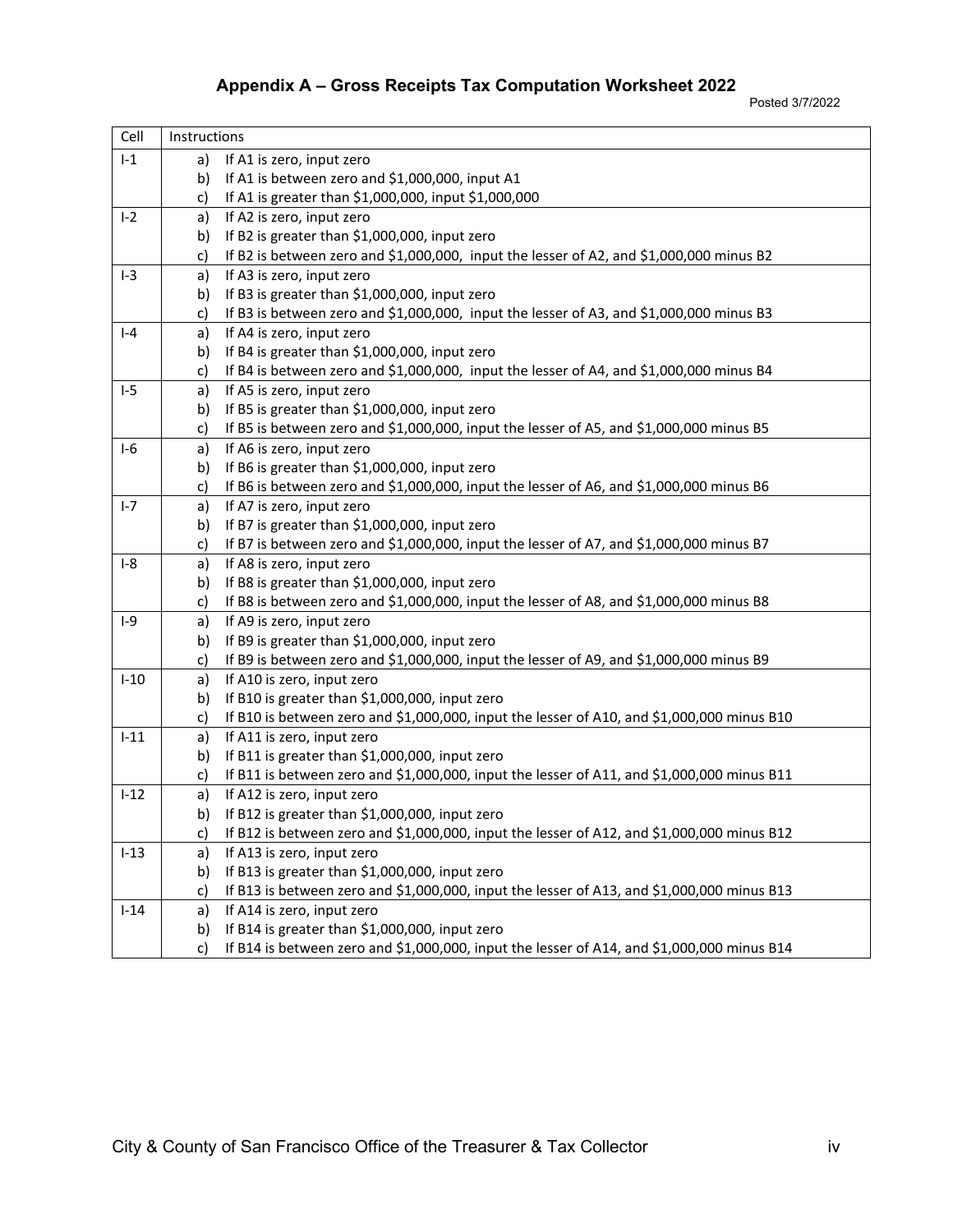| Cell   | Instructions |                                                                                                                              |  |  |  |  |
|--------|--------------|------------------------------------------------------------------------------------------------------------------------------|--|--|--|--|
| $II-1$ | a)           | If C1 is less than or equal to \$1,000,000, input zero                                                                       |  |  |  |  |
|        | b)           | If C1 is between \$1,000,000.01 and \$2,500,000, input the result of A1 minus \$1,000,000                                    |  |  |  |  |
|        | c)           | If C1 is greater than \$2,500,000, input \$1,500,000                                                                         |  |  |  |  |
| $II-2$ | a)           | If C2 is less than or equal to \$1,000,000, input zero                                                                       |  |  |  |  |
|        | b)           | If B2 is greater than \$2,500,000, input zero                                                                                |  |  |  |  |
|        | c)           | If B2 is between \$1,000,000.01 and \$2,500,000, input the lesser of A2, and \$2,500,000 minus B2                            |  |  |  |  |
|        | d)           | If B2 is less than or equal to \$1,000,000 AND if C2 is greater than \$2,500,000, input \$1,500,000                          |  |  |  |  |
|        | e)           | If B2 is less than or equal to \$1,000,000 AND if C2 is between \$1,000,000 and \$2,500,000, subtract \$1,000,000            |  |  |  |  |
|        |              | from C <sub>2</sub>                                                                                                          |  |  |  |  |
| $II-3$ | a)           | If C3 is less than or equal to \$1,000,000, input zero                                                                       |  |  |  |  |
|        | b)           | If B3 is greater than \$2,500,000, input zero                                                                                |  |  |  |  |
|        | c)           | If B3 is between \$1,000,000.01 and \$2,500,000, input the lesser of A3, and \$2,500,000 minus B3                            |  |  |  |  |
|        | d)           | If B3 is less than or equal to \$1,000,000 AND if C3 is greater than \$2,500,000, input \$1,500,000                          |  |  |  |  |
|        | e)           | If B3 is less than or equal to \$1,000,000 AND if C3 is between \$1,000,000 and \$2,500,000, subtract \$1,000,000            |  |  |  |  |
|        |              | from C3                                                                                                                      |  |  |  |  |
| $II-4$ | a)           | If C4 is less than or equal to \$1,000,000, input zero                                                                       |  |  |  |  |
|        | b)           | If B4 is greater than \$2,500,000, input zero                                                                                |  |  |  |  |
|        | c)           | If B4 is between \$1,000,000.01 and \$2,500,000, input the lesser of A4, and \$2,500,000 minus B4                            |  |  |  |  |
|        | d)           | If B4 is less than or equal to \$1,000,000 AND if C4 is greater than \$2,500,000, input \$1,500,000                          |  |  |  |  |
|        | e)           | If B4 is less than or equal to \$1,000,000 AND if C4 is between \$1,000,000 and \$2,500,000, subtract \$1,000,000            |  |  |  |  |
|        |              | from C4                                                                                                                      |  |  |  |  |
| $II-5$ | a)           | If C5 is less than or equal to \$1,000,000, input zero                                                                       |  |  |  |  |
|        | b)           | If B5 is greater than \$2,500,000, input zero                                                                                |  |  |  |  |
|        | c)           | If B5 is between \$1,000,000.01 and \$2,500,000, input the lesser of A5, and \$2,500,000 minus B5                            |  |  |  |  |
|        | d)           | If B5 is less than or equal to \$1,000,000 AND if C5 is greater than \$2,500,000, input \$1,500,000                          |  |  |  |  |
|        | e)           | If B5 is less than or equal to \$1,000,000 AND if C5 is between \$1,000,000 and \$2,500,000, subtract \$1,000,000<br>from C5 |  |  |  |  |
| $II-6$ | a)           | If C6 is less than or equal to \$1,000,000, input zero                                                                       |  |  |  |  |
|        | b)           | If B6 is greater than \$2,500,000, input zero                                                                                |  |  |  |  |
|        | c)           | If B6 is between \$1,000,000.01 and \$2,500,000, input the lesser of A6, and \$2,500,000 minus B6                            |  |  |  |  |
|        | d)           | If B6 is less than or equal to \$1,000,000 AND if C6 is greater than \$2,500,000, input \$1,500,000                          |  |  |  |  |
|        | e)           | If B6 is less than or equal to \$1,000,000 AND if C6 is between \$1,000,000 and \$2,500,000, subtract \$1,000,000            |  |  |  |  |
|        |              | from C6                                                                                                                      |  |  |  |  |
| $II-7$ | a)           | If C7 is less than or equal to \$1,000,000, input zero                                                                       |  |  |  |  |
|        | b)           | If B7 is greater than \$2,500,000, input zero                                                                                |  |  |  |  |
|        | c)           | If B7 is between \$1,000,000.01 and \$2,500,000, input the lesser of A7, and \$2,500,000 minus B7                            |  |  |  |  |
|        | d)           | If B7 is less than or equal to \$1,000,000 AND if C7 is greater than \$2,500,000, input \$1,500,000                          |  |  |  |  |
|        | e)           | If B7 is less than or equal to \$1,000,000 AND if C7 is between \$1,000,000 and \$2,500,000, subtract \$1,000,000            |  |  |  |  |
|        |              | from C7                                                                                                                      |  |  |  |  |
| $II-8$ | a)           | If C8 is less than or equal to \$1,000,000, input zero                                                                       |  |  |  |  |
|        | b)           | If B8 is greater than \$2,500,000, input zero                                                                                |  |  |  |  |
|        | c)           | If B8 is between \$1,000,000.01 and \$2,500,000, input the lesser of A8, and \$2,500,000 minus B8                            |  |  |  |  |
|        | d)           | If B8 is less than or equal to \$1,000,000 AND if C8 is greater than \$2,500,000, input \$1,500,000                          |  |  |  |  |
|        | e)           | If B8 is less than or equal to \$1,000,000 AND if C8 is between \$1,000,000 and \$2,500,000, subtract \$1,000,000            |  |  |  |  |
|        |              | from C8                                                                                                                      |  |  |  |  |
| $II-9$ | a)           | If C9 is less than or equal to \$1,000,000, input zero                                                                       |  |  |  |  |
|        | b)           | If B9 is greater than \$2,500,000, input zero                                                                                |  |  |  |  |
|        | c)           | If B9 is between \$1,000,000.01 and \$2,500,000, input the lesser of A9, and \$2,500,000 minus B9                            |  |  |  |  |
|        | d)           | If B9 is less than or equal to \$1,000,000 AND if C9 is greater than \$2,500,000, input \$1,500,000                          |  |  |  |  |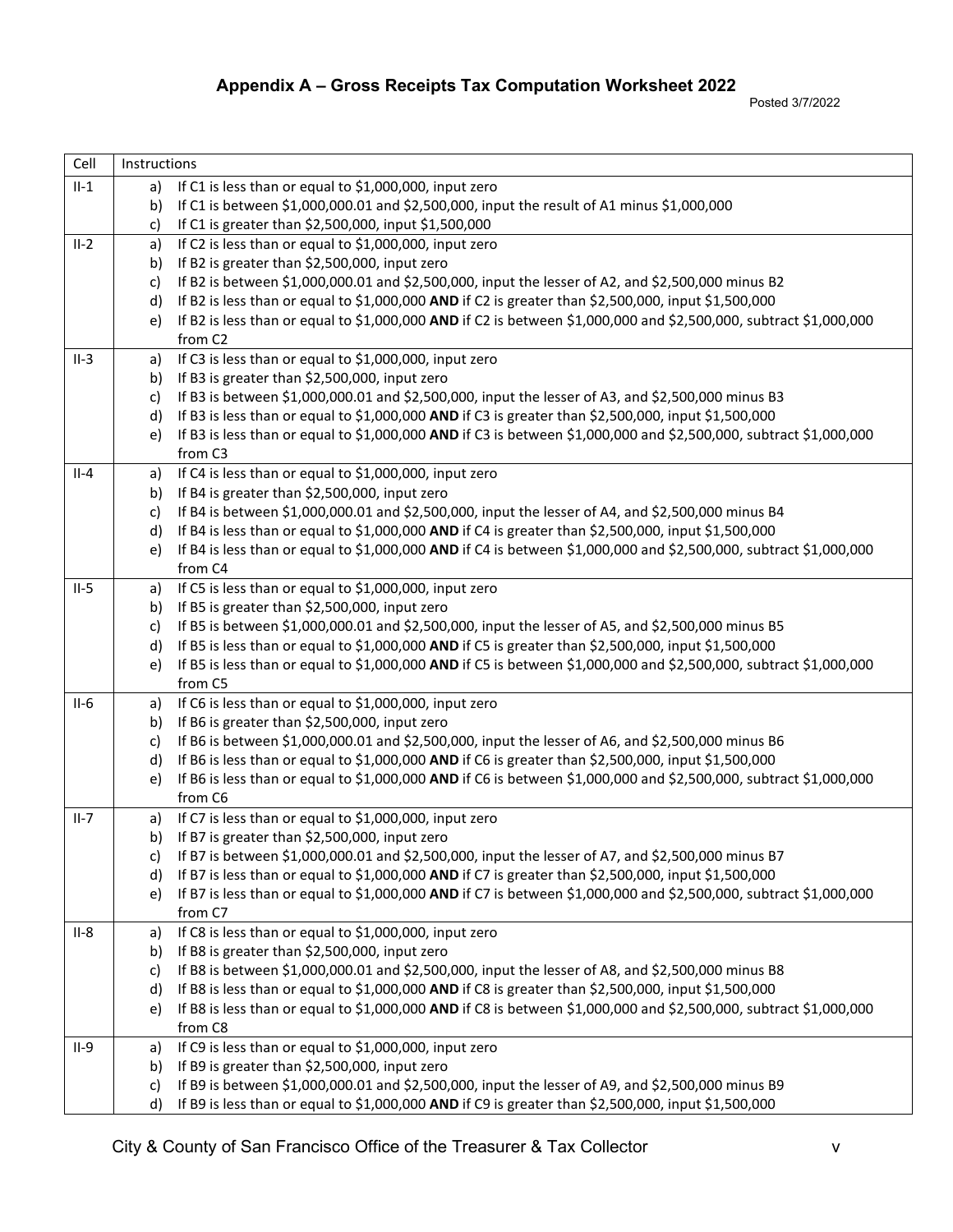Posted 3/7/2022

|         | e) | If B9 is less than or equal to \$1,000,000 AND if C9 is between \$1,000,000 and \$2,500,000, subtract \$1,000,000   |
|---------|----|---------------------------------------------------------------------------------------------------------------------|
|         |    | from C9                                                                                                             |
| $II-10$ | a) | If C10 is less than or equal to \$1,000,000, input zero                                                             |
|         | b) | If B10 is greater than \$2,500,000, input zero                                                                      |
|         | c) | If B10 is between \$1,000,000.01 and \$2,500,000, input the lesser of A10, and \$2,500,000 minus B10                |
|         | d) | If B10 is less than or equal to \$1,000,000 AND if C10 is greater than \$2,500,000, input \$1,500,000               |
|         | e) | If B10 is less than or equal to \$1,000,000 AND if C10 is between \$1,000,000 and \$2,500,000, subtract \$1,000,000 |
|         |    | from C10                                                                                                            |
| $II-11$ | a) | If C11 is less than or equal to \$1,000,000, input zero                                                             |
|         | b) | If B11 is greater than \$2,500,000, input zero                                                                      |
|         | c) | If B11 is between \$1,000,000.01 and \$2,500,000, input the lesser of A11, and \$2,500,000 minus B11                |
|         | d) | If B11 is less than or equal to \$1,000,000 AND if C11 is greater than \$2,500,000, input \$1,500,000               |
|         | e) | If B11 is less than or equal to \$1,000,000 AND if C11 is between \$1,000,000 and \$2,500,000, subtract \$1,000,000 |
|         |    | from C11                                                                                                            |
| $II-12$ | a) | If C12 is less than or equal to \$1,000,000, input zero                                                             |
|         | b) | If B12 is greater than \$2,500,000, input zero                                                                      |
|         | c) | If B12 is between \$1,000,000.01 and \$2,500,000, input the lesser of A12, and \$2,500,000 minus B12                |
|         | d) | If B12 is less than or equal to \$1,000,000 AND if C12 is greater than \$2,500,000, input \$1,500,000               |
|         | e) | If B12 is less than or equal to \$1,000,000 AND if C12 is between \$1,000,000 and \$2,500,000, subtract \$1,000,000 |
|         |    | from C12                                                                                                            |
| $II-13$ | a) | If C13 is less than or equal to \$1,000,000, input zero                                                             |
|         | b) | If B13 is greater than \$2,500,000, input zero                                                                      |
|         | c) | If B13 is between \$1,000,000.01 and \$2,500,000, input the lesser of A13, and \$2,500,000 minus B13                |
|         | d) | If B13 is less than or equal to \$1,000,000 AND if C13 is greater than \$2,500,000, input \$1,500,000               |
|         | e) | If B13 is less than or equal to \$1,000,000 AND if C13 is between \$1,000,000 and \$2,500,000, subtract \$1,000,000 |
|         |    | from C13                                                                                                            |
| $II-14$ | a) | If C14 is less than or equal to \$1,000,000, input zero                                                             |
|         | b) | If B14 is greater than \$2,500,000, input zero                                                                      |
|         | c) | If B14 is between \$1,000,000.01 and \$2,500,000, input the lesser of A14, and \$2,500,000 minus B14                |
|         | d) | If B14 is less than or equal to \$1,000,000 AND if C14 is greater than \$2,500,000, input \$1,500,000               |
|         | e) | If B14 is less than or equal to \$1,000,000 AND if C14 is between \$1,000,000 and \$2,500,000, subtract \$1,000,000 |
|         |    | from C14                                                                                                            |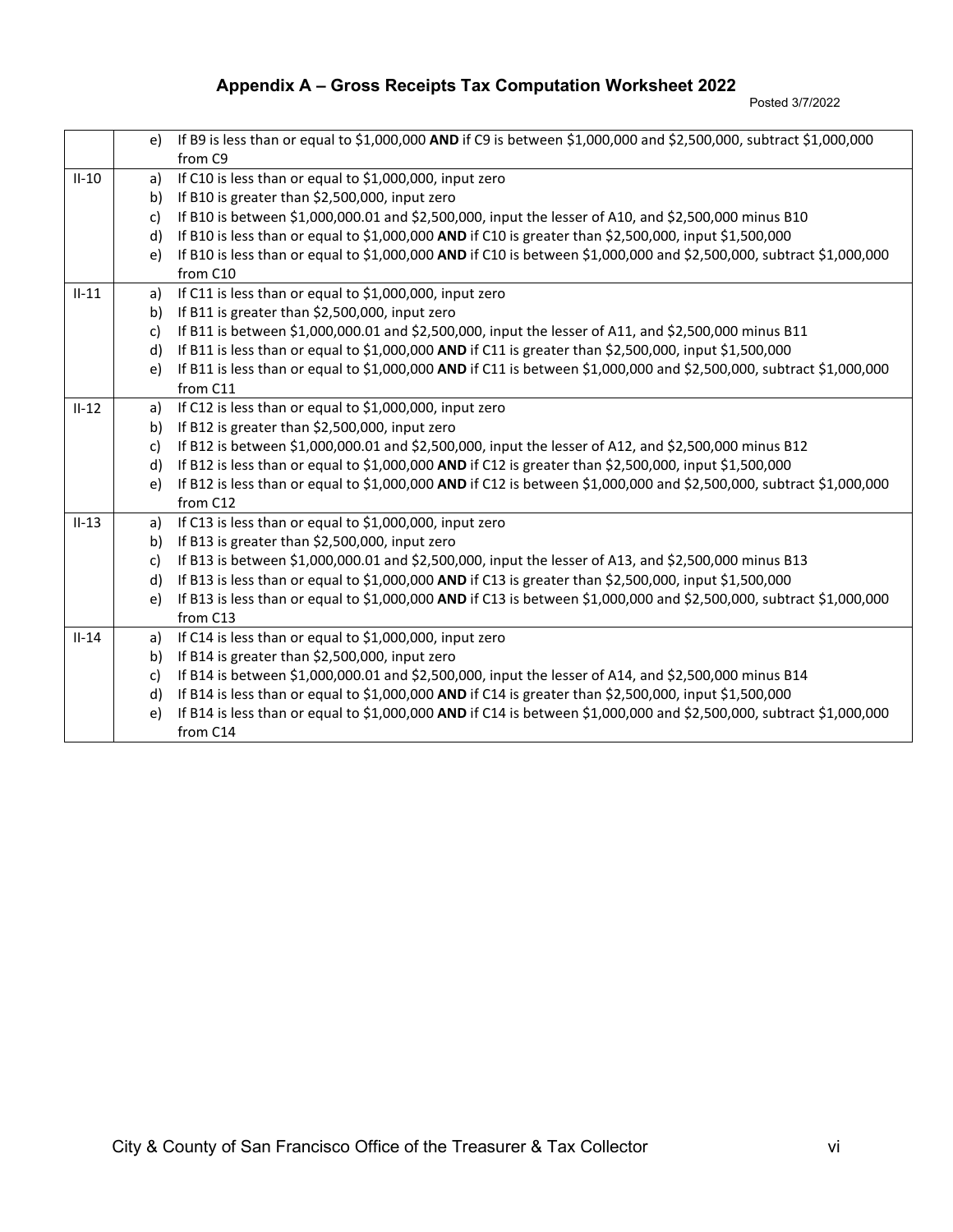| Cell    | Instructions |                                                                                                                                          |
|---------|--------------|------------------------------------------------------------------------------------------------------------------------------------------|
| $III-1$ |              | a) If C1 is less than or equal to \$2,500,000, input zero                                                                                |
|         | b)           | If C1 is between \$2,500,000.01 and \$5,000,000, subtract \$2,500,000 from A1                                                            |
|         | c)           | If C1 is greater than \$5,000,000, input \$2,500,000                                                                                     |
| $III-2$ | a)           | If C2 is less than or equal to \$2,500,000, input zero                                                                                   |
|         | b)           | If B2 is greater than \$5,000,000, input zero                                                                                            |
|         | c)           | If B2 is between \$2,500,000.01 and \$5,000,000, input the lesser of A2, and \$5,000,000 minus B2                                        |
|         | d)           | If B2 is less than or equal to \$2,500,000 AND if C2 is greater than \$5,000,000, input \$2,500,000                                      |
|         | e)           | If B2 is less than or equal to \$2,500,000 AND if C2 is between \$2,500,000 and \$5,000,000, subtract \$2,500,000 from                   |
|         |              | C <sub>2</sub>                                                                                                                           |
| $III-3$ | a)           | If C3 is less than or equal to \$2,500,000, input zero                                                                                   |
|         | b)           | If B3 is greater than \$5,000,000, input zero                                                                                            |
|         | c)           | If B3 is between \$2,500,000.01 and \$5,000,000, input the lesser of A3, and \$5,000,000 minus B3                                        |
|         | d)           | If B3 is less than or equal to \$2,500,000 AND if C3 is greater than \$5,000,000, input \$2,500,000                                      |
|         | e)           | If B3 is less than or equal to \$2,500,000 AND if C3 is between \$2,500,000 and \$5,000,000, subtract \$2,500,000 from                   |
|         |              | C <sub>3</sub>                                                                                                                           |
| $III-4$ | a)           | If C4 is less than or equal to \$2,500,000, input zero                                                                                   |
|         | b)           | If B4 is greater than \$5,000,000, input zero                                                                                            |
|         | c)           | If B4 is between \$2,500,000.01 and \$5,000,000, input the lesser of A4, and \$5,000,000 minus B4                                        |
|         | d)           | If B4 is less than or equal to \$2,500,000 AND if C4 is greater than \$5,000,000, input \$2,500,000                                      |
|         | e)           | If B4 is less than or equal to \$2,500,000 AND if C4 is between \$2,500,000 and \$5,000,000, subtract \$2,500,000 from<br>C <sub>4</sub> |
| $III-5$ | a)           | If C5 is less than or equal to \$2,500,000, input zero                                                                                   |
|         | b)           | If B5 is greater than \$5,000,000, input zero                                                                                            |
|         | c)           | If B5 is between \$2,500,000.01 and \$5,000,000, input the lesser of A5, and \$5,000,000 minus B5                                        |
|         | d)           | If B5 is less than or equal to \$2,500,000 AND if C5 is greater than \$5,000,000, input \$2,500,000                                      |
|         | e)           | If B5 is less than or equal to \$2,500,000 AND if C5 is between \$2,500,000 and \$5,000,000, subtract \$2,500,000 from                   |
|         |              | C <sub>5</sub>                                                                                                                           |
| $III-6$ | a)           | If C6 is less than or equal to \$2,500,000, input zero                                                                                   |
|         | b)           | If B6 is greater than \$5,000,000, input zero                                                                                            |
|         | c)           | If B6 is between \$2,500,000.01 and \$5,000,000, input the lesser of A6, and \$5,000,000 minus B6                                        |
|         | d)           | If B6 is less than or equal to \$2,500,000 AND if C6 is greater than \$5,000,000, input \$2,500,000                                      |
|         | e)           | If B6 is less than or equal to \$2,500,000 AND if C6 is between \$2,500,000 and \$5,000,000, subtract \$2,500,000 from                   |
|         |              | C <sub>6</sub>                                                                                                                           |
| $III-7$ | a)           | If C7 is less than or equal to \$2,500,000, input zero                                                                                   |
|         | b)           | If B7 is greater than \$5,000,000, input zero                                                                                            |
|         | C)           | If B7 is between \$2,500,000.01 and \$5,000,000, input the lesser of A7, and \$5,000,000 minus B7                                        |
|         | d)           | If B7 is less than or equal to \$2,500,000 AND if C7 is greater than \$5,000,000, input \$2,500,000                                      |
|         | e)           | If B7 is less than or equal to \$2,500,000 AND if C7 is between \$2,500,000 and \$5,000,000, subtract \$2,500,000 from<br>C7             |
| $III-8$ |              | If C8 is less than or equal to \$2,500,000, input zero                                                                                   |
|         | a)<br>b)     | If B8 is greater than \$5,000,000, input zero                                                                                            |
|         | c)           | If B8 is between \$2,500,000.01 and \$5,000,000, input the lesser of A8, and \$5,000,000 minus B8                                        |
|         | d)           | If B8 is less than or equal to \$2,500,000 AND if C8 is greater than \$5,000,000, input \$2,500,000                                      |
|         | e)           | If B8 is less than or equal to \$2,500,000 AND if C8 is between \$2,500,000 and \$5,000,000, subtract \$2,500,000 from                   |
|         |              | C <sub>8</sub>                                                                                                                           |
| $III-9$ | a)           | If C9 is less than or equal to \$2,500,000, input zero                                                                                   |
|         | b)           | If B9 is greater than \$5,000,000, input zero                                                                                            |
|         | c)           | If B9 is between \$2,500,000.01 and \$5,000,000, input the lesser of A9, and \$5,000,000 minus B9                                        |
|         | d)           | If B9 is less than or equal to \$2,500,000 AND if C9 is greater than \$5,000,000, input \$2,500,000                                      |
|         | e)           | If B9 is less than or equal to \$2,500,000 AND if C9 is between \$2,500,000 and \$5,000,000, subtract \$2,500,000 from                   |
|         |              | C9                                                                                                                                       |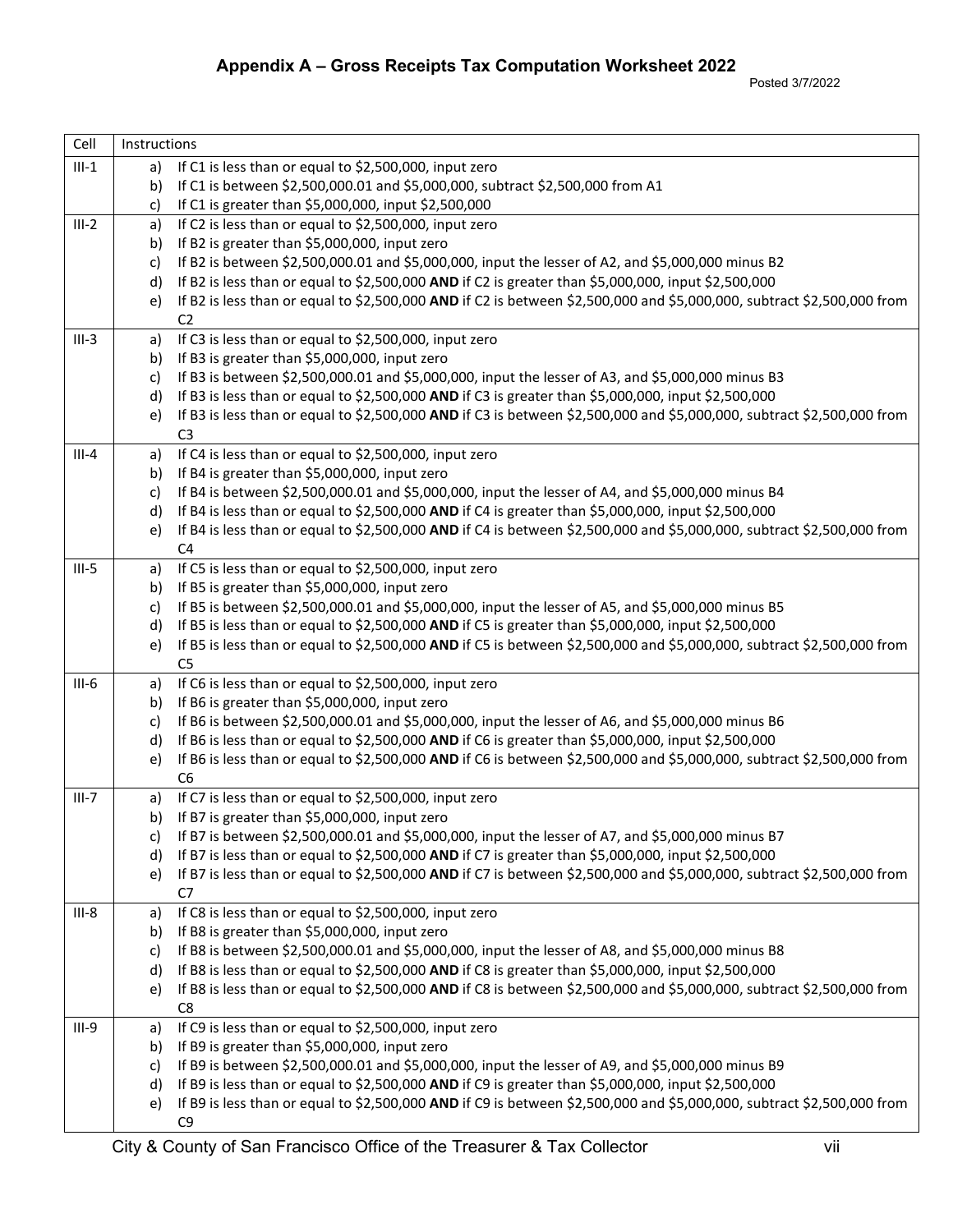Posted 3/7/2022

| Appendix A - Gross Receipts Tax Computation Worksheet 2022 |  |  |
|------------------------------------------------------------|--|--|
|                                                            |  |  |

| $III -$ | a) | If C10 is less than or equal to \$2,500,000, input zero                                                             |
|---------|----|---------------------------------------------------------------------------------------------------------------------|
| 10      | b) | If B10 is greater than \$5,000,000, input zero                                                                      |
|         | c) | If B10 is between \$2,500,000.01 and \$5,000,000, input the lesser of A10, and \$5,000,000 minus B10                |
|         | d) | If B10 is less than or equal to \$2,500,000 AND if C10 is greater than \$5,000,000, input \$2,500,000               |
|         | e) | If B10 is less than or equal to \$2,500,000 AND if C10 is between \$2,500,000 and \$5,000,000, subtract \$2,500,000 |
|         |    | from C10                                                                                                            |
| $III -$ | a) | If C11 is less than or equal to \$2,500,000, input zero                                                             |
| 11      | b) | If C11 is greater than \$5,000,000, input zero                                                                      |
|         | C) | If B11 is between \$2,500,000.01 and \$5,000,000, input the lesser of A11, and \$5,000,000 minus B11                |
|         | d) | If B11 is less than or equal to \$2,500,000 AND if C11 is greater than \$5,000,000, input \$2,500,000               |
|         | e) | If B11 is less than or equal to \$2,500,000 AND if C11 is between \$2,500,000 and \$5,000,000, subtract \$2,500,000 |
|         |    | from C11                                                                                                            |
| $III -$ | a) | If C12 is less than or equal to \$2,500,000, input zero                                                             |
| 12      | b) | If C12 is greater than \$5,000,000, input zero                                                                      |
|         | c) | If B12 is between \$2,500,000.01 and \$5,000,000, input the lesser of A12, and \$5,000,000 minus B12                |
|         | d) | If B12 is less than or equal to \$2,500,000 AND if C12 is greater than \$5,000,000, input \$2,500,000               |
|         | e) | If B12 is less than or equal to \$2,500,000 AND if C12 is between \$2,500,000 and \$5,000,000, subtract \$2,500,000 |
|         |    | from C12                                                                                                            |
| $III -$ | a) | If C13 is less than or equal to \$2,500,000, input zero                                                             |
| 13      | b) | If C13 is greater than \$5,000,000, input zero                                                                      |
|         | c) | If B13 is between \$2,500,000.01 and \$5,000,000, input the lesser of A13, and \$5,000,000 minus B13                |
|         | d) | If B13 is less than or equal to \$2,500,000 AND if C13 is greater than \$5,000,000, input \$2,500,000               |
|         | e) | If B13 is less than or equal to \$2,500,000 AND if C13 is between \$2,500,000 and \$5,000,000, subtract \$2,500,000 |
|         |    | from C13                                                                                                            |
| $III -$ | a) | If C14 is less than or equal to \$2,500,000, input zero                                                             |
| 14      | b) | If C14 is greater than \$5,000,000, input zero                                                                      |
|         | c) | If B14 is between \$2,500,000.01 and \$5,000,000, input the lesser of A14, and \$5,000,000 minus B14                |
|         | d) | If B14 is less than or equal to \$2,500,000 AND if C14 is greater than \$5,000,000, input \$2,500,000               |
|         | e) | If B14 is less than or equal to \$2,500,000 AND if C14 is between \$2,500,000 and \$5,000,000, subtract \$2,500,000 |
|         |    | from C14                                                                                                            |

| Cell   | Instructions |                                                                                                                    |
|--------|--------------|--------------------------------------------------------------------------------------------------------------------|
| $IV-1$ | a)           | If C1 is less than or equal to \$5,000,000, input zero                                                             |
|        | b)           | If C1 is between \$5,000,000.01 and \$25,000,000, subtract \$5,000,000 from A1                                     |
|        | c)           | If C1 is greater than \$25,000,000, input \$20,000,000                                                             |
| $IV-2$ | a)           | If C2 is less than or equal to \$5,000,000, input zero                                                             |
|        | b)           | If B2 is greater than \$25,000,000, input zero                                                                     |
|        | C)           | If B2 is between \$5,000,000.01 and \$25,000,000, input the lesser of A2, and \$25,000,000 minus B2                |
|        | d)           | If B2 is less than or equal to \$5,000,000 AND if C2 is greater than \$25,000,000, input \$20,000,000              |
|        | e)           | If B2 is less than or equal to \$5,000,000 AND if C2 is between \$5,000,000 and \$25,000,000, subtract \$5,000,000 |
|        |              | from C <sub>2</sub>                                                                                                |
| $IV-3$ | a)           | If C3 is less than or equal to \$5,000,000, input zero                                                             |
|        | b)           | If B3 is greater than \$25,000,000, input zero                                                                     |
|        | C)           | If B3 is between \$5,000,000.01 and \$25,000,000, input the lesser of A3, and \$25,000,000 minus B3                |
|        | d)           | If B3 is less than or equal to \$5,000,000 AND if C3 is greater than \$25,000,000, input \$20,000,000              |
|        | e)           | If B3 is less than or equal to \$5,000,000 AND if C3 is between \$5,000,000 and \$25,000,000, subtract \$5,000,000 |
|        |              | from C <sub>3</sub>                                                                                                |
| $IV-4$ | a)           | If C4 is less than or equal to \$5,000,000, input zero                                                             |
|        | b)           | If B4 is greater than \$25,000,000, input zero                                                                     |
|        | c)           | If B4 is between \$5,000,000.01 and \$25,000,000, input the lesser of A4, and \$25,000,000 minus B4                |
|        | d)           | If B4 is less than or equal to \$5,000,000 AND if C4 is greater than \$25,000,000, input \$20,000,000              |
|        | e)           | If B4 is less than or equal to \$5,000,000 AND if C4 is between \$5,000,000 and \$25,000,000, subtract \$5,000,000 |
|        |              | from C4                                                                                                            |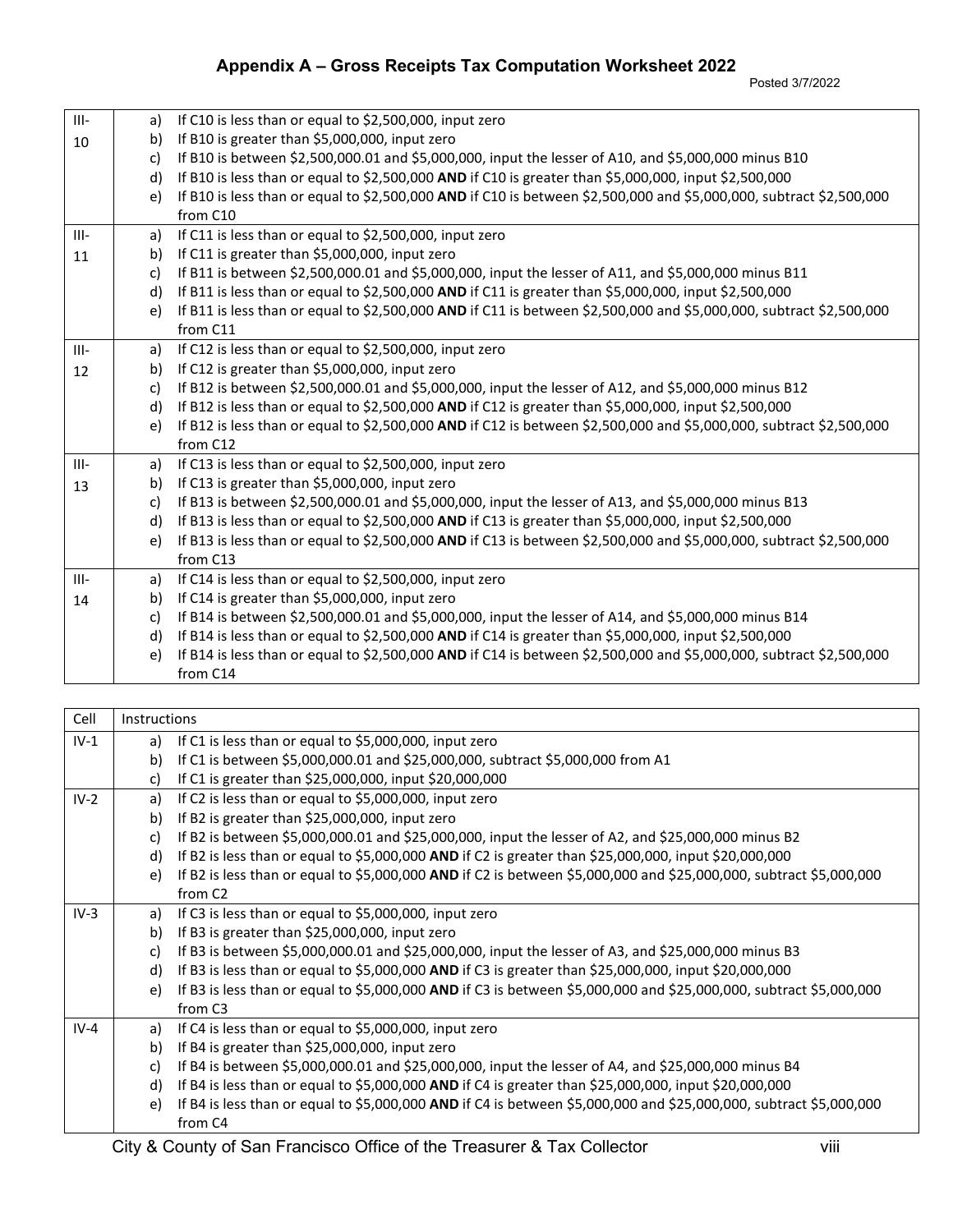Posted 3/7/2022

| $IV-5$ | a)           | If C5 is less than or equal to \$5,000,000, input zero                                                               |
|--------|--------------|----------------------------------------------------------------------------------------------------------------------|
|        | b)           | If B5 is greater than \$25,000,000, input zero                                                                       |
|        | c)           | If B5 is between \$5,000,000.01 and \$25,000,000, input the lesser of A5, and \$25,000,000 minus B5                  |
|        | d)           | If B5 is less than or equal to \$5,000,000 AND if C5 is greater than \$25,000,000, input \$20,000,000                |
|        | e)           | If B5 is less than or equal to \$5,000,000 AND if C5 is between \$5,000,000 and \$25,000,000, subtract \$5,000,000   |
|        |              | from C5                                                                                                              |
| $IV-6$ | a)           | If C6 is less than or equal to \$5,000,000, input zero                                                               |
|        | b)           | If B6 is greater than \$25,000,000, input zero                                                                       |
|        | c)           | If B6 is between \$5,000,000.01 and \$25,000,000, input the lesser of A6, and \$25,000,000 minus B6                  |
|        | $\mathsf{d}$ | If B6 is less than or equal to \$5,000,000 AND if C6 is greater than \$25,000,000, input \$20,000,000                |
|        | e)           | If B6 is less than or equal to \$5,000,000 AND if C6 is between \$5,000,000 and \$25,000,000, subtract \$5,000,000   |
|        |              | from C6                                                                                                              |
| $IV-7$ | a)           | If C7 is less than or equal to \$5,000,000, input zero                                                               |
|        | b)           | If B7 is greater than \$25,000,000, input zero                                                                       |
|        | c)           | If B7 is between \$5,000,000.01 and \$25,000,000, input the lesser of A7, and \$25,000,000 minus B7                  |
|        | d)           | If B7 is less than or equal to \$5,000,000 AND if C7 is greater than \$25,000,000, input \$20,000,000                |
|        | e)           | If B7 is less than or equal to \$5,000,000 AND if C7 is between \$5,000,000 and \$25,000,000, subtract \$5,000,000   |
|        |              | from C7                                                                                                              |
| $IV-8$ | a)           | If C8 is less than or equal to \$5,000,000, input zero                                                               |
|        | b)           | If B8 is greater than \$25,000,000, input zero                                                                       |
|        | c)           | If B8 is between \$5,000,000.01 and \$25,000,000, input the lesser of A8, and \$25,000,000 minus B8                  |
|        | d)           | If B8 is less than or equal to \$5,000,000 AND if C8 is greater than \$25,000,000, input \$20,000,000                |
|        | e)           | If B8 is less than or equal to \$5,000,000 AND if C8 is between \$5,000,000 and \$25,000,000, subtract \$5,000,000   |
|        |              | from C8                                                                                                              |
| $IV-9$ | a)           | If C9 is less than or equal to \$5,000,000, input zero                                                               |
|        | b)           | If B9 is greater than \$25,000,000, input zero                                                                       |
|        | c)           | If B9 is between \$5,000,000.01 and \$25,000,000, input the lesser of A9, and \$25,000,000 minus B9                  |
|        | d)           | If B9 is less than or equal to \$5,000,000 AND if C9 is greater than \$25,000,000, input \$20,000,000                |
|        | e)           | If B9 is less than or equal to \$5,000,000 AND if C9 is between \$5,000,000 and \$25,000,000, subtract \$5,000,000   |
|        |              | from C9                                                                                                              |
| IV-    | a)           | If C10 is less than or equal to \$5,000,000, input zero                                                              |
| 10     | b)           | If B10 is greater than \$25,000,000, input zero                                                                      |
|        | c)           | If B10 is between \$5,000,000.01 and \$25,000,000, input the lesser of A10, and \$25,000,000 minus B10               |
|        | d)           | If B10 is less than or equal to \$5,000,000 AND if C10 is greater than \$25,000,000, input \$20,000,000              |
|        | e)           | If B10 is less than or equal to \$5,000,000 AND if C10 is between \$5,000,000 and \$25,000,000, subtract \$5,000,000 |
|        |              | from C10                                                                                                             |
| IV-    | a)<br>b)     | If C11 is less than or equal to \$5,000,000, input zero<br>If B11 is greater than \$25,000,000, input zero           |
| 11     |              | If B11 is between \$5,000,000.01 and \$25,000,000, input the lesser of A11, and \$25,000,000 minus B11               |
|        | c)<br>d)     | If B11 is less than or equal to \$5,000,000 AND if C11 is greater than \$25,000,000, input \$20,000,000              |
|        | e)           | If B11 is less than or equal to \$5,000,000 AND if C11 is between \$5,000,000 and \$25,000,000, subtract \$5,000,000 |
|        |              | from C11                                                                                                             |
| IV-    | a)           | If C12 is less than or equal to \$5,000,000, input zero                                                              |
| 12     | b)           | If B12 is greater than \$25,000,000, input zero                                                                      |
|        | c)           | If B12 is between \$5,000,000.01 and \$25,000,000, input the lesser of A12, and \$25,000,000 minus B12               |
|        | d)           | If B12 is less than or equal to \$5,000,000 AND if C12 is greater than \$25,000,000, input \$20,000,000              |
|        | e)           | If B12 is less than or equal to \$5,000,000 AND if C12 is between \$5,000,000 and \$25,000,000, subtract \$5,000,000 |
|        |              | from C12                                                                                                             |
| IV-    | a)           | If C13 is less than or equal to \$5,000,000, input zero                                                              |
| 13     | b)           | If B13 is greater than \$25,000,000, input zero                                                                      |
|        | c)           | If B13 is between \$5,000,000.01 and \$25,000,000, input the lesser of A13, and \$25,000,000 minus B13               |
|        | d)           | If B13 is less than or equal to \$5,000,000 AND if C13 is greater than \$25,000,000, input \$20,000,000              |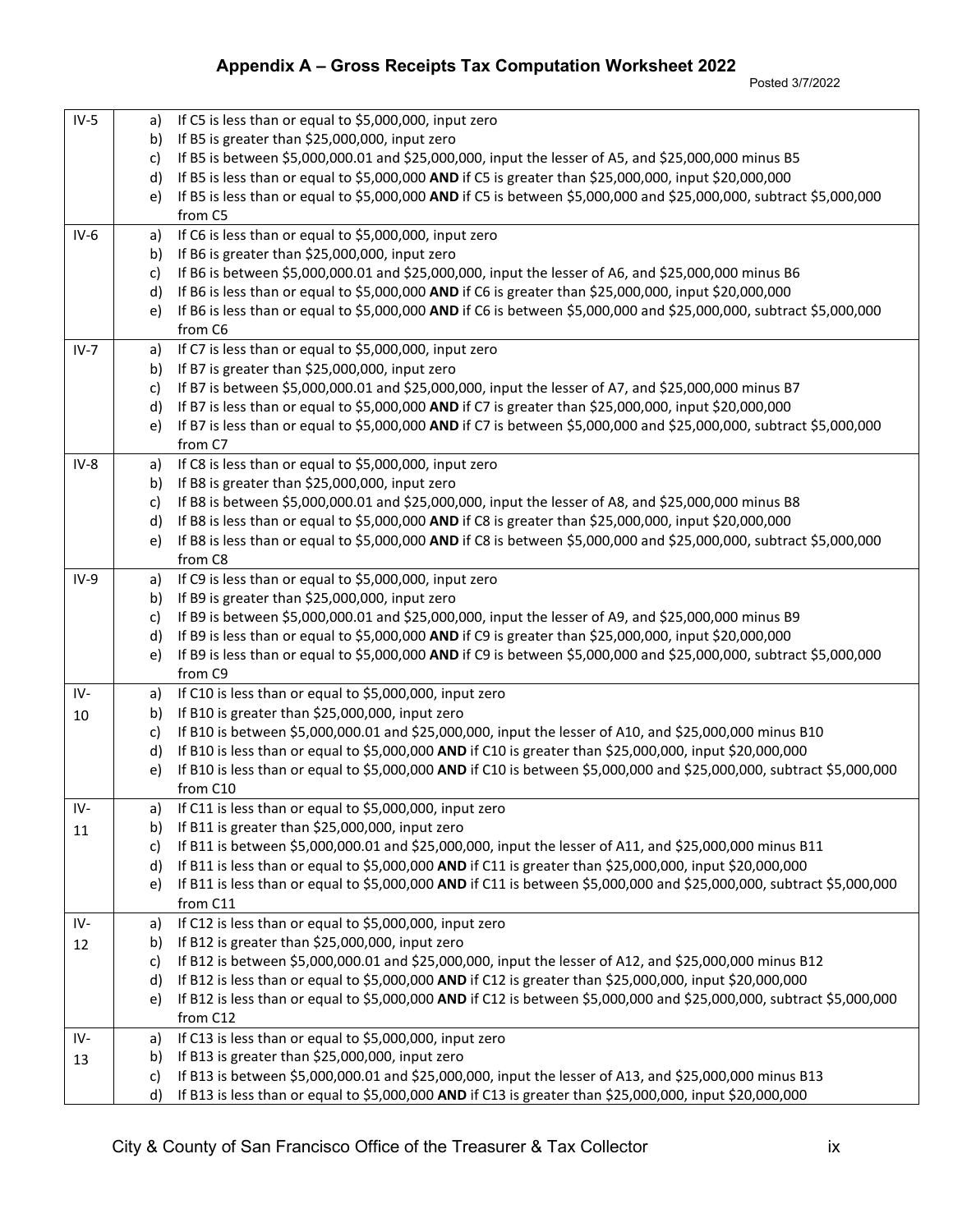Posted 3/7/2022

### **Appendix A – Gross Receipts Tax Computation Worksheet 2022**

|     | e) | If B13 is less than or equal to \$5,000,000 AND if C13 is between \$5,000,000 and \$25,000,000, subtract \$5,000,000<br>from C13 |
|-----|----|----------------------------------------------------------------------------------------------------------------------------------|
| IV- |    | a) If C14 is less than or equal to \$5,000,000, input zero                                                                       |
| 14  |    | b) If B14 is greater than $$25,000,000$ , input zero                                                                             |
|     | C) | If B14 is between \$5,000,000.01 and \$25,000,000, input the lesser of A14, and \$25,000,000 minus B14                           |
|     |    | d) If B14 is less than or equal to \$5,000,000 AND if C14 is greater than \$25,000,000, input \$20,000,000                       |
|     |    | e) If B14 is less than or equal to \$5,000,000 AND if C14 is between \$5,000,000 and \$25,000,000, subtract \$5,000,000          |
|     |    | from C14                                                                                                                         |

| Cell    | Instructions |                                                                                                                      |
|---------|--------------|----------------------------------------------------------------------------------------------------------------------|
| $V-1$   | a)           | If C1 is less than or equal to \$25,000,000, input zero                                                              |
|         | b)           | If A1 is greater than \$25,000,000, subtract \$25,000,000 from A1                                                    |
| $V-2$   | a)           | If C2 is less than or equal to \$25,000,000, input zero                                                              |
|         | b)           | If B2 is greater than \$25,000,000, input A2                                                                         |
|         | c)           | If B2 is less than or equal to \$25,000,000 AND C2 is greater than \$25,000,000, subtract \$25,000,000 from C2       |
| $V-3$   | a)           | If C3 is less than or equal to \$25,000,000, input zero                                                              |
|         | b)           | If B3 is greater than \$25,000,000, input A3                                                                         |
|         | c)           | If B3 is less than or equal to \$25,000,000 AND C3 is greater than \$25,000,000, subtract \$25,000,000 from C3       |
| $V - 4$ | a)           | If C4 is less than or equal to \$25,000,000, input zero                                                              |
|         | b)           | If B4 is greater than \$25,000,000, input A4                                                                         |
|         | c)           | If B4 is less than or equal to \$25,000,000 AND C4 is greater than \$25,000,000, subtract \$25,000,000 from C4       |
| $V-5$   | a)           | If C5 is less than or equal to \$25,000,000, input zero                                                              |
|         | b)           | If B5 is greater than \$25,000,000, input A5                                                                         |
|         | c)           | If B5 is less than or equal to \$25,000,000 AND C5 is greater than \$25,000,000, subtract \$25,000,000 from C5       |
| $V-6$   | a)           | If C6 is less than or equal to \$25,000,000, input zero                                                              |
|         | b)           | If B6 is greater than \$25,000,000, input A6                                                                         |
|         | c)           | If B6 is less than or equal to \$25,000,000 AND C6 is greater than \$25,000,000, subtract \$25,000,000 from C6       |
| $V-7$   | a)           | If C7 is less than or equal to \$25,000,000, input zero                                                              |
|         | b)           | If B7 is greater than \$25,000,000, input A7                                                                         |
|         | c)           | If B7 is less than or equal to \$25,000,000 AND C7 is greater than \$25,000,000, subtract \$25,000,000 from C7       |
| $V-8$   | a)           | If C8 is less than or equal to \$25,000,000, input zero                                                              |
|         | b)           | If B8 is greater than \$25,000,000, input A8                                                                         |
|         | C)           | If B8 is less than or equal to \$25,000,000 AND C8 is greater than \$25,000,000, subtract \$25,000,000 from C8       |
| $V-9$   | a)           | If C9 is less than or equal to \$25,000,000, input zero                                                              |
|         | b)           | If B9 is greater than \$25,000,000, input A9                                                                         |
|         | C)           | If B9 is less than or equal to \$25,000,000 AND C9 is greater than \$25,000,000, subtract \$25,000,000 from C9       |
| $V-10$  | a)           | If C10 is less than or equal to \$25,000,000, input zero                                                             |
|         | b)           | If B10 is greater than \$25,000,000, input A10                                                                       |
|         | c)           | If B10 is less than or equal to \$25,000,000 AND C10 is greater than \$25,000,000, subtract \$25,000,000 from        |
|         |              | C10                                                                                                                  |
| $V-11$  | a)           | If C11 is less than or equal to \$25,000,000, input zero                                                             |
|         | b)           | If B11 is greater than \$25,000,000, input A11                                                                       |
|         | c)           | If B11 is less than or equal to \$25,000,000 AND C11 is greater than \$25,000,000, subtract \$25,000,000 from<br>C11 |
| $V-12$  | a)           | If C12 is less than or equal to \$25,000,000, input zero                                                             |
|         | b)           | If B12 is greater than \$25,000,000, input A12                                                                       |
|         | c)           | If B12 is less than or equal to \$25,000,000 AND C12 is greater than \$25,000,000, subtract \$25,000,000 from        |
|         |              | C12                                                                                                                  |
|         |              |                                                                                                                      |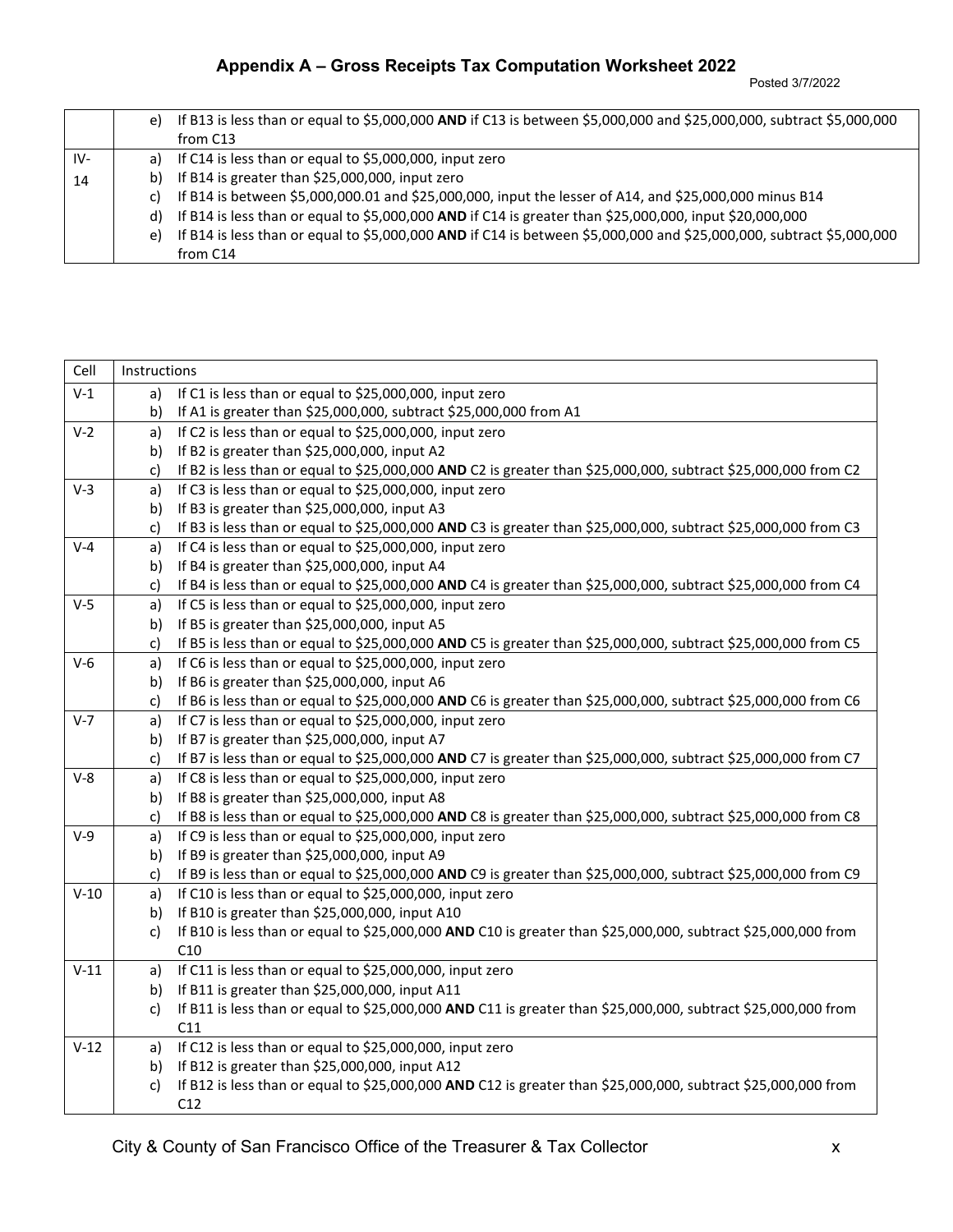| $V-13$ | a) | If C13 is less than or equal to \$25,000,000, input zero                                                      |  |  |
|--------|----|---------------------------------------------------------------------------------------------------------------|--|--|
|        | b) | If B13 is greater than \$25,000,000, input A13                                                                |  |  |
|        | C) | If B13 is less than or equal to \$25,000,000 AND C13 is greater than \$25,000,000, subtract \$25,000,000 from |  |  |
|        |    | C <sub>13</sub>                                                                                               |  |  |
| $V-14$ | a) | If C14 is less than or equal to \$25,000,000, input zero                                                      |  |  |
|        | b) | If B14 is greater than \$25,000,000, input A14                                                                |  |  |
|        | C) | If B14 is less than or equal to \$25,000,000 AND C14 is greater than \$25,000,000, subtract \$25,000,000 from |  |  |
|        |    | C <sub>14</sub>                                                                                               |  |  |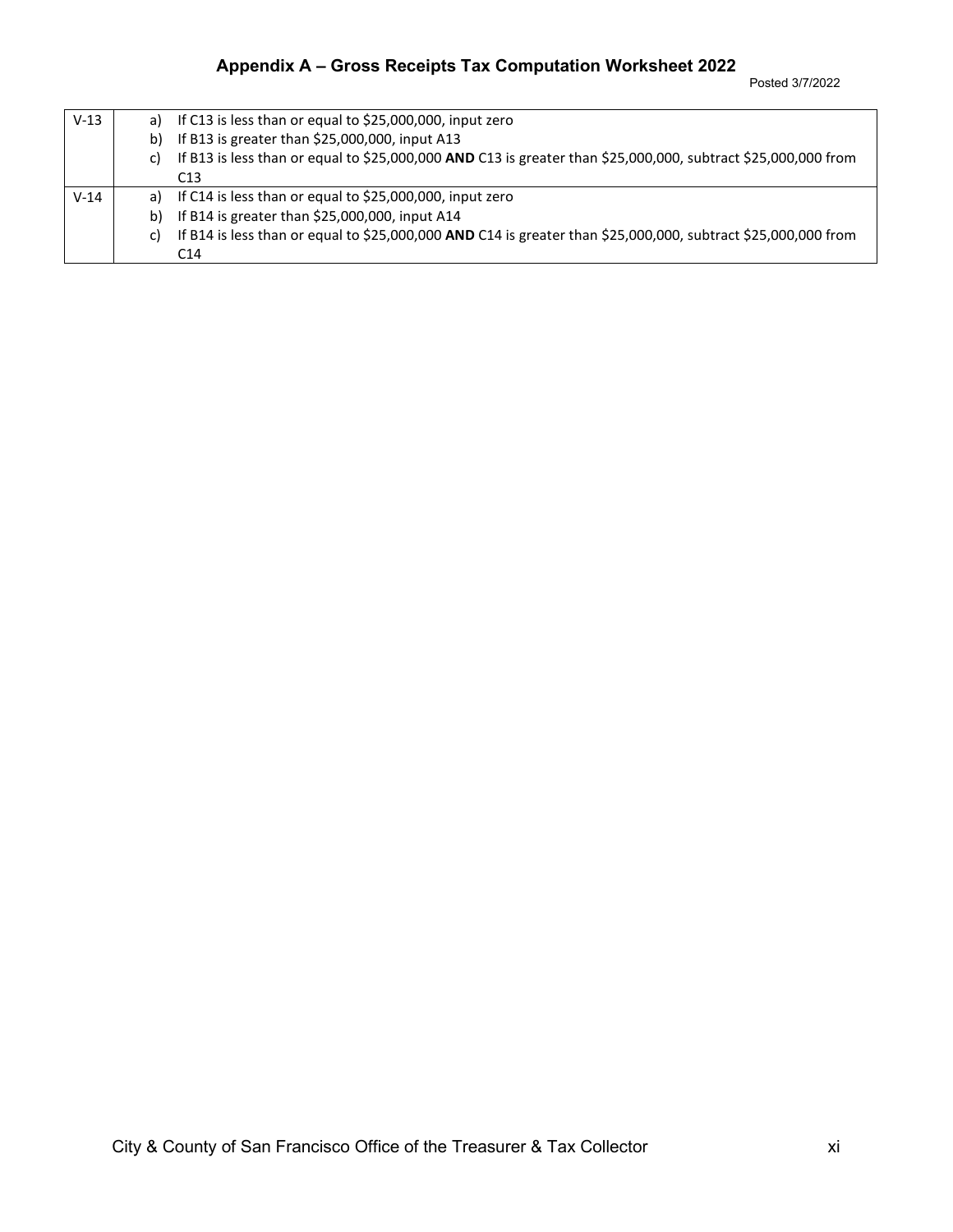### **Appendix B – Homelessness Gross Receipts Tax Computation Worksheet**

Posted 3/7/2022

| Use this worksheet to calculate your San Francisco Homelessness Gross Receipts Tax for Tax Year 2022 |
|------------------------------------------------------------------------------------------------------|
|------------------------------------------------------------------------------------------------------|

|                |                                                                                |                        | Tax Brackets 953.1 - 953.7                       |                                    | \$0 to \$50,000,000 |                 | Over \$50,000,000 |                 |
|----------------|--------------------------------------------------------------------------------|------------------------|--------------------------------------------------|------------------------------------|---------------------|-----------------|-------------------|-----------------|
| #              | <b>Business Activity</b>                                                       | A<br>Gross<br>Receipts | B<br>Lower Bound                                 | $\mathsf{C}$<br><b>Upper Bound</b> | D                   | Column D<br>Tax | E                 | Column E<br>Tax |
| $\mathbf{1}$   | Retail Trade /<br><b>Certain Services</b>                                      |                        | 0                                                |                                    |                     | $x 0.0\% =$     |                   | $x 0.175% =$    |
| $\overline{2}$ | <b>Wholesale Trade</b>                                                         |                        |                                                  |                                    |                     | $x 0.0\% =$     |                   | $x 0.175% =$    |
| 3              | Manufacturing /<br><b>Food Services</b>                                        |                        |                                                  |                                    |                     | $x 0.0\% =$     |                   | x 0.500%=       |
| 4              | Transportation and Warehousing /<br>Clean Technology                           |                        |                                                  |                                    |                     | $x 0.0\% =$     |                   | x 0.500%=       |
| 5              | Biotechnology                                                                  |                        |                                                  |                                    |                     | $x 0.0\% =$     |                   | x 0.500%=       |
| 6              | Information                                                                    |                        |                                                  |                                    |                     | $x 0.0% =$      |                   | $x 0.500% =$    |
| $\overline{7}$ | Accommodations /<br>Arts, Entertainment and Recreation                         |                        |                                                  |                                    |                     | $x 0.0% =$      |                   | $x 0.425% =$    |
| 8              | <b>Utilities</b>                                                               |                        |                                                  |                                    |                     | $x 0.0% =$      |                   | $x 0.425% =$    |
| 9              | Private Education and Health Services /<br>Administrative and Support Services |                        |                                                  |                                    |                     | $x 0.0% =$      |                   | $x 0.690% =$    |
| 10             | <b>Activity Not Listed</b>                                                     |                        |                                                  |                                    |                     | $x 0.0\% =$     |                   | $x 0.690% =$    |
| 11             | Construction                                                                   |                        |                                                  |                                    |                     | $x 0.0\% =$     |                   | $x 0.475% =$    |
| 12             | Insurance                                                                      |                        |                                                  |                                    |                     | $x 0.0% =$      |                   | $x 0.600% =$    |
| 13             | Financial Services / Professional,<br><b>Scientific and Technical Services</b> |                        |                                                  |                                    |                     | $x 0.0\% =$     |                   | $x 0.600% =$    |
| 14             | Real Estate and Rental and Leasing<br>Services                                 |                        |                                                  |                                    |                     | $x 0.0% =$      |                   | $x 0.325% =$    |
| 15             |                                                                                | products)              | Homelessness Gross Receipts Tax (sum of Column E |                                    |                     |                 |                   |                 |

Enter the same values as Appendix A in columns A, B, and C, less any amounts excluded due to being subject to the Commercial Rents Tax. Then enter the values as instructed below. Then multiply Column E by the applicable rates. Sum Column E Tax on line 15 and enter in Form HGR-2022, line 4.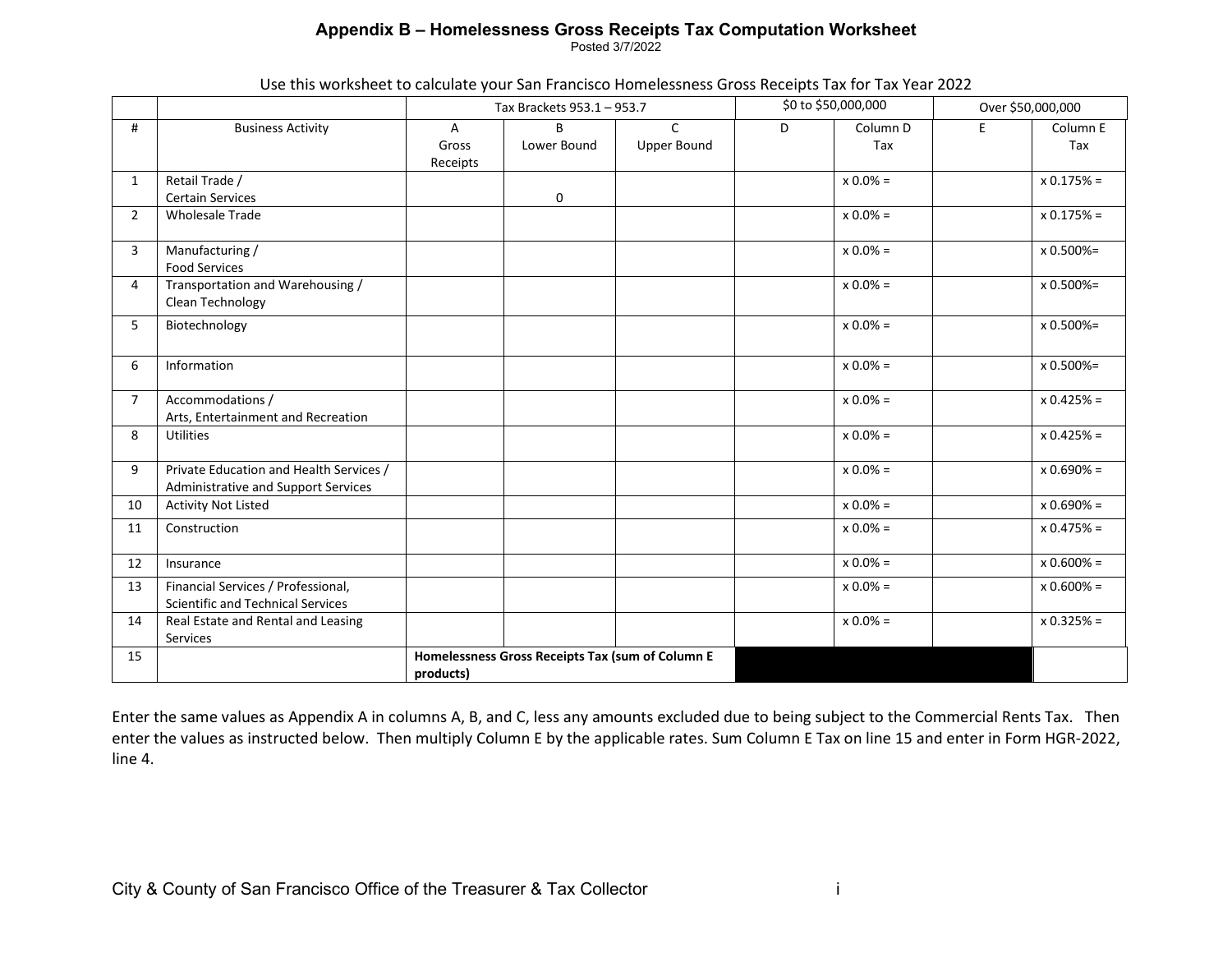## **Appendix B – Homelessness Gross Receipts Tax Computation Worksheet**

Posted 3/7/2022

| Cell   | Instructions |                                                                                              |  |  |
|--------|--------------|----------------------------------------------------------------------------------------------|--|--|
| $D-1$  | a)           | If A1 is zero, input zero                                                                    |  |  |
|        | b)           | If A1 is between zero and \$50,000,000, input A1                                             |  |  |
|        | c)           | If A1 is greater than \$50,000,000, input \$50,000,000                                       |  |  |
| $D-2$  | a)           | If A2 is zero, input zero                                                                    |  |  |
|        | b)           | If B2 is greater than \$50,000,000, input zero                                               |  |  |
|        | c)           | If B2 is between zero and \$50,000,000, input the lesser of A2, and \$50,000,000 minus B2    |  |  |
| $D-3$  | a)           | If A3 is zero, input zero                                                                    |  |  |
|        | b)           | If B3 is greater than \$50,000,000, input zero                                               |  |  |
|        | c)           | If B3 is between zero and \$50,000,000, input the lesser of A3, and \$50,000,000 minus B3    |  |  |
| $D-4$  | a)           | If A4 is zero, input zero                                                                    |  |  |
|        | b)           | If B4 is greater than \$50,000,000, input zero                                               |  |  |
|        | c)           | If B4 is between zero and \$50,000,000, input the lesser of A4, and \$50,000,000 minus B4    |  |  |
| $D-5$  | a)           | If A5 is zero, input zero                                                                    |  |  |
|        | b)           | If B5 is greater than \$50,000,000, input zero                                               |  |  |
|        | c)           | If B5 is between zero and \$50,000,000, input the lesser of A5, and \$50,000,000 minus B5    |  |  |
| $D-6$  | a)           | If A6 is zero, input zero                                                                    |  |  |
|        | b)           | If B6 is greater than \$50,000,000, input zero                                               |  |  |
|        | c)           | If B6 is between zero and \$50,000,000, input the lesser of A6, and \$50,000,000 minus B6    |  |  |
| $D-7$  | a)           | If A7 is zero, input zero                                                                    |  |  |
|        | b)           | If B7 is greater than \$50,000,000, input zero                                               |  |  |
|        | c)           | If B7 is between zero and \$50,000,000, input the lesser of A7, and \$50,000,000 minus B7    |  |  |
| $D-8$  | a)           | If A8 is zero, input zero                                                                    |  |  |
|        | b)           | If B8 is greater than \$50,000,000, input zero                                               |  |  |
|        | c)           | If B8 is between zero and \$50,000,000, input the lesser of A8, and \$50,000,000 minus B8    |  |  |
| $D-9$  | a)           | If A9 is zero, input zero                                                                    |  |  |
|        | b)           | If B9 is greater than \$50,000,000, input zero                                               |  |  |
|        | c)           | If B9 is between zero and \$50,000,000, input the lesser of A9, and \$50,000,000 minus B9    |  |  |
| $D-10$ | a)           | If A10 is zero, input zero                                                                   |  |  |
|        | b)           | If B10 is greater than \$50,000,000, input zero                                              |  |  |
|        | c)           | If B10 is between zero and \$50,000,000, input the lesser of A10, and \$50,000,000 minus B10 |  |  |
| $D-11$ | a)           | If A11 is zero, input zero                                                                   |  |  |
|        | b)           | If B11 is greater than \$50,000,000, input zero                                              |  |  |
|        | c)           | If B11 is between zero and \$50,000,000, input the lesser of A11, and \$50,000,000 minus B11 |  |  |
| $D-12$ | d)           | If A12 is zero, input zero                                                                   |  |  |
|        | e)           | If B12 is greater than \$50,000,000, input zero                                              |  |  |
|        | f)           | If B12 is between zero and \$50,000,000, input the lesser of A12, and \$50,000,000 minus B12 |  |  |
| $D-13$ | a)           | If A13 is zero, input zero                                                                   |  |  |
|        | b)           | If B13 is greater than \$50,000,000, input zero                                              |  |  |
|        | c)           | If B13 is between zero and \$50,000,000, input the lesser of A13, and \$50,000,000 minus B13 |  |  |
| $D-14$ | a)           | If A14 is zero, input zero                                                                   |  |  |
|        | b)           | If B14 is greater than \$50,000,000, input zero                                              |  |  |
|        | c)           | If B14 is between zero and \$50,000,000, input the lesser of A14, and \$50,000,000 minus B14 |  |  |
|        |              |                                                                                              |  |  |
| $E-1$  |              |                                                                                              |  |  |
|        | a)           | If C1 is less than or equal to \$50,000,000, input zero                                      |  |  |
|        | b)           | If A1 is greater than \$50,000,000, subtract \$50,000,000 from A1                            |  |  |
| $E-2$  | a)           | If C2 is less than or equal to \$50,000,000, input zero                                      |  |  |

| <u>. .</u> | $\sim$ 2 is its than or equal to 950,000,000, imput zero |
|------------|----------------------------------------------------------|
|            | b) If B2 is greater than \$50,000,000, input A2          |
|            | .                                                        |

|     | c) If B2 is less than or equal to \$50,000,000 AND C2 is greater than \$50,000,000, subtract \$50,000,000<br>from C <sub>2</sub> |
|-----|----------------------------------------------------------------------------------------------------------------------------------|
| E-3 | a) If C3 is less than or equal to $$50,000,000$ , input zero                                                                     |

b) If B3 is greater than \$50,000,000, input A3

City & County of San Francisco Office of the Treasurer & Tax Collector ii